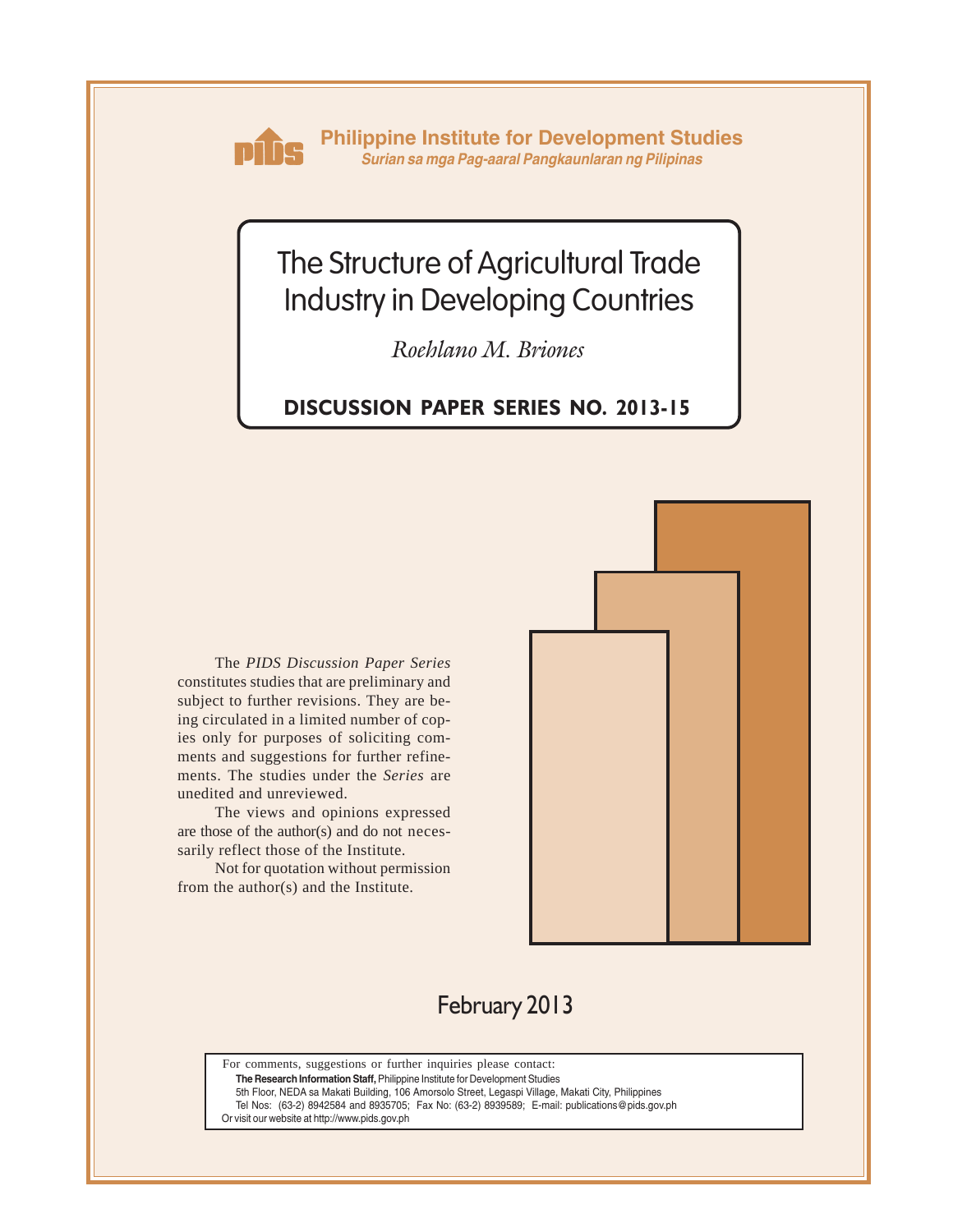## **THE STRUCTURE OF AGRICULTURAL TRADE INDUSTRY IN DEVELOPING COUNTRIES**

Roehlano M. Briones<sup>[1](#page-1-0)</sup>

**Abstract:** Expansion of global trade has been heralded as a great boon for agriculture. However, benefits of such expansion has been seen by some quarters as inequitable due to the role of large agribusiness firms and conglomerates. This study synthesizes existing research on the market structure of agro-industry trade Its key findings are as follows:

- The dominance of large-scale operations is more pronounced in the downstream stages. Moreover, distribution for foreign markets is the most concentrated part of the global chain.
- Increasing horizontal concentration, and vertical coordination, arises from a set of supply drivers (e.g. technological change), demand drivers (e.g. rising purchasing power), policies, and institutional factors.
- There is some evidence for significant market power being exercised in among the more concentrated value chains. Furthermore indications that market concentration can also be leveraged to widen the exercise of market power via coordination along a supply chain. However the association is not absolute.
- At the farm level the evidence is more solid: size of land asset or scale of production, by itself, does not seem to disqualify smallholders from supplying to consolidated value chains, as there are a enabling schemes such as supervised contract growing, cooperatives, farmer associations and the like. More critical however are human capital, farm management practices, and other assets such as equipment and irrigation facilities.

Despite the great volume of relevant literature, the tentative nature of the findings stated above indicate wide scope for further research in this area. Better information and analysis could perhaps pave way towards design of policies towards more equitable and yet productive and efficient global value chains.

*Keywords*: agricultural trade, global value chain, market structure, distribution

<span id="page-1-0"></span><sup>&</sup>lt;sup>1</sup> Research Fellow, Philippine Institute for Development Studies. This paper was written with the financial support of the Food and Agriculture Organization, and benefitted from comments of Manitra Rakotarisoa and Jamie Morisson. It expresses the personal opinions of the author who alone is responsible for its content.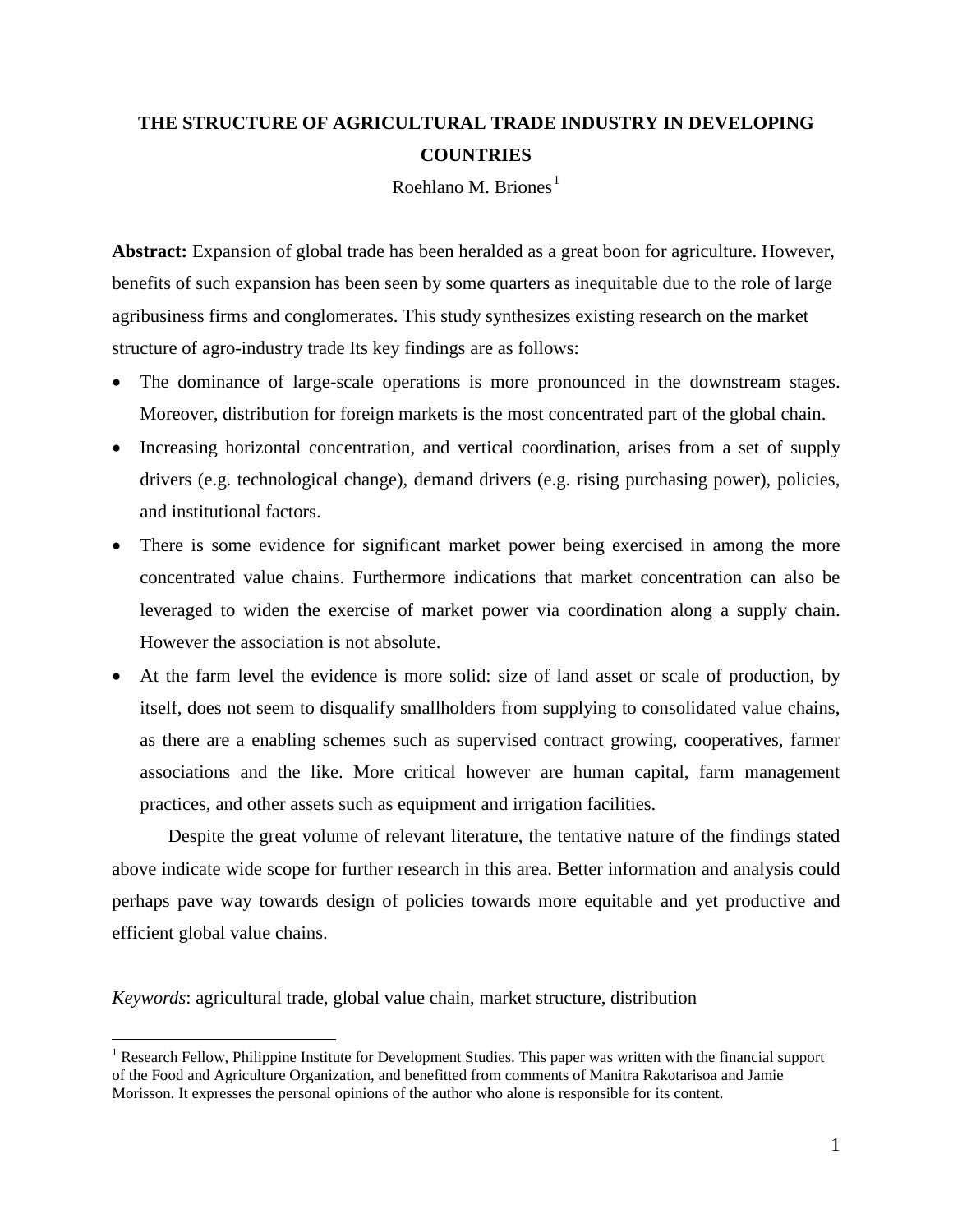## **I. INTRODUCTION**

The globalization of agricultural and food trade has been hailed as a "big opportunity" for farmers and agribusiness entrepreneurs. However, considerations of quality, timeliness, and economies of scale have posed special challenges to smallholders (World Bank, 2008). The UN Special Rapporteur on the Right to Food (2009) sounds the oft-repeated alarm that "concentration in food production and distribution chains has been significantly increasing over the past years. The resulting market structure gives buyers considerable bargaining strength over their suppliers, with potentially severe implications for the welfare both of producers and consumers (p. 5)." Benefits from growing international trade in agricultural products are believed to have been captured by a few firms that dominate key nodes of the global value chain, to the exclusion of small farmers and producers at the primary level, whilst undermining food affordability at the retail level.

However, detailed information about the organization of agro-industry firms engaged in international trade is scarce. Understanding how trading firms have been organized based on empirically verifiable facts and causal factors is important for analyzing the distribution of trade benefits among firms and among their upstream or downstream links. This study, part of a wider analysis on the determination of the distribution of agricultural trade benefits among firms and stakeholders in developing countries, seeks to compile and synthesize related literature on the structure of agricultural trade industry in developing countries.<sup>[2](#page-2-0)</sup> The objectives are:

- i) To review the theory and evidence on the structure of agricultural trade industry in developing countries;
- ii) Based on a literature survey, to determine what causes the industry structure and how it affects the distribution of trade benefits among firms.

Regarding objective 1, the hypothesis is that trade in agricultural products is dominated by a small number of large firms receiving most of the trade gains. Under this objective, the study would attempt to describe a typology of organization/structure of agricultural trade industry, and characterize the actual organization of agricultural trade industry in developing countries (focusing on the main commodities) based on the typology.

<span id="page-2-0"></span><sup>&</sup>lt;sup>2</sup> Here "trade" denotes cross-border exchange of goods that can be adequately documented; informal trade across porous borders is, for lack of data, excluded.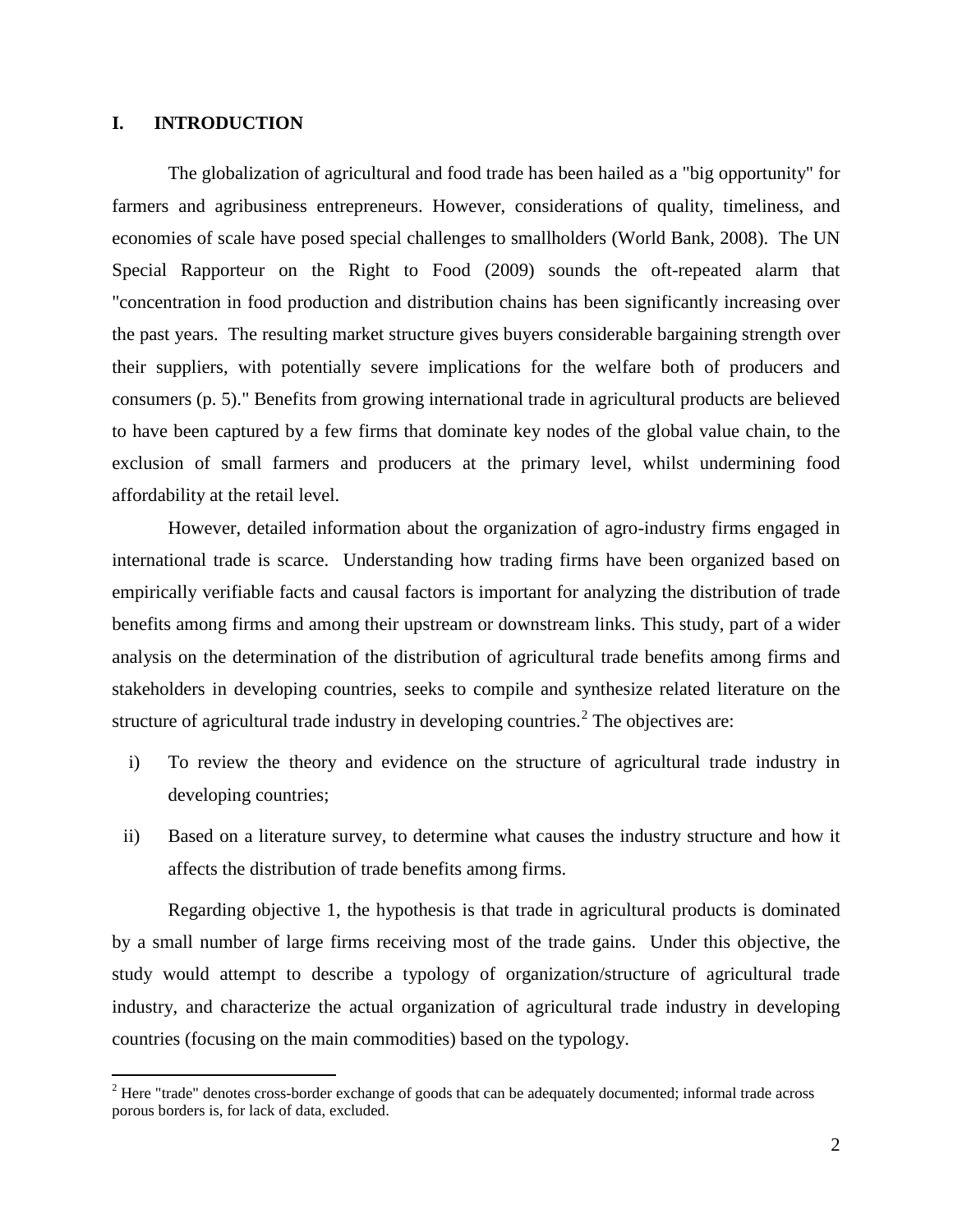Regarding objective 2, the study seeks to understand the factors behind the formation of the observed industry structures in agricultural trade, such as regulatory barriers, access to markets (i.e. raw materials), limit pricing, and so on. It would also draw implications for the distribution of trade benefits.

This review finds a burgeoning literature on agribusiness concentration and openness of the value chain to small farmers in developing countries. A distinct treatment for *internationally traded* food products is less prominent, except for the preoccupation with the *global* value or supply chain. Large agribusiness companies have penetrated global markets mostly by foreign direct investment. The data would indicate the share of a few high-profile companies in global sales of particular products, but "global sales" are certainly different from volumes and values of cross-border trade.

Unfortunately there are very few systematic studies on the shares of agribusiness firms, particularly large ones, in international trade; market concentration would have to be inferred from "partial evidence" (Dy, 2009). The insights and findings from the literature on agribusiness structure are therefore relevant to agricultural trade. Hence the broader literature on agribusiness structure is still covered in our literature survey.

The rest of the paper is organized as follows: Section 2 provides a setting and context by presenting patterns and trends in agricultural trade and agribusiness. Section 3 addresses Objective 1 by describing a typology of agribusiness organization and tracing the structure and evolution of agricultural industry in terms of this typology, which provides insight into the structure of agricultural trade (exporters and importers of agricultural products) in developing countries. Section 4 addresses Objective 2 and analyzes causes and distributional effects of agricultural industry structure. It provides a schema for categorizing the causes and outcomes of industry structure and reviews available evidence of the hypothesized interactions. Section 5 concludes.

## **II. AGRICULTURE, AGRIBUSINESS, AND TRADE**

*Agriculture together with agribusiness combine to account for a prominent share of output in developing economies. As income increases the size of agribusiness rises relative to that of primary agriculture.* 

In the developing world, it is well-known that agriculture remains a sizable part of the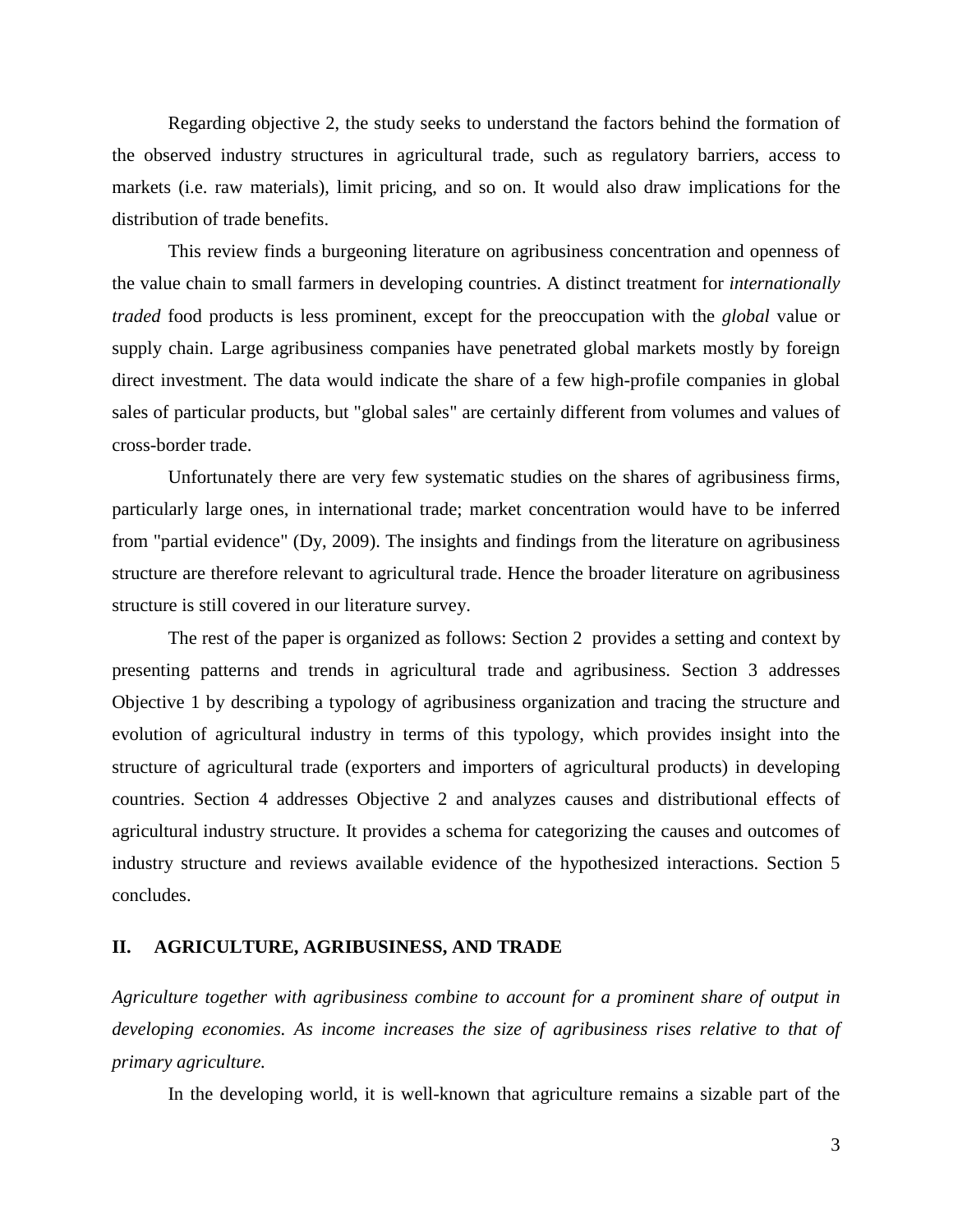economy; less publicized is the fact that agribusiness is also significant, perhaps more so as a share in GDP. While most farms (up to 85 percent ) fall in the smallholder category of below 2 ha (von Braun and Diaz-Bonilla, 2008), large swathes of agribusiness can be controlled by just a handful of firms. Following Wilkinson and Rocha (2009), "agribusiness" refers to agriculturerelated activities that provide inputs to farmers, and connects them to consumers through the handling, processing, transportation, marketing, and distribution of agricultural products. Their data suggest that in agriculture-based, low-income countries, the ratio of agriculture to agribusiness is around 0.6 [\(Table](#page-4-0) 1). The ratio increases to somewhere below 2 for "transforming" countries, and around 3 for urbanized developing countries (in a developed country such as the US the ratio is about 13).

|                      | Agriculture | Agribusiness |
|----------------------|-------------|--------------|
| Cameroon             | 40          | 17           |
| Cote de Ivoire       | 28          | 26           |
| Ethiopia             | 56          | 30           |
| Ghana                | 44          | 19           |
| Kenya                | 26          | 23           |
| Nigeria              | 42          | 16           |
| Indonesia            | 20          | 33           |
| Thailand             | 11          | 43           |
| Philippines          | 12          | 15           |
| Agri-based countries | 39          | 22           |

<span id="page-4-0"></span>**Table 1: Share of agriculture and agribusiness in GDP, selected developing countries, recent years (%)**

Source: Wilkinson and Rocha (2009); Philippines - from Balisacan et al (2011)

*Trade in agricultural products has been increasing, even over the period of declining real commodity prices (1980s – 1990s). During this period the structure of commodity trade had been shifting from traditional products to newer products such as horticulture and seafood.*

Global exports of agricultural products has been increasing since the 1960s. This is seen in [Figure 1,](#page-5-0) which uses FAO data [\(http://.faostat.fao.org\)](http://.faostat.fao.org/). Since the 1960s, growth of exports (in real terms) has averaged about 3.6 percent. In the 1980s to 1990s, world commodity prices had been on a long term relative decline (FAO, 2004), explaining in part the fall in world agricultural exports over the sub-period.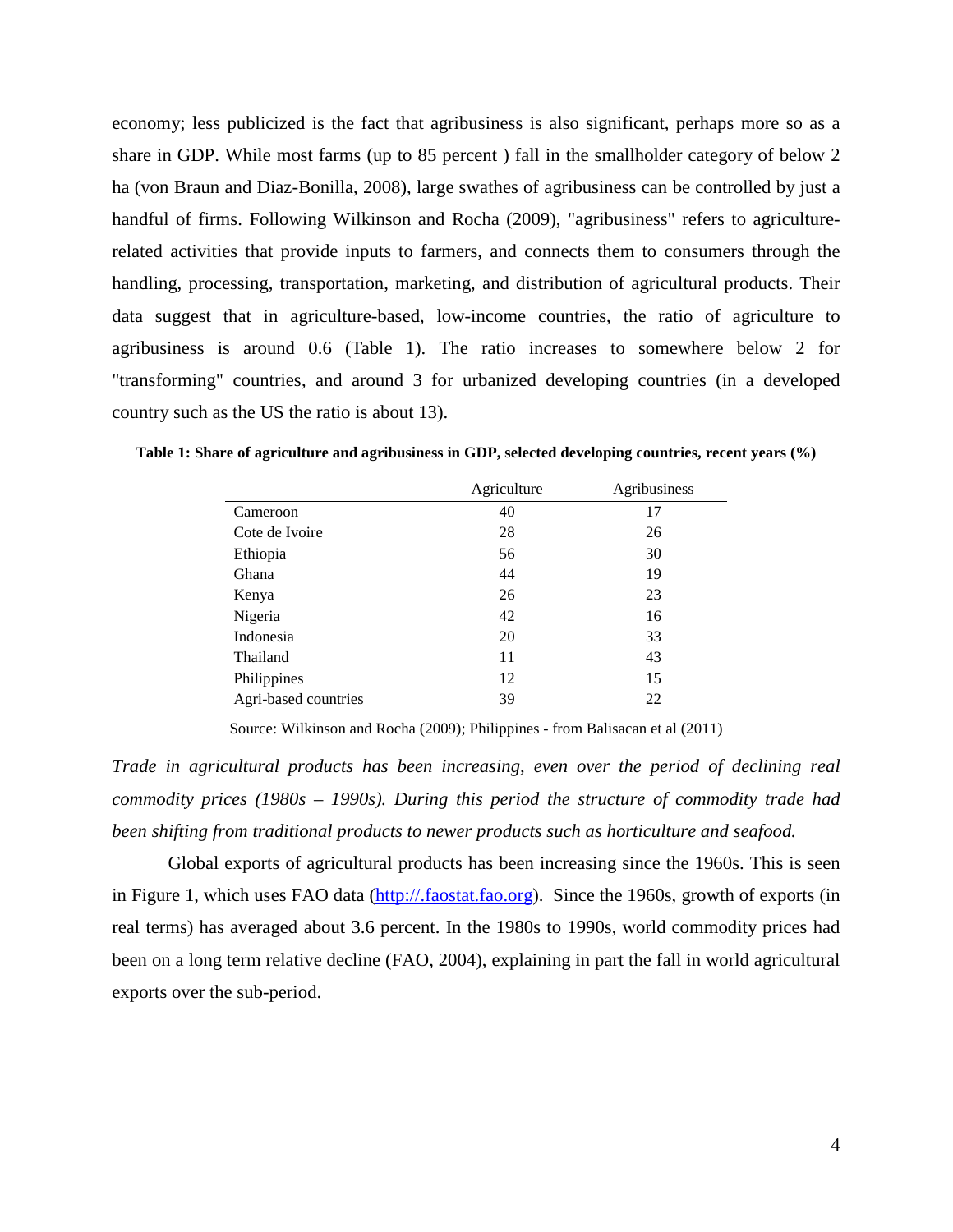

<span id="page-5-0"></span>**Figure 1: World agricultural exports, 1961 – 2009, in constant \$ (1984 = 100)**

Note: *Traditional exports* denote coffee, cocoa, tea, spices, natural rubber, sugar, and sugar products; *nontraditional exports* denote fruits and vegetables, meat and meat products, and feedstuff.

Source: Trade data from FAOStat; US CPI from [http://data.bls.gov](http://data.bls.gov/)

Furthermore, the share of nontraditional exports has been rising sharply, whereas that of cereals and traditional exports had been declining, at least until 2001 [\(Figure 1\)](#page-5-0). This is consistent with the changing structure of trade noted by Humphrey and Memedovic (2006), characterized by a shift away from traditional tropical products (coffee, cocoa, tea, sugar, spices and nuts) and towards products such as horticulture and seafood.

However a commodity price boom in the late 2000s reversed the long term price decline. A more extended time series of food and other agricultural exports is shown in [Table 2,](#page-6-0) which uses UNCTAD data [\(http://unctadstat.unctad.org\)](http://www.unctadstat.org/). Trade in food products continues to grow, albeit at a slower pace than overall merchandise trade. The major food items are listed in the table; among these, the traditional products such as cereals, coffee, tea, cocoa and spices, and sugar experience low to negative growth (adjusted for inflation); similarly for traditional nonfood items such as crude rubber, cotton, and feeds. However these traditional items (except cotton) underwent a resurgence in the late 2000s, ending up with comparable growth rates as the emerging commodities such as meat, fish, vegetables and fruits, beverages, and oilseeds.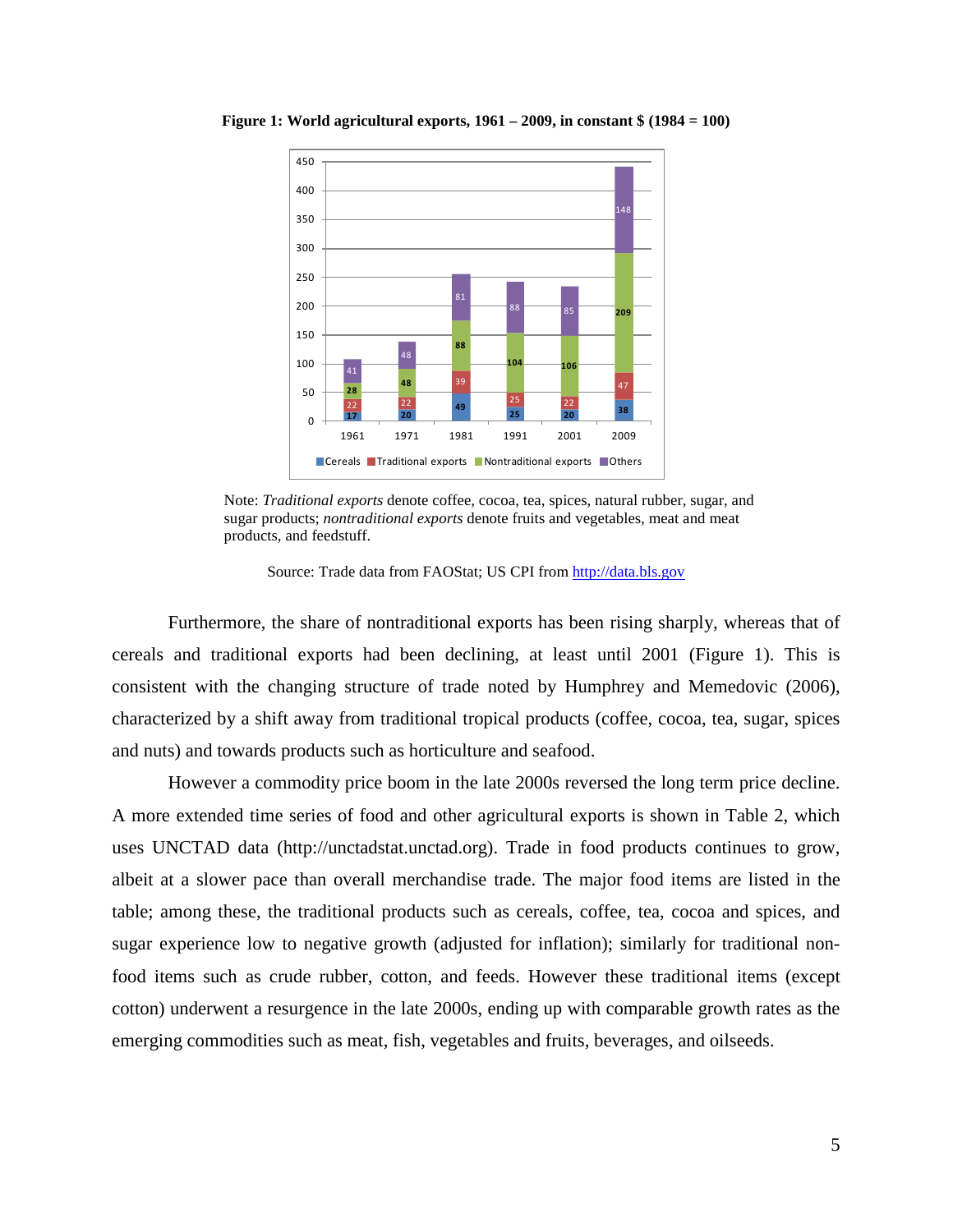<span id="page-6-0"></span>

|                               |       |       | Exports, in \$ billions |        |           | Average growth, real terms (%) |
|-------------------------------|-------|-------|-------------------------|--------|-----------|--------------------------------|
|                               | 1995  | 2000  | 2005                    | 2010   | 1995-2005 | 1995-2010                      |
| Total all products            | 5,121 | 6,368 | 10,457                  | 15,148 | 5.5       | 5.5                            |
| Food (including preparations) | 460   | 426   | 681                     | 1,143  | 1.7       | 4.1                            |
| Meat                          | 48    | 45    | 75                      | 119    | 2.2       | 4.1                            |
| Fish, crustaceans, molluscs   | 48    | 51    | 73                      | 109    | 1.9       | 3.4                            |
| Cereals                       | 56    | 50    | 73                      | 129    | 0.1       | 3.5                            |
| Vegetables and fruits         | 71    | 70    | 117                     | 184    | 2.9       | 4.4                            |
| Sugar, sugar preparations     | 21    | 15    | 24                      | 48     | (1.0)     | 3.6                            |
| Coffee, tea, cocoa, spices    | 33    | 28    | 45                      | 86     | 0.6       | 4.5                            |
| Oil seeds and fruits          | 13    | 14    | 23                      | 56     | 3.7       | 8.4                            |
| Miscellaneous                 | 19    | 19    | 36                      | 57     | 4.3       | 5.4                            |
| <b>Beverages</b>              | 33    | 34    | 58                      | 80     | 3.7       | 4.0                            |
| Crude rubber                  | 14    | 10    | 22                      | 46     | 2.5       | 6.4                            |
| Cotton                        | 12    | 8     | 11                      | 19     | (3.6)     | 0.7                            |
| Animal and vegetable oils     | 27    | 19    | 39                      | 83     | 1.2       | 5.7                            |
| Feedstuff for animals         | 21    | 20    | 31                      | 61     | 1.8       | 5.5                            |
| Tobacco                       | 25    | 22    | 26                      | 36     | (2.3)     | 0.0                            |

**Table 2: World merchandise exports, total and selected item, 1995 – 2010**

Note: Growth rates have been adjusted for annual inflation of the US CPI.

Source: Trade data from UNCTADStat; CPI data fro[m http://data.bls.gov](http://data.bls.gov/)

*Global exports are dominated by the developed countries. Among the developing countries the top exporters are in Latin America and East (including Southeast) Asia.* 

While developed countries are seen to have achieved an "industrialized" status, they also dominate world agricultural exports. This is no coincidence, as industrialization leads to sophisticated agro-industries and ancillary services. The top exporters are the US and big producers in the EU, namely France, Germany, and the tiny Benelux countries of the Netherlands and Belgium [\(Figure 2\)](#page-7-0). Among the developed countries the top exporters are the Latin American countries with the largest land areas (Brazil and Argentina), China, and a few countries from Southeast AsiaAmong the developing countries, the top exporters tend to fall in the middle to high income bracket. Diaz-Bonilla and Reca (2000) note that developing countries are traditionally net exporters of oilseeds and products, coffee and cocoa, sugar, and fruits and vegetables. Industrialized countries dominate world exports in processed and high value food products except oilseed products. Developing countries are net importers of dairy products and cereals, except for rice.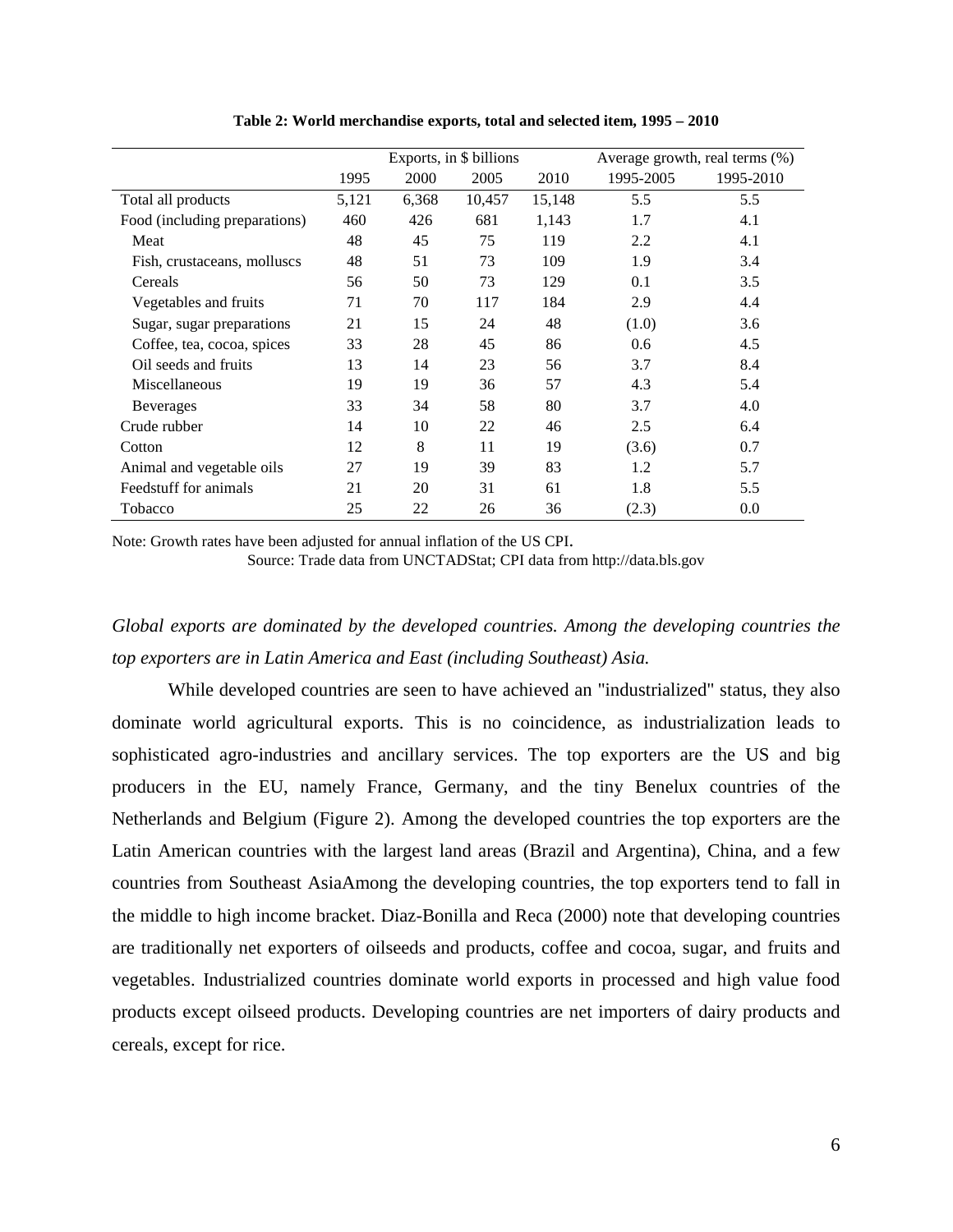<span id="page-7-0"></span>

**Figure 2: Top ten agricultural exporters , by country category, 2009 (\$ billions)**

Source of basic data: FAOStat.

*The agro-food industry exhibits high levels of concentration and has undergone increasing consolidation in recent decades.* 

Market structure issues for global agro industry are discussed in the next section; in this section the focus is on domestic markets. High levels of concentration and accelerated consolidation is established at least for some OECD countries. The Hefernan report (Hendrickson and Hefernan, 2006) presents concentration ratios for US food industry as of 2005 [\(Table 3\)](#page-7-1).

|                      | Past (year) | Present $(2006)$ |
|----------------------|-------------|------------------|
| Beef packing         | 72 (1990)   | 83.5             |
| Pork packing         | 37 (1987)   | 66.0             |
| <b>Broiler</b>       | 35 (1986)   | 58.5             |
| Turkey               | 31 (1988)   | 55.0             |
| Soybean crushing     | 54 (1971)   | 80.0             |
| Food retailing (CR5) | 24 (1997)   | 48.0             |

<span id="page-7-1"></span>**Table 3: Concentration ratios in selected food industries in the US (%)**

Note: Ratios pertain to CR4, except where otherwise indicated. Source: Hendrickson and Hefernan (2006)

The highest four-firm concentration ratio (CR4) is in beef packing and soybean crushing, at 80 percent or more, while the CR5 ratio in food retailing is lowest at 48 percent. The concentration ratios are all higher than in a previous year (1990 or earlier). Sexton et al (2007)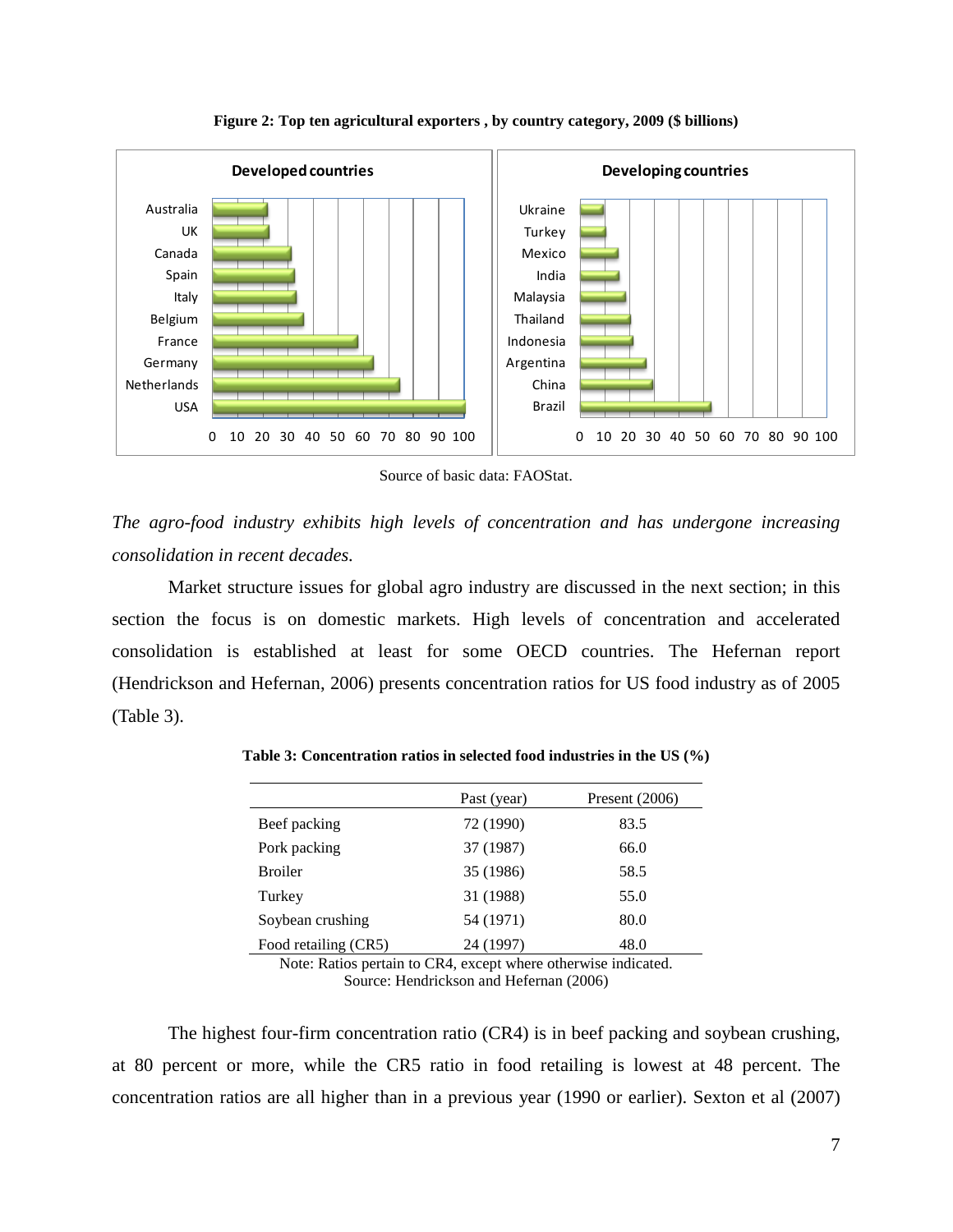find that, at the four-digit SITC level, CR4 in US food manufacturing was about 76 percent in 1997; cigarette manufacturing is the most concentrated at 98 percent. In general, average seller concentration in the EU is higher than in the US, averaging a CR3 of 67 percent for nine countries.

Reardon and Timmer (2005) demonstrate that a similar agribusiness consolidation process is now occurring in many developing countries. They distinguish between *commodity* and *product* (in rather idiosyncratic sense) as follows: the former refers to standardized agricultural products with minimal processing and differentiation; the latter refers to subsets of a commodity that are differentiated in terms of brand, degree of processing, or other attributes (e.g. organic). Agribusiness consolidation can be seen as part of the transformation of agrifood systems from commodity to products over the past half-century. The early, traditional stage was characterized by the following:

- Numerous small producers;
- Direct sale through traditional wholesalers to the urban market, or direct sale to retailers of local brokers for the rural market;
- Informal vendors, small shops, wet markets as the retail segment of the output market.

Traditional systems would eventually shift towards a product-oriented food market where agents are typically larger and more capital intensive. Downstream consolidation leads to the rapid ascendance of large processors, supermarkets, and food service chains, coexisting with traditional brokers, wholesalers, and smallholders. Consolidation entails diffusion of new organizations, institutions, and technologies; the pace of evolution varies across regions, with urban areas in middle income developing countries transforming earliest.

## **III. AGRO-INDUSTRY TRADE STRUCTURE: GLOBAL PERSPECTIVE**

## **The structure of global agro-industry: a schema**

[Table 4](#page-9-0) presents a schema by which to characterize the structure of global agro-industry and trade is presented in . Economic activities related to agriculture range from production to consumption and may be simplified in terms of the stages, as in the leftmost column (see Dy, 2009). Inputs to farm production include seeds, fertilizers, chemicals, services (e.g. credit, irrigation, animal health), and so on. Upon harvest the output undergoes processing, after which it is distributed to retailers, finally reaching the end-consumers. Processing spans from basic (e.g.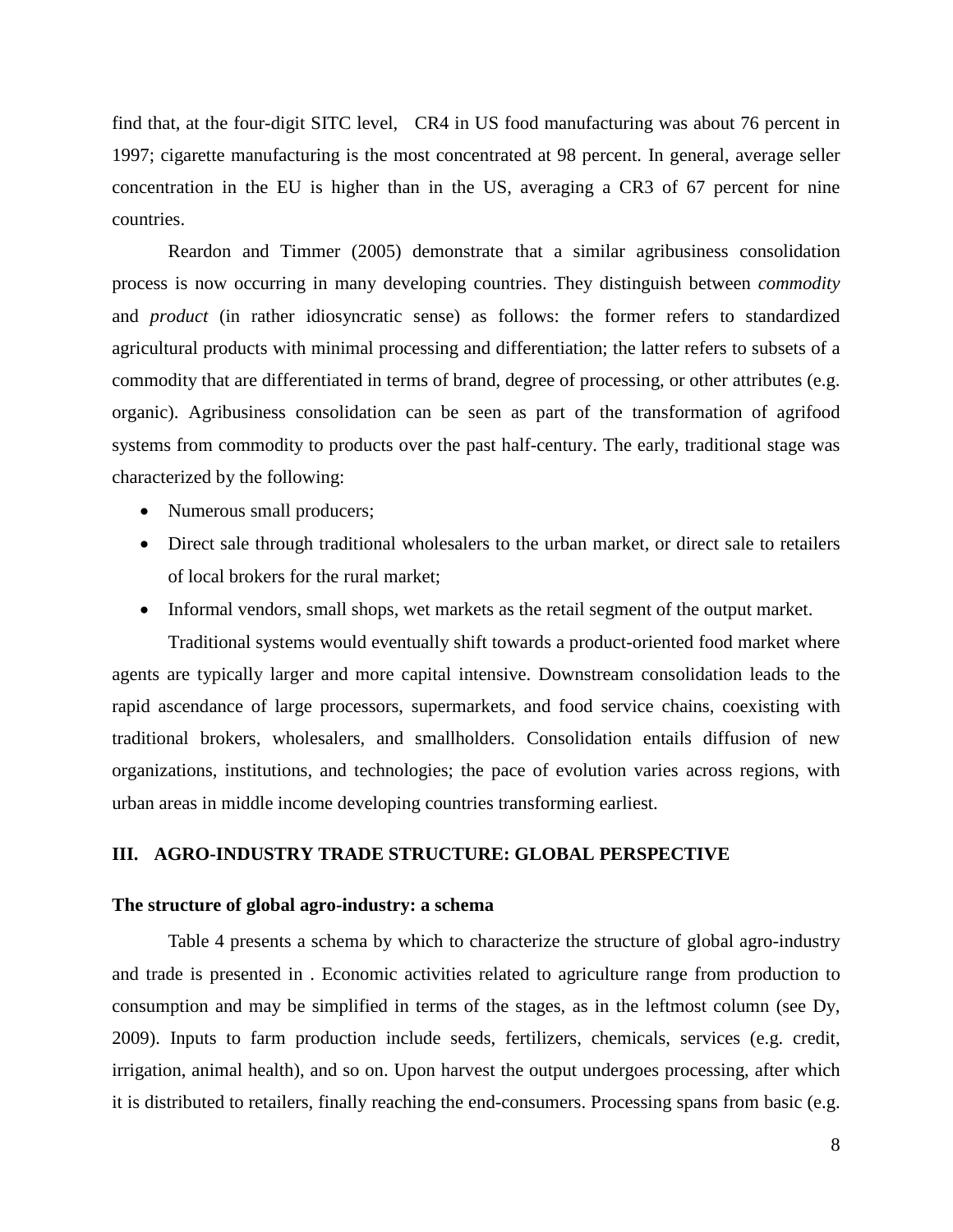rice milling) to intensive (e.g. breakfast cereal); distribution covers wholesaling, international marketing (whether import or export side), and logistics. Retail includes supermarkets, restaurants, shops, and wet market stalls. Note however that the marketing is by no means limited to the last two stages as it can occur at each transition (e.g. dealers sell fertilizer to farmers, etc.)

| Activity                                 | Engagement in the<br>international market | Vertical coordination      | Horizontal structure                             |
|------------------------------------------|-------------------------------------------|----------------------------|--------------------------------------------------|
| Input supply<br>Production<br>Processing | Cross-border trade<br>Foreign investment  | Integration<br>Spot market | Monopoly<br>Oligopoly                            |
| <b>Distribution</b><br>Retailing         |                                           |                            | Monopolistic competition                         |
|                                          |                                           |                            | Atomistic competition<br>Participation threshold |

<span id="page-9-0"></span>**Table 4: Schema for characterizing the structure of global agro-industry** 

Source: Author's diagram

Each of these stages can be elaborated along three dimensions of international industrial organization, namely: i) engagement with the international market; ii) vertical coordination ; and iv) horizontal market structure.

*Engagement in the international market* – a firm may opt to limit its activity and transactions to its domestic market, or engage other players in the international market. The most common mode of engagement is through cross-border trade in goods; however foreign direct investment has emerged as another important modality.

*Degree of vertical coordination -* The sequence of activities in the leftmost column of [Table 4](#page-9-0) can be called a "value chain". In its traditional form, exchanges along the chain are arranged through arms-length transactions within a spot (cash) market. The study of modern supply chains and value chains emerged as a separate literature to study cases in which actors introduce coordination over some or even numerous links in the chain. The tightest coordination is enforced through ownership under vertical integration. Between vertical integration and the spot market are various coordination mechanisms, e.g. contract growing.

*Horizontal market structure –* as with degree of vertical coordination, the degree of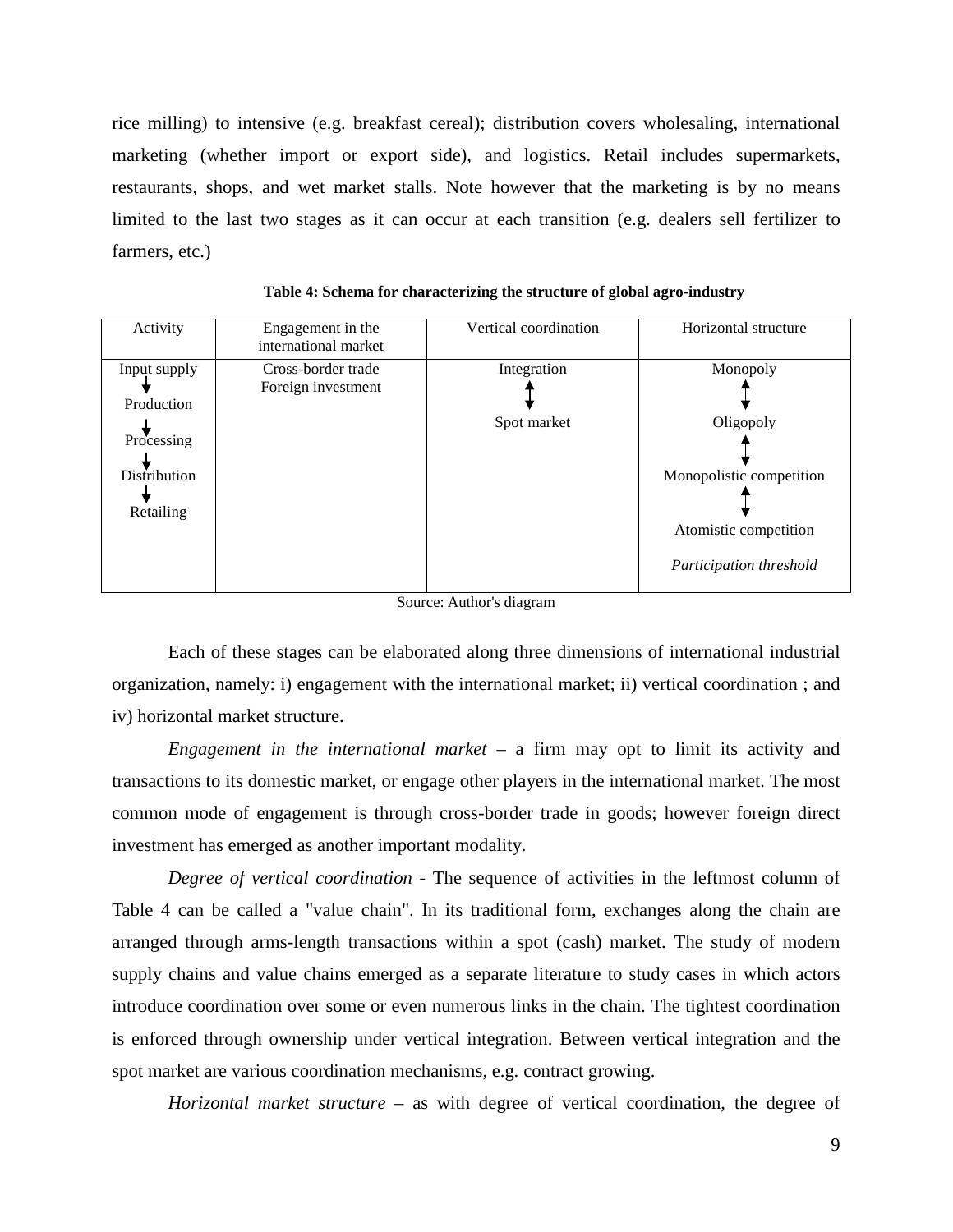market competition is a spectrum spanning from pure competition by atomistic firms to a literal monopoly or monopsony. An oligopoly (oligopsony) *exists* when there are few sellers (buyers); strictly speaking "few" is defined not by a numerical cut-off, but by the recognition of other firms as *rivals* in terms of price setting, market share, or both.

Another form of competition between that of atomistic competition and oligopoly is monopolistic competition, which emphasizes product differentiation. While product differentiation may also be applied to firms in an oligopoly or even monopoly, firms under monopolistic competition may not necessarily regard themselves as industry movers. Nevertheless within the market niche opened up by their differentiated product, they are able to exercise some degree of market power.

The schema introduces an additional aspect of horizontal market structure, which is the *participation threshold*. The participation threshold refers to the minimum economic scale required to enter and remain in the market. Such scale is required to pay back a large initial outlay (see Section V discussion on sunk cost). The idea of participation to the level of microenterprises and small farmers occupies much of the recent value chain literature. In contrast, the notion of minimum economic scale and barriers to entry is well recognized in the I-O literature, but is sporadically investigated in the theory and empirics of market structure. The I-O literature has focused rather on the origin and extent of market power in relation to various forms of market concentration.<sup>[3](#page-10-0)</sup>

## **Input supply**

The 25 top global suppliers of inputs (except feeds) listed in UNCTAD (2009) are all based in developed countries, with eight based in the United States. The top ten are shown in [Table 5.](#page-11-0) The top five have assets of approximately \$ ten billion or more; foreign sales account for the bulk of sales (except for one US-based company). Many are large business conglomerates with diversified interests in manufactures, e.g. BASF, Dow (the top two chemical companies worldwide), Bayer (the  $3<sup>rd</sup>$ -largest pharmaceutical), and Du Pont. Others are agriculturespecialized industries, such as Monsanto (seed, GMOs), Syngenta (pesticides, seeds), Potash Corp (fertilizer), and Kubota (farm machinery).

<span id="page-10-0"></span><sup>&</sup>lt;sup>2</sup><br>3  ${}^{3}$ Except for monopoly, the various forms of competition are compatible with wide ranges of participation threshold; an industry with very high concentration ratios, say 80 percent, may have 20 percent of its market share provided by SMEs (small and medium enterprises), and still be regarded as an oligopoly.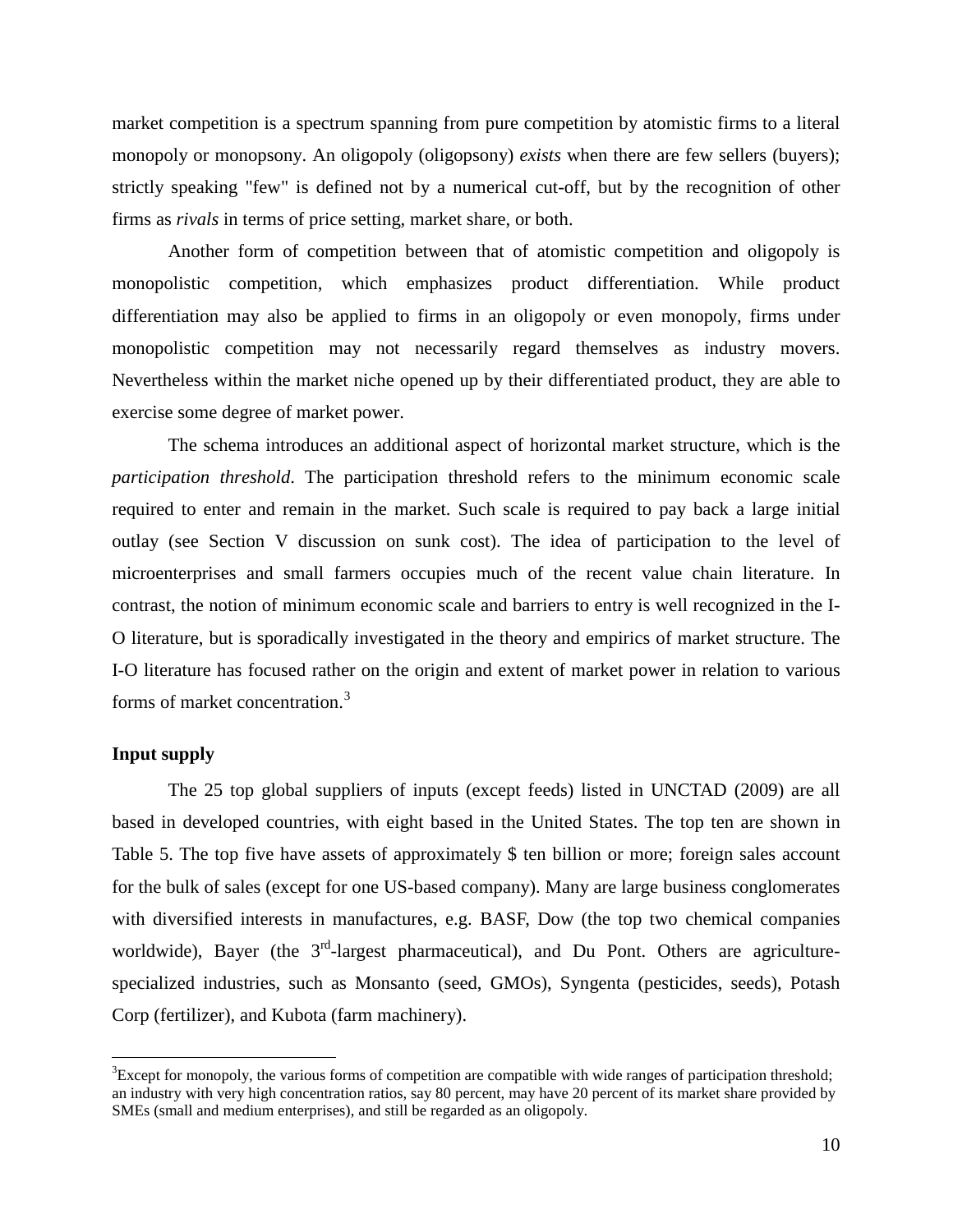<span id="page-11-0"></span>

|                           |             | Total assets | Foreign sales | Foreign sales as<br>share of total $(\%)$ |
|---------------------------|-------------|--------------|---------------|-------------------------------------------|
| <b>BASF AG</b>            | Germany     | 44,633       | 49,520        | 58                                        |
| Bayer AG                  | Germany     | 24,573       | 24,746        | 52                                        |
| Dow Chemical              | <b>USA</b>  | 23,071       | 35,242        | 66                                        |
| Deere & Company           | <b>USA</b>  | 13,160       | 7,894         | 33                                        |
| Du Pont                   | <b>USA</b>  | 9,938        | 18,101        | 62                                        |
| Syngenta AG               | Switzerland | 9,065        | 9,281         | 95                                        |
| Yara International ASA    | Norway      | 8,009        | 9.939         | 95                                        |
| <b>Potash Corporation</b> | Canada      | 6,079        | 3,698         | 66                                        |
| Kubota Corporation        | Japan       | 5,575        | 4,146         | 43                                        |
| <b>Monsanto Company</b>   | <b>USA</b>  | 4,040        | 3,718         | 43                                        |

**Table 5: Size indicators of top global input suppliers, 2007**

Source: UNCTAD (2009)

Fuglie et al (2011) presents concentration measures for the global agricultural input market [\(Table 6\)](#page-11-1). The top 8 companies account for over half of global sales of pesticides, seeds, farm machineries, and animal health products; the market share of the top eight has risen substantially over the past 15 years, attesting to rising industry concentration at the global level. The big agricultural input companies tend to be specialized and do not exhibit vertical integration downstream with production. The specialized input companies appear to rely heavily on foreign sales (e.g. Syngenta, Yara, Potash); however this does not necessarily denote domination of cross-border trade, as the sales may have been generated through FDI in overseas markets.

<span id="page-11-1"></span>

|  |  | Table 6: Concentration indicators in agricultural input industries, global markets, 1994 and 2009 |  |
|--|--|---------------------------------------------------------------------------------------------------|--|
|  |  |                                                                                                   |  |

|                           | 1994  | 2009  |
|---------------------------|-------|-------|
| Crop protection chemicals |       |       |
| CR <sub>8</sub>           | 28.5  | 53.0  |
| Herfindahl                | 398.0 | 937.0 |
| Crop seed                 |       |       |
| CR <sub>8</sub>           | 21.1  | 53.9  |
| Herfindahl                | 171.0 | 991.0 |
| Animal health             |       |       |
| CR <sub>8</sub>           | 32.4  | 50.6  |
| Herfindahl                | 510.0 | 827.0 |
| Farm machinery            |       |       |
| CR <sub>8</sub>           | 28.1  | 50.1  |
| Herfindahl                | 264.0 | 791.0 |

Source: Fuglie et al (2011).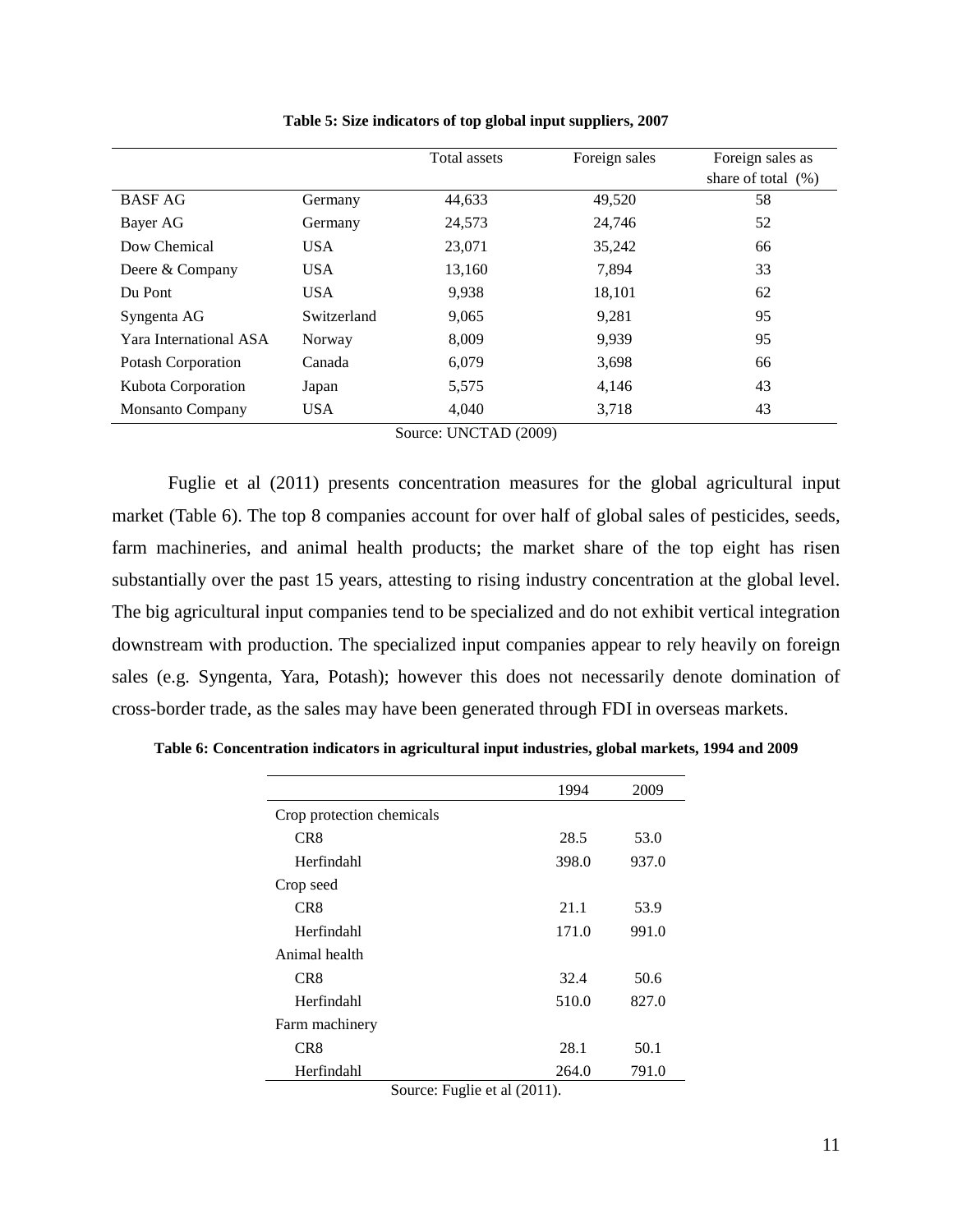## **Production**

The top twenty global companies with core business in plantations (including livestock production) as of 2007 are listed in Table 7 . The country most represented is Malaysia (six companies) followed by the United States (five). Two other Southeast Asian countries make the list (Thailand and Indonesia). The other top companies are based in developed countries. All these plantation companies are vertically integrated forward to processing. The processed output is in turn marketed whether domestically or overseas by an integrated international distributor. For the top companies the forward integration may reach as far as branded consumer products, though seldom to the retail level (one exception being CP Foods). The commodity types include fruit crops (banana, pineapple), edible oils, processed food, and non-food products (rubber).

|                             | Assets (\$ millions) |                |        | Sales (\$ millions) |                |
|-----------------------------|----------------------|----------------|--------|---------------------|----------------|
|                             | Total                | Of which       |        | Of which            |                |
| Company                     |                      | foreign $(\%)$ | Total  | foreign $(%)$       | HQ location    |
| Sime Darby                  | 10,879               | 43             | 10,296 | 63                  | Malaysia       |
| Dole Food                   | 4,643                | 56             | 6,931  | 60                  | <b>USA</b>     |
| Del Monte                   | 2,122                | 83             | 3,366  | 55                  | <b>USA</b>     |
| Socfinal                    | 1,285                | 85             | 491    | 94                  | Luxembourg     |
| CP Foods                    | 3,012                | 34             | 4,002  | 34                  | Thailand       |
| Chiquita Brands             | 2,678                | 29             | 4,663  | 57                  | <b>USA</b>     |
| <b>KL</b> Kepong            | 2,052                | 37             | 1,487  | 80                  | Malaysia       |
| <b>KWS Saat</b>             | 802                  | 72             | 727    | 75                  | Germany        |
| Kulim                       | 1,677                | 29             | 829    | 67                  | Malaysia       |
| Camella PLC                 | 1,253                | 33             | 322    | 56                  | United Kingdom |
| Seaboard                    | 2,094                | 19             | 3,213  | 71                  | <b>USA</b>     |
| Sipef                       | 343                  | 83             | 222    | 99                  | Belgium        |
| Anglo-Eastern               | 263                  | 99             | 127    | 100                 | United Kingdom |
| <b>Tyson Foods</b>          | 10,227               | 2              | 26,900 | 6                   | <b>USA</b>     |
| PPB Group                   | 3,623                | 5              | 904    | 16                  | Malaysia       |
| Carsons Cumberbatch         | 185                  | 56             | 78     | 42                  | Sri Lanka      |
| <b>TSH Resources</b>        | 359                  | 26             | 261    | 13                  | Malaysia       |
| <b>Multi Vest Resources</b> | 121                  | 65             | 15     | $\bullet$           | Malaysia       |
| <b>Bakrie and Brothers</b>  | 1,485                | 5              | 563    | 13                  | Indonesia      |
| PGI Group                   | 68                   | 96             | 37     | 70                  | United Kingdom |

**Table 7: Top twenty companies with agricultural production as core business, 2007**

Source: UNCTAD (2009).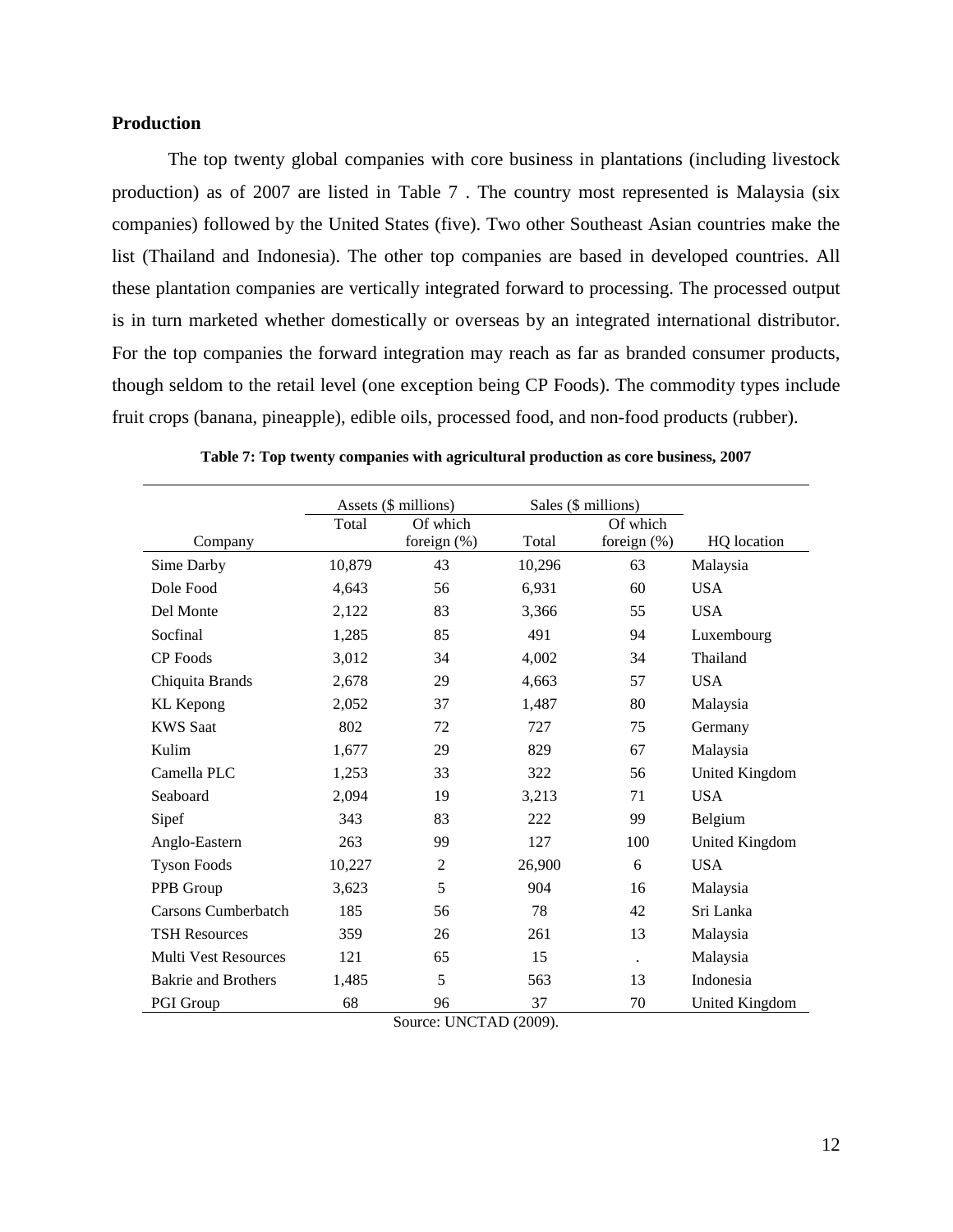Engagement in international markets takes the form of both foreign investment, with sales directed to domestic markets abroad, or to export markets. The range of FDI exposure of the plantation companies varies widely (2 to 99 percent); likewise the reliance on overseas sales (6 to 99 percent). There is little pattern discernible in FDI or foreign sales.

## **Processing**

## *Overview*

Food manufacturing firms producing branded products figure prominently to the retail level. The top fifty food manufacturing companies account for 27 percent of global food retail sales [\(Table 8\)](#page-13-0). Even just the top ten account for over half of sales of the top fifty across most regions; this group includes familiar brand names such as Nestle, Kraft, Unilever, PepsiCo, Cadbury, Mars, and Kellog. The share of the top fifty rises to over two-fifths of food sales in North America. The proportion however falls to 17.1 percent in Asia Pacific (USDA, 2009). Apparently in the latter region there is a sizable presence of large domestic players. In 2008, Dy (2009) counts nineteen companies with sales of one billion dollars or more in Southeast Asia alone; the biggest of these is Wilmar International (sales of \$29 billion), followed by CP Group (over \$18 billion), and Sime Darby (over \$10 billion).

<span id="page-13-0"></span>

|                       |       |         | <b>Region</b> |         |         |
|-----------------------|-------|---------|---------------|---------|---------|
|                       | World | Western | North         | Latin   | Asia    |
|                       |       | Europe  | America       | America | Pacific |
| Top 50 companies      | 26.8  | 24.6    | 41.9          | 26.2    | 17.1    |
| Top 10 companies      | 15.2  | 15.4    | 25.9          | 17.3    | 5.0     |
| Nestlé SA             | 3.3   | 2.9     | 3.9           | 6.0     | 1.8     |
| Kraft Foods Inc       | 2.6   | 1.9     | 7.0           | 1.7     | 0.7     |
| Unilever Group        | 2.1   | 3.1     | 2.2           | 2.4     | 0.6     |
| PepsiCo Inc           | 1.8   | 0.9     | 4.6           | 3.1     | 0.3     |
| Danone, Groupe        | 1.3   | 1.9     | 0.7           | 1.4     | 0.7     |
| Cadbury Schweppes Plc | 1.0   | 1.4     | 0.7           | 1.5     | 0.4     |
| Mars Inc              | 1.0   | 1.2     | 1.9           | 0.2     | 0.2     |
| Kellogg Co            | 0.8   | 0.5     | 2.3           | 0.8     | 0.1     |
| General Mills Inc     | 0.7   | 0.2     | 2.5           | 0.2     | 0.2     |
| Lactalis, Groupe      | 0.6   | 1.4     | 0.1           | < 0.1   | < 0.1   |

**Table 8: Share of global packaged food retail sales, by manufacturer, 2007 (%)**

Source: Euromonitor (2009), as cited in USDA (2009)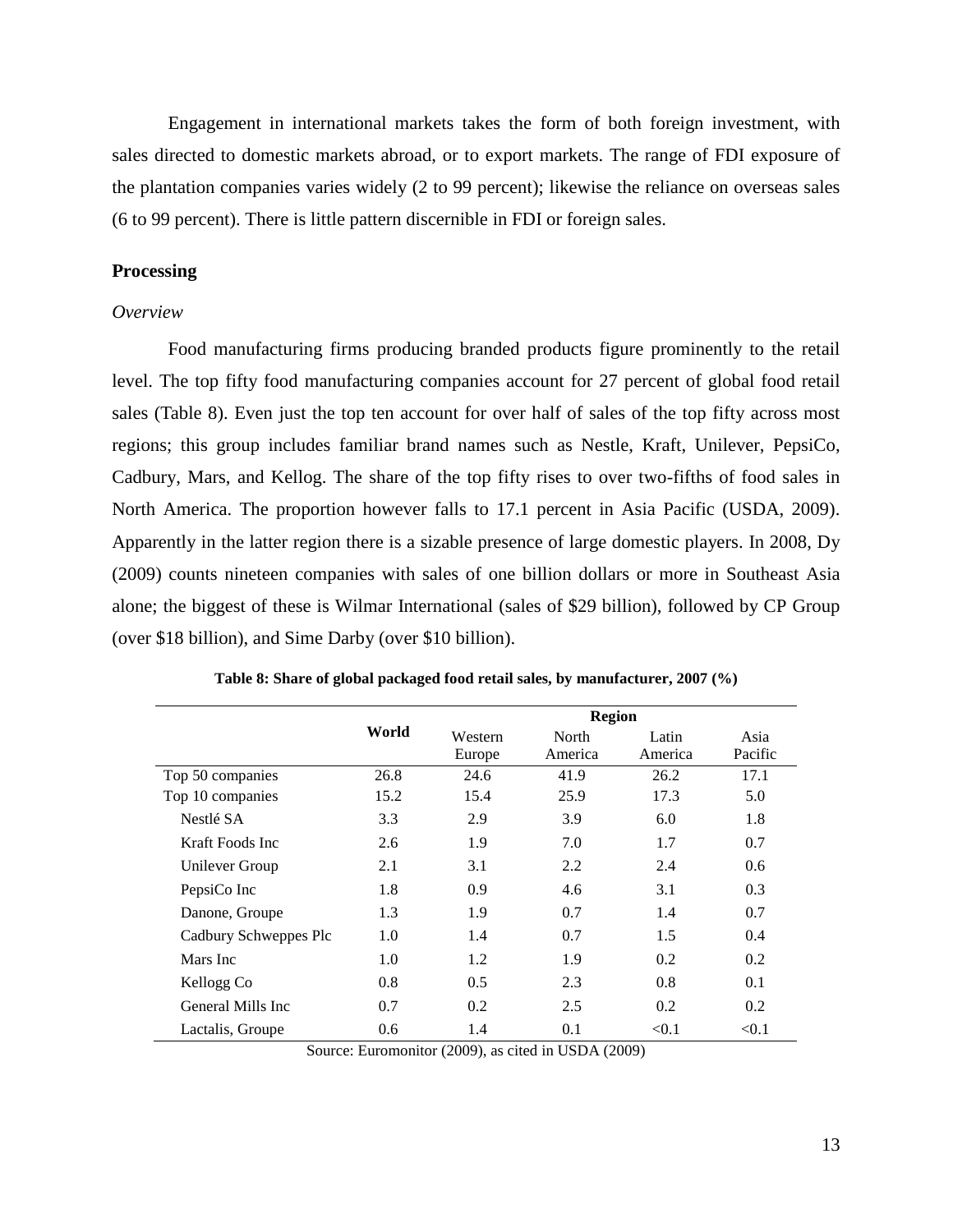The level of concentration appears to be rising over time, at least gauged from the increasing frequency of mergers and acquisitions or M&A (Muehlfeld et al, 2011). In 1986, food processing firms were involved either as acquirer or target industry in 196 attempted takeovers; by 2006 the number of attempts had risen to 983. A large proportion of attempts involved a food processor as acquirer (73 percent of total attempts); where the acquirer was a food processing firm, most of the target firms were likewise from food processing (45 percent), followed by wholesale or retail (13 percent) followed by agriculture (4 percent).

Concentration levels in food manufacturing are not as high as observed elsewhere in the supply chain. However high market concentration may be observed in specific product lines and regional markets [\(Table 9\)](#page-14-0). Globally concentration is quite high for breakfast cereal and baby food, with diminishing concentration for confectionary and cheese. Levels of concentration exhibit no clear patterns across regions, though Asia Pacific appears to have lower than average CR4, except for cheese, whereas Australasia, followed by Africa and the Middle East, tend to have higher than average levels of CR4 (USDA, 2009). A case in point is Indonesian food and beverage manufacturing, for which CR4 is 66 percent, while experiencing high price-cost margins over the period 1995 – 2006 (Setiawan et al, 2012a).

<span id="page-14-0"></span>

|                     | Soup | <b>Breakfast</b><br>cereal | Baby food | Pet food | Confec-<br>tionery | Cheese |
|---------------------|------|----------------------------|-----------|----------|--------------------|--------|
| World               | 50.4 | 62.3                       | 60.0      | 45.8     | 32.9               | 20.2   |
| Africa, Middle East | 71.5 | 55.9                       | 55.7      | 60.4     | 38.3               | 28.2   |
| Asia Pacific        | 42.9 | 61.9                       | 43.3      | 29.9     | 26.0               | 43.1   |
| Australasia         | 91.1 | 87.8                       | 91.5      | 59.0     | 74.1               | 70.1   |
| Eastern Europe      | 66.5 | 40.0                       | 55.2      | 58.2     | 36.6               | 17.5   |
| Latin America       | 75.0 | 75.0                       | 84.1      | 51.3     | 42.3               | 15.0   |
| North America       | 68.3 | 82.3                       | 88.0      | 48.6     | 56.8               | 43.2   |
| Western Europe      | 55.6 | 61.3                       | 73.9      | 45.5     | 37.8               | 21.5   |

**Table 9: Four-firm concentration ratios (CR4) in selected food products, 2007 (%)**

Source: Euromonitor (2009), as cited in USDA (2009)

Reardon and Timmer (2005) show that foreign direct investments are the primary avenue for globalization of the processed food market. Nevertheless processed food is an important sector in global food trade. On the output side, the share of processed food in world agricultural exports has grown from 32 percent in 1980 to 51 percent in 2006. Developing countries' share in processed food exports tripled over the same period, though this expansion occurred mostly in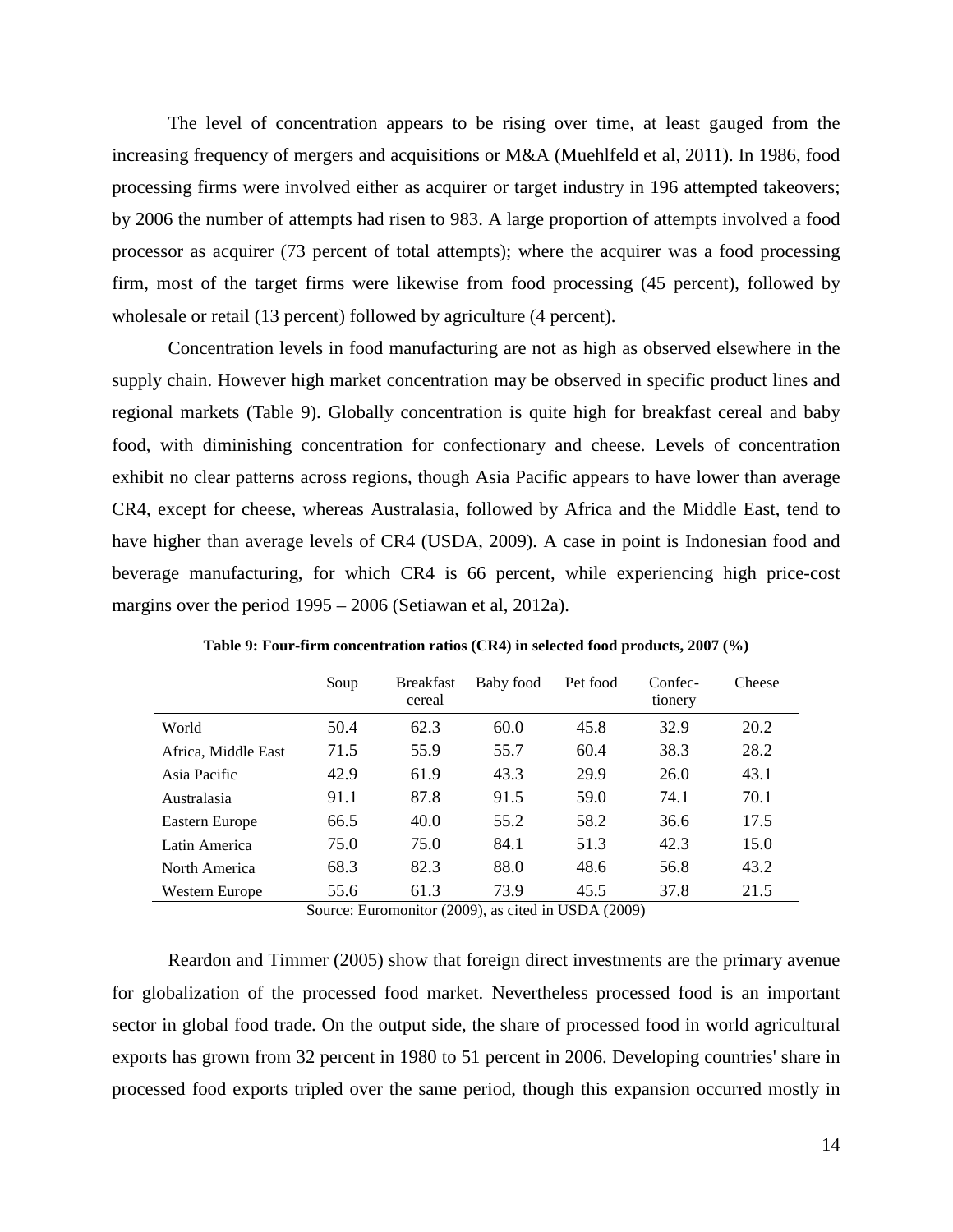middle to upper middle income countries, which account for 90 percent of processed food exports from developing countries (Jongwanich, 2009).

On the input side, for some commodities production of agricultural raw material may be sourced from independent suppliers, which may be located abroad. This appears to be the case for some traditional bulk exports such as coffee, tea, and cotton in which raw materials are imported. Large, export-oriented processors would typically have their own distribution activities and allied business interests (see below). The following highlights several commodity cases.

#### *Examples*

For the main traditional bulk exports, the review of Poulton (2009) finds the following features of global trade:

- Cocoa: worldwide there are four main processors in the world chocolate market, three of whom dominate the trade.
- Coffee: Outside the specialty market (i.e. regular coffee), roasting is highly concentrated with  $CR3 = 0.45$  in 2005. Main traders linked closely with the major roasters.
- Tea: there are four main packers in 2005; the biggest may have up to 60 percent share of the global tea market.

In the case of cocoa, processing begins from roasting, to grinding from which a variety of products may result, i.e. cocoa liquor, cocoa butter, cocoa powder, and cocoa cake. The cocoa liquor is further processed into industrial chocolate or *couverture* which is the raw material for finished chocolate. Two-thirds of grinding are done by just ten firms, with the top three – ADM, Cargill, and Barry Callebaut (Switzerland), dominating the market (40 percent share in the grinding market). Interestingly, Cargill and ADM have entered the processing segment fairly recently; they consolidated the activities of traditional trading companies (such as Gill & Duffus, Berisford and Sucden), by displacement or outright acquisition (UNCTAD, 2008).

For tea, the downstream portion of the supply chain is extremely concentrated (van der Wall, 2008). World trade is mostly divided across four companies, namely: Unilever (UK), Van Rees (the Netherlands), James Finlay (UK), and Tata/Tenley (UK). About 90 percent of Western tea trade is controlled by just seven multinational companies. The big tea traders and processors typically own large plantations; however in the biggest tea exporting countries (Sri Lanka and Kenya), tea is now mostly produced by smallholders (respectively, 65 and 62 percent).

Meanwhile for livestock, Dyck and Nelson (2003) note that, while hundreds of firms of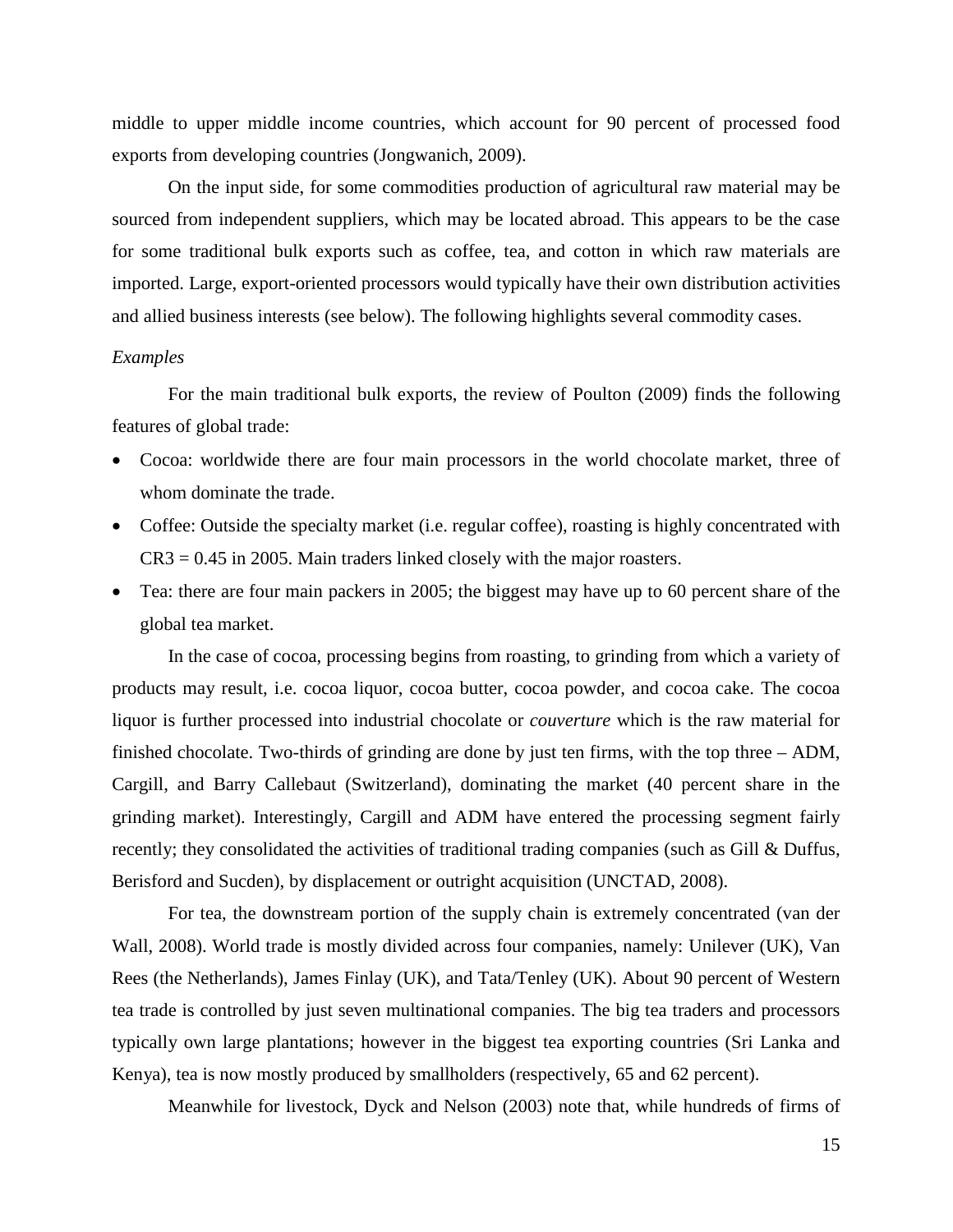various sizes participate in international meat trade, only a few very large firms are market leaders. The global TNCs (as of 2001/2002) supply both the domestic and foreign markets. Among the top ten, seven are based in the United States. Using figures supplied by Dyck and Nelson (2003), a high degree of market concentration globally can be inferred, given high sales concentration among the top fifty; for this sub-group, the CR4 is already 42 percent, and the CR5 is 60 percent. Among developing countries, only Thailand (#36) and Brazil (#37 and #47) are able to place at least one domestic firm in the top fifty.

## **Distribution**

#### *Overview*

On the distribution side, the participation threshold appears high enough to limit access to export markets to medium or large companies (or cooperatives). The threshold is set by throughput requirements for shipping and handling. Buyers may be direct retailers (e.g. supermarket chains), or other agents along the market chain. The large distributors tend to be integrated closely to processing.

The global distribution business is dominated by seven large players (Dy, 2009): Archer Daniel Midlands (USA), Bunge (founded in the Netherlands), Cargill (USA), and Louis Dreyfus (France) – the so-called "ABCD"; together with Continental Grains (Belgium), CHS (USA), and Wilmar (Singapore). Ownership ranges from family-owned (Louis Dreyfus), to relatively dispersed, i.e. CHS is owned by farmers, ranchers, cooperatives, and other preferred stockholders. Activities are tend to be diversified; aside from the core business in global agricultural logistics [\(Table 10\)](#page-17-0). Wilmar is the only newcomer (founded in 1991); the rest are established businesses founded in the  $19<sup>th</sup>$  century or early  $20<sup>th</sup>$  century. Wilmar is at the vanguard of Asia-based trading houses now in an expansion mode, including Noble Group and Olam International (Financial Times, 2011).

### *Examples*

In the case of grains, Scoppola (2007) reviews the evidence for a high degree of concentration in world trade. Only a few countries account for a major share of exports; typically their exports are managed by a limited number of firms, whether in the public or private sector. In Canada and Australia, state trading enterprises account for all exports, implying a 24 percent and 38 percent share of world exports of wheat and barley. Even in private sector grain trade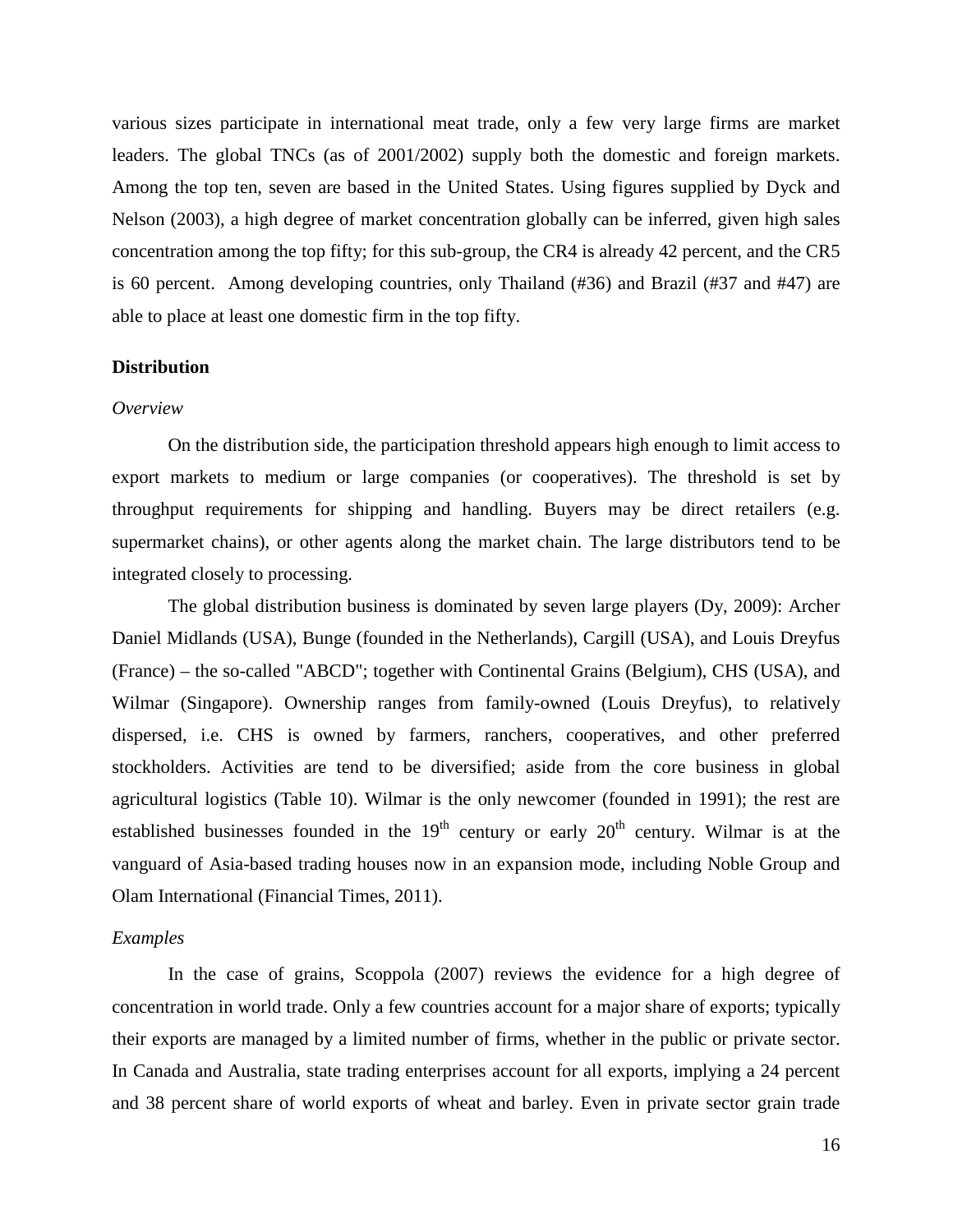only a few handful of TNCs account for the bulk of exports. Globally, 15 percent of grain exports are exported by Louis Dreyfus. In the US market just two firms, Cargill and Continental, accounted for 35 percent of US grain and oilseeds exports in the late 1990s. According to Dy (2009), Cargill alone exported 25 percent of grain exports of Argentina.

<span id="page-17-0"></span>

|                              | <b>Sales</b> | Activities and remarks                                                                                                                          |
|------------------------------|--------------|-------------------------------------------------------------------------------------------------------------------------------------------------|
| Cargill $(1865)$             | 120          | Grains trading. Agricultural services, processing, livestock production;<br>financial services, industrial products (salt, starch, steel).      |
| ADM (1902)                   | 70           | Grains and oilseeds trading. Largest processor of combined grain and oil seed,<br>and ethanol; flour and corn milling; other commodity trading. |
| Bunge Ltd. (1818)            | 38           | Soybean and oilseed trader and processor; consumer foods; biofuels; fertilizer<br>production and phosphate mining                               |
| Continental Grains<br>(1813) | <b>NA</b>    | Grains trading. Feed milling, livestock and poultry production and processing.                                                                  |
| Wilmar Intl. Ltd.<br>(1991)  | 29           | Largest processor and merchandiser of lauric oils; oleochemicals, biodiesels,<br>consumer products; oil palm cultivation                        |
| CHS (1931)                   | 21 (est.)    | Grains trading. Animal feed, food ingredients, financial and management<br>services; petroleum refining and distribution; food retail           |
| Louis Dreyfus                | $20$ (est.)  | Trading of grain, oilseeds, coffee, cotton, metals, bulk ocean freight, consumer                                                                |
| Commodities (1851)           |              | goods (orange juice)                                                                                                                            |
|                              |              | Source: Dy (2009)                                                                                                                               |

**Table 10: Revenues and business activities of top global agricultural logistics companies (2008)**

For rice, Calpe (2007) notes that a large proportion of international trade is conducted through large international trading companies. Volatility in world trade has led to a turnover in the major players. Back in the 1990s, the main rice trading firms were Continental, Richco (Glencore) and Cargill; by the 2000s, these had downscaled or abandoned their rice trade operations. The big companies still in rice trading include ADM, Louis Dreyfus, and Olam. Other major trading companies are mentioned in Box 1. Unlike maize or wheat, rice is not standardized, hence brokers play an important role in facilitating trade. Examples of brokerage houses are: Jacksons, Marius Brun et Fils (Europe); Creed Rice (USA); Western Rice Mills

For maize, in the 1990s the global market underwent rapid consolidation, mainly through mergers and acquisitions by grain firms. These tend to be relatively new companies; only a few major companies in the 1980s are still active in the trade (Abbassian, 2007).

(Canada).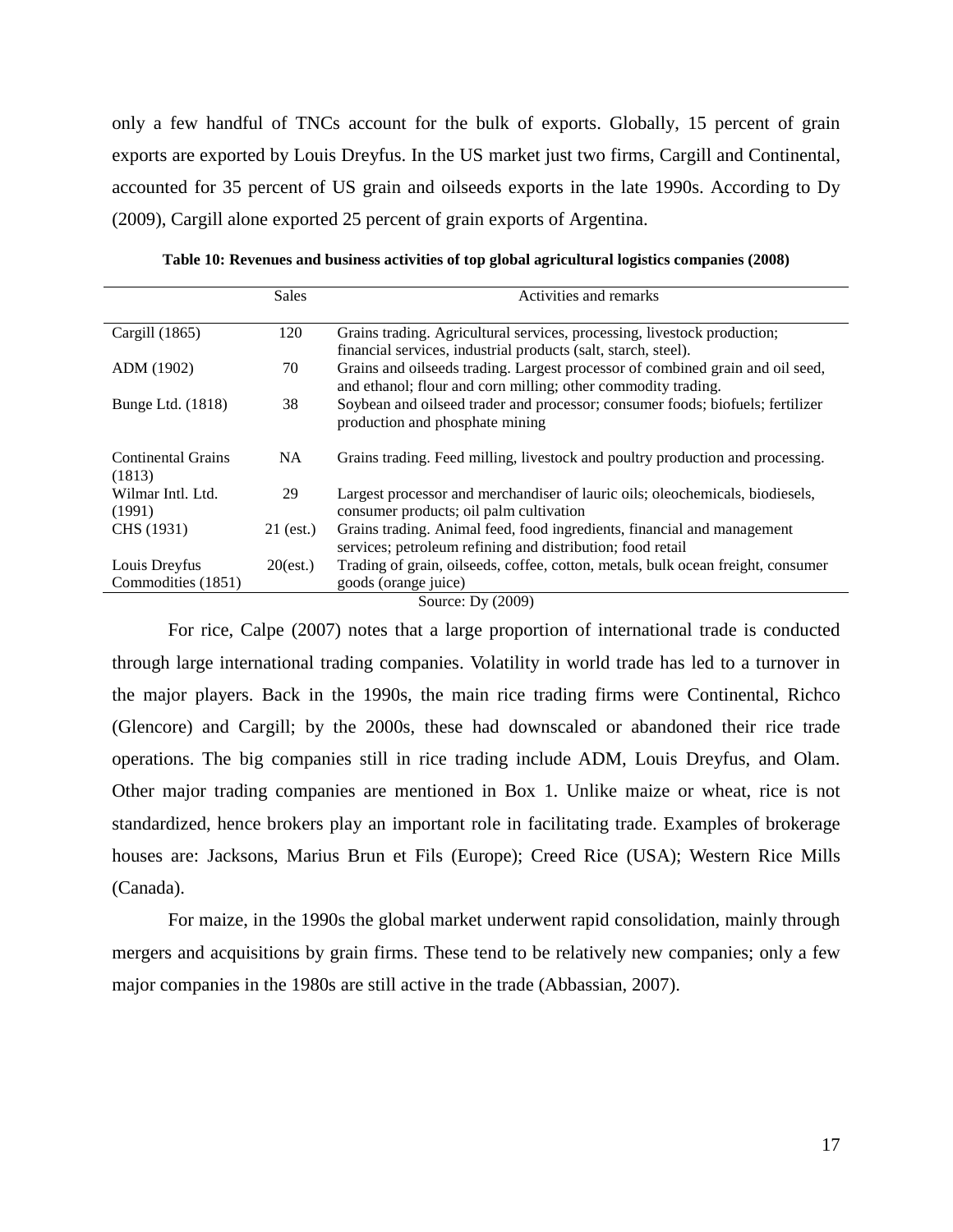#### **Box 1: Other rice trading companies**

*Ascot Commodities*, (Switzerland), specializing in rice sales to Africa; other Swiss companies include *Rustal* and *Novel*.

*Churchgate* (India), active in Nigeria. Nidera (the Netherlands), major operations in Latin America

*American Rice Inc*. (USA) - accounts for about 4 percent of the world rice market; markets . It markets around one fifth of US rice, and also has a joint venture with Vinafood I, one of Viet Nam's major rice exporters

Sources: Calpe (2007); FAO (2003)

The main sources of vegetable oils are oil palm, soybean, and rapeseed. Thoenes (2007) notes that the global soybean economy is shaped by a relatively small number of countries and international business conglomerates. Nevertheless he views the market as highly competitive despite high levels of market concentration, and expected consolidation. Some of the large vegetable oil traders (other than the big seven global distributors mentioned earlier) are shown in Box 2.

#### **Box 2:**

## **Other major vegetable oil traders**

Alimenta SA (Switzerland): among others, a partner of ADM in Golden Peanut Cy, the world's largest groundnut company.

Bunge Group (Argentina): responsible for about a fifth of world trade in oilseeds and oils. It is the largest soybean processor in the western hemisphere, with significant interests in Brazil and Argentina.

Kuok Oils and Grains (Singapore): large operations in palm and coconut oil, and in feed grains.

Nidera (the Netherlands): a family firm trading annually 18 million tons of soybeans, wheat, maize, rice and other grains; major operations in Latin America.

ZenNoh (Japan): the third largest soybean and oil exporter. The federation represents over a thousand cooperatives covering most of Japan's 4.7 million farming households.

Source: FAO (2003)

For fruits and vegetables, the global value chain is characterized as buyer-driven (Fernandez-Stark et al, 2011). The buyers are large supermarket chains in both EU, US, and increasingly in emerging markets. Stringent quality standards are imposed by these chains upon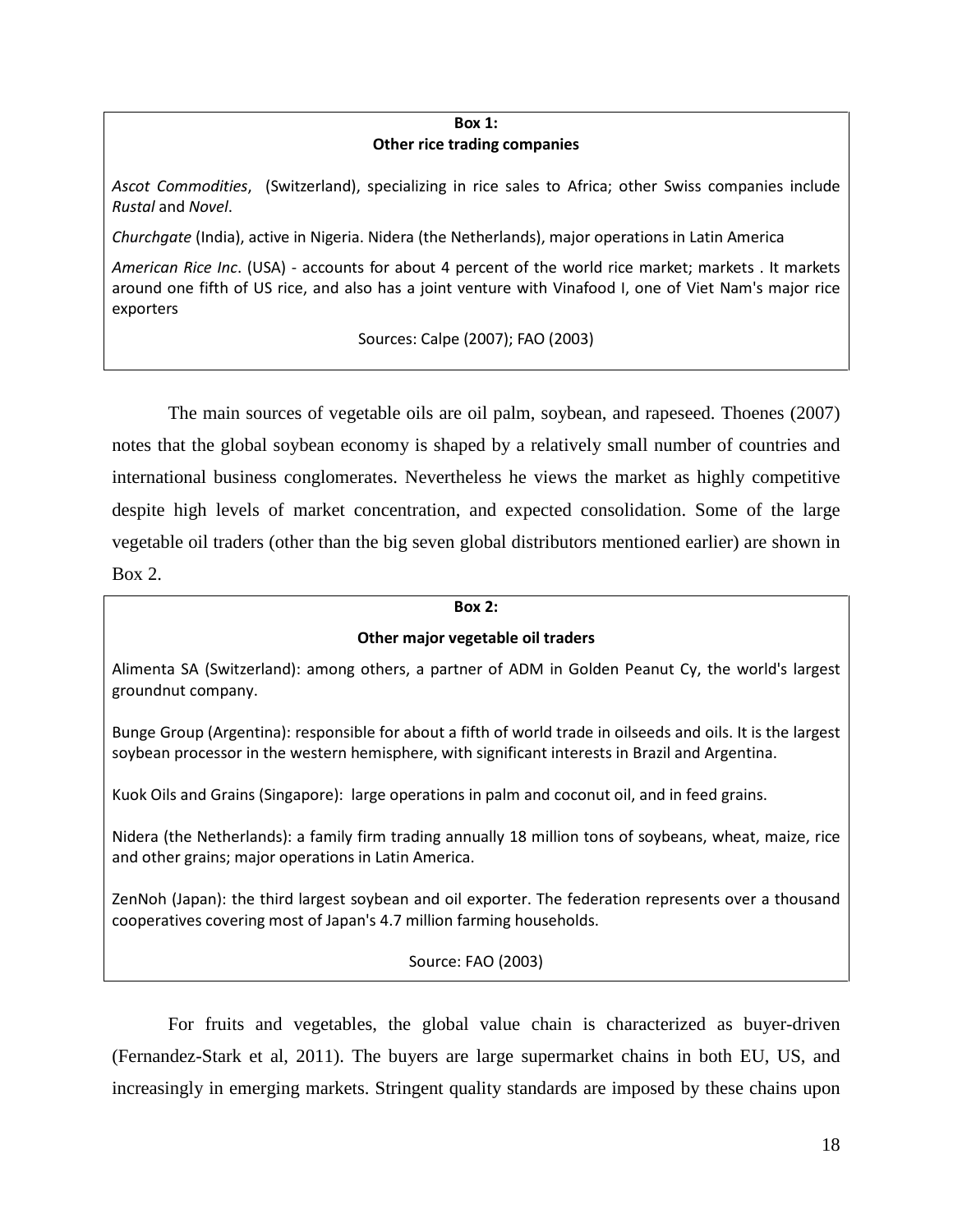its suppliers, big or small, worldwide. The horticulture industry is increasingly organized by long term relationships and tighter links between producer and exporter firms. The latter consist of a few large transnationals, together with domestic firms of varying sizes.

Exporters may engage small and medium size domestic suppliers as contract growers. Between 1980 and 2000, the low and middle income countries have managed to corner a greater share of fresh produce export market. Recently, developing country exporters are increasingly taking over packing and processing, thereby moving up the value chain. For instance, a wide variety of fruit and vegetables in supermarkets are shipped in as ready-to-eat convenience packs.

#### **Retail**

Worldwide the leading form of retail outlet is the supermarket or hypermarket [\(Figure 3\)](#page-19-0). While modern outlets (supermarkets, hypermarkets, convenience sores, discounters) are seen to be largely a rich country phenomenon, Reardon and Timmer (2007) observe a rapid diffusion of modern retail centers in developing countries since the 1990s.



<span id="page-19-0"></span>

Note:

- 1. Supermarkets selling area  $400 2{,}500 \text{ m}^2$ , at least 70 percent foodstuffs and everyday commodities
- 2. Hypermarkets selling area  $> 2,500$  m<sup>2</sup>, at least 35 percent of selling space devoted to food
- 3. Discounters typically 300-900  $m^2$  with  $\lt 1,000$  product lines (mostly packaged groceries);
- 4. Convenience shops selling a wide range of goods with extended hours.

Source: Euromonitor, cited in USDA (2009)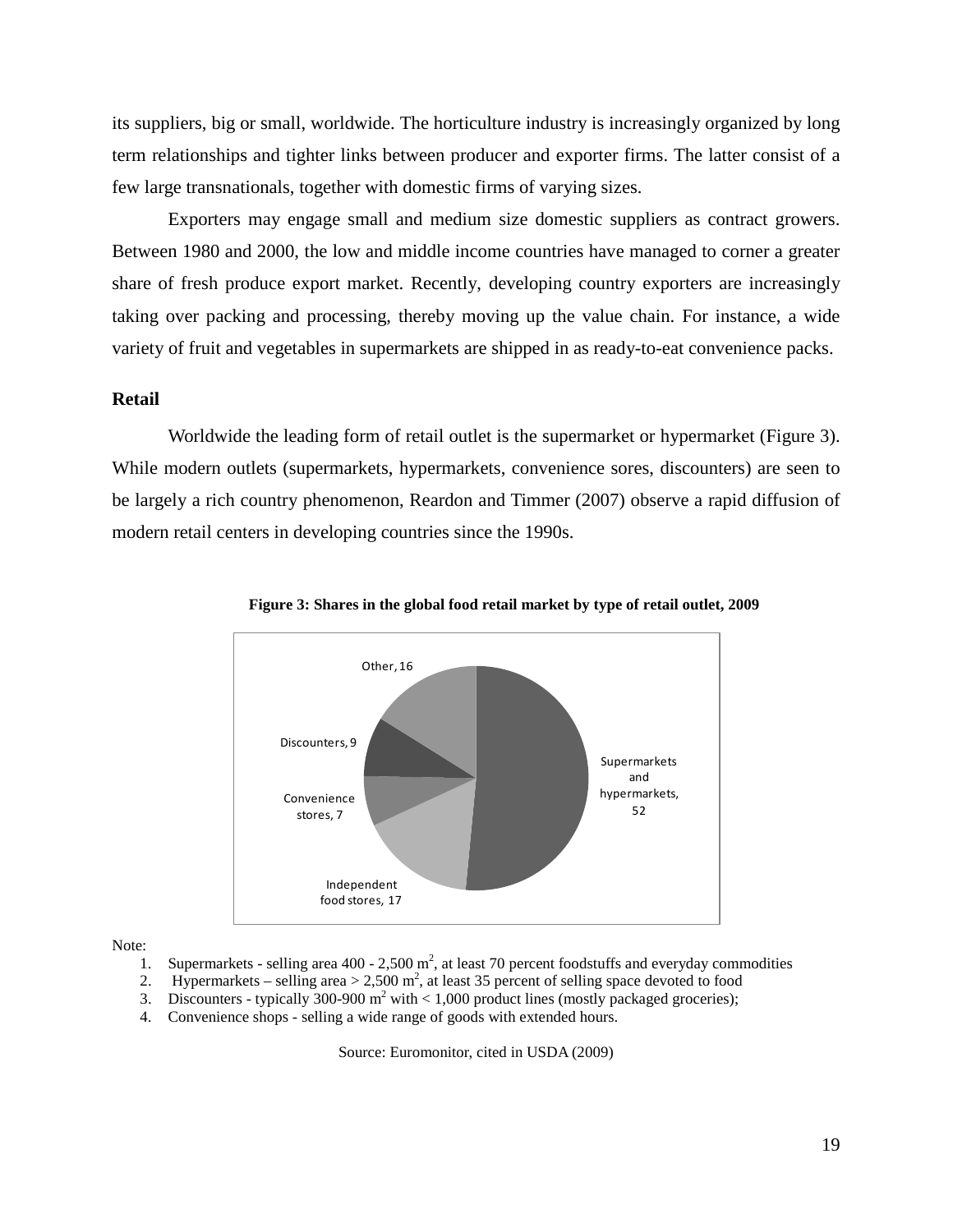In Latin America, North-Central Europe, and East Asia (outside Japan and China), the share of supermarkets (shorthand for modern retail) rose from just 10-20 percent of food retail in 1990, to 50 percent or more by the early 2000s. Another wave came in the late 1990s to early 2000s, where supermarkets started from practically nil to about 10-20 percent share in food retail; these include parts of South and Central America, Southeast Asia (e.g. Vietnam), China, and Russia.

<span id="page-20-0"></span>The modern retail business appears to be highly concentrated. For hypermarkets the share of the top 15 retailers worldwide is 74 percent; for convenience stores the share is 69 percent, and for discounters, 58 percent. The top retailers are well-known for their global chains, established by extensive FDI in middle- to high-income markets [\(Table 11\)](#page-20-0).

|                       | <b>Annual Sales</b> |
|-----------------------|---------------------|
| Wal-Mart (US)         | 312.4               |
| Carrefour (France)    | 92.6                |
| Tesco (UK)            | 69.6                |
| Metro Group (Germany) | 69.3                |
| Kroger (USA)          | 60.6                |
| Ahold (Netherlands)   | 55.3                |
| Costco (USA)          | 52.9                |
| Rewe (Germany)        | 51.8                |
| Schwartz (Germany)    | 45.8                |
| Aldi (Germany)        | 45.0                |

**Table 11: Annual sales of top ten global retailers, in \$ billions, 2006**

Source: Hefernan (2006)

Based on UNCTAD (2009), retailers with the largest share of revenue from foreign sales are Metro (59 percent), Ahold (55 percent), and Carrefour (54 percent). The world's biggest retailer, Wal-Mart, still depends mostly on its domestic market; nevertheless foreign sales account for 24.2 percent of revenue. TNC retailers source goods mostly from domestic processors; imports account for only a small portion of their products (Dy, 2009). However there has been a growing tendency to use platforms in developing countries to export to outlets worldwide. This is a very recent trend particularly for fresh produce and opens up export opportunities for developing country farmers (Reardon et al, 2009).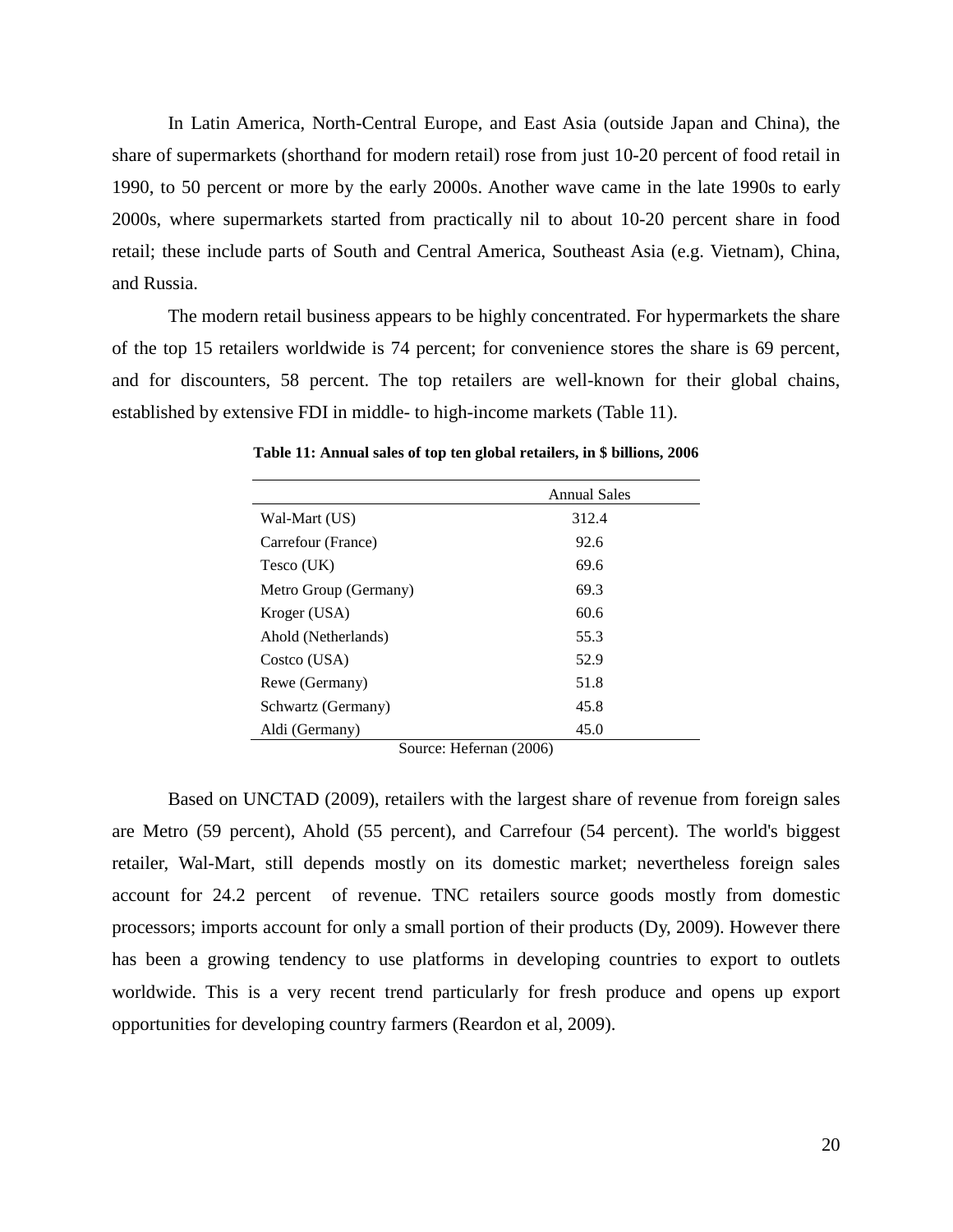### **IV. DEVELOPING COUNTRY PERSPECTIVE**

So far characterization has covered global agro-industry systems and trade. The following shifts to a developing country perspective in examining agricultural trade industry based on focal commodities for which information on market structure is available.

#### **Major export industries**

#### *Rice*

The top two exporters of rice are Thailand and Vietnam. Thailand rice exports are mostly done by the private sector, with the top 25 companies accounting for 90 percent of Thailand's exports (Alavi et al, 2011). Contrary to the usual trend toward consolidation, the current set-up is more dispersed compared to the pre-war era; in the 1930s, only five families accounted for 44 percent of rice milled (Goss and Burch, 2001).

Shigetomi (2009) classifies the large Thai rice traders as follows: Group A firms were active in World War 2 or earlier; Group B firms comprised the "Five Tigers" that attempted to wrest control from Group A through cooperation (e.g. sharing of orders); Group C and D firms are those that emerged in the 1960s and 1970s. The latter group are exemplified by Soon Hua Seng, Capital Rice, and Chaiyaporn rice; these exporters are known for pioneering the African Middle Eastern markets.

In contrast, in Vietnam the government maintains a highly interventionist stance. Only 10 percent of exports are from the private sector. The remaining 90 percent is contributed by public sector companies, most prominent being VINAFOOD1 (exports from northern Vietnam) and VINAFOOD2 (exports from southern Vietnam). The latter accounts for 50 percent of the country's rice exports, and is responsible for most public procurement of rice. Exports are tightly regulated through the Vietnam Food Association (VFA), a government-controlled body, primarily to deflect rice supplies from the foreign to the domestic market. The VFA sets a discretionary minimum export price, which discourages private traders owing to its unpredictability. All export contracts need to be registered with VFA, hence the simple expedient of not recognizing these contracts can prohibit exportation. This transpired in early 2008 when Vietnam stopped private rice exports; in the meantime, VINAFOODS2 continued to export under government-to-government arrangement (with the Philippines), effectively turning into a trade monopoly (Alavi et al, 2011).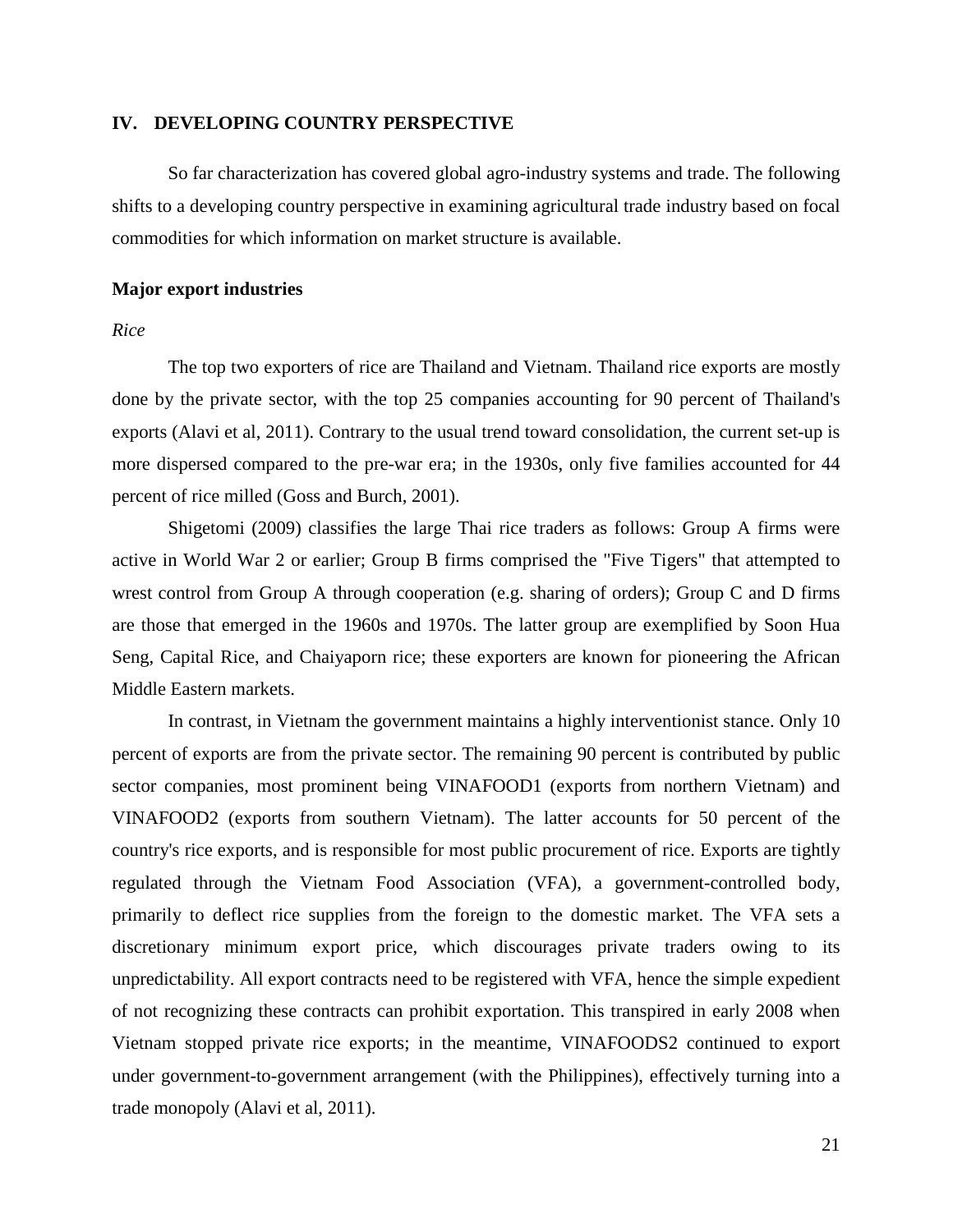## *Vegetable oil export industry*

The largest category in the vegetable oil export market is palm oil, for which the top two exporters are Indonesia and Malaysia. The Indonesian palm oil industry, according to Chalil (2008), supplies 75 percent of its output to the cooking oil industry, which is largely for domestic consumption, leaving 25 percent for export. Supply originates from three sources: government; a private group consisting of ten conglomerates; and smallholders (farm size below 200 ha). The last accounts for only a 40 percent share. Cooking oil is regarded as a food security item; government subsidizes for cooking oil, and imposes an export tax on the palm oil industry. The cooking oil industry is itself highly concentrated, with CR4 of 53 percent in 2005 (Muslim, Ertina, and Nurcahyo, 2008).

Unlike in Indonesia, palm oil in Malaysia is mostly exported, with only 10 percent for domestic consumption. As with Indonesia, government retains high levels of state ownership: about 30 percent of palm oil area is run by government agencies. The Federal Land Development Authority (FELDA) alone accounts for about 18 percent of area planted in 2002. About 60 percent of landholdings are under private estates, with estate sizes ranging from a few hundred ha to hundreds of thousands of ha. The PNB, the government's investment arm, owns large portions of equity in some of the industry giants such as Sime Darby Berhad, which has been mentioned earlier as world's largest plantation company (see Box 3). Less than 10 percent of farms are owned by smallholders (under a rather generous definition of "small", as in Indonesia).

## **Box 3: Sime Darby Berhad**

Sime Darby Berhad began with rubber farms in 1910, later diversifying to palm oil and cocoa. Plantations in Malaysia and Indonesia total 630,000 ha, of which 531,000 ha are planted to oil palm. Outside Asia, it has expanded to Liberia, with a 220,000 ha concession planted to oil palm. It is integrated forward to production of crude palm oil, refined palm oil, and branded consumer products such as cooking oil. It has also diversified into real estate and industrial products. The company started out under British ownership, but was acquired by Malaysian investors (including PNB) in the 1980s. In 2007, a merger of three industry giants, namely Golden Hope, Guthrie, and Sime Darby, became what is now known as Sime Darby Berhad.

Sources: Dy (2009)[; www.simedarby.com.](http://www.simedarby.com/)

The next important source of vegetable oil is soybean, for which the top two exporters are Argentina and Brazil. Lopez, Ramos, and Simkievich (2008) deals with the soybean complex in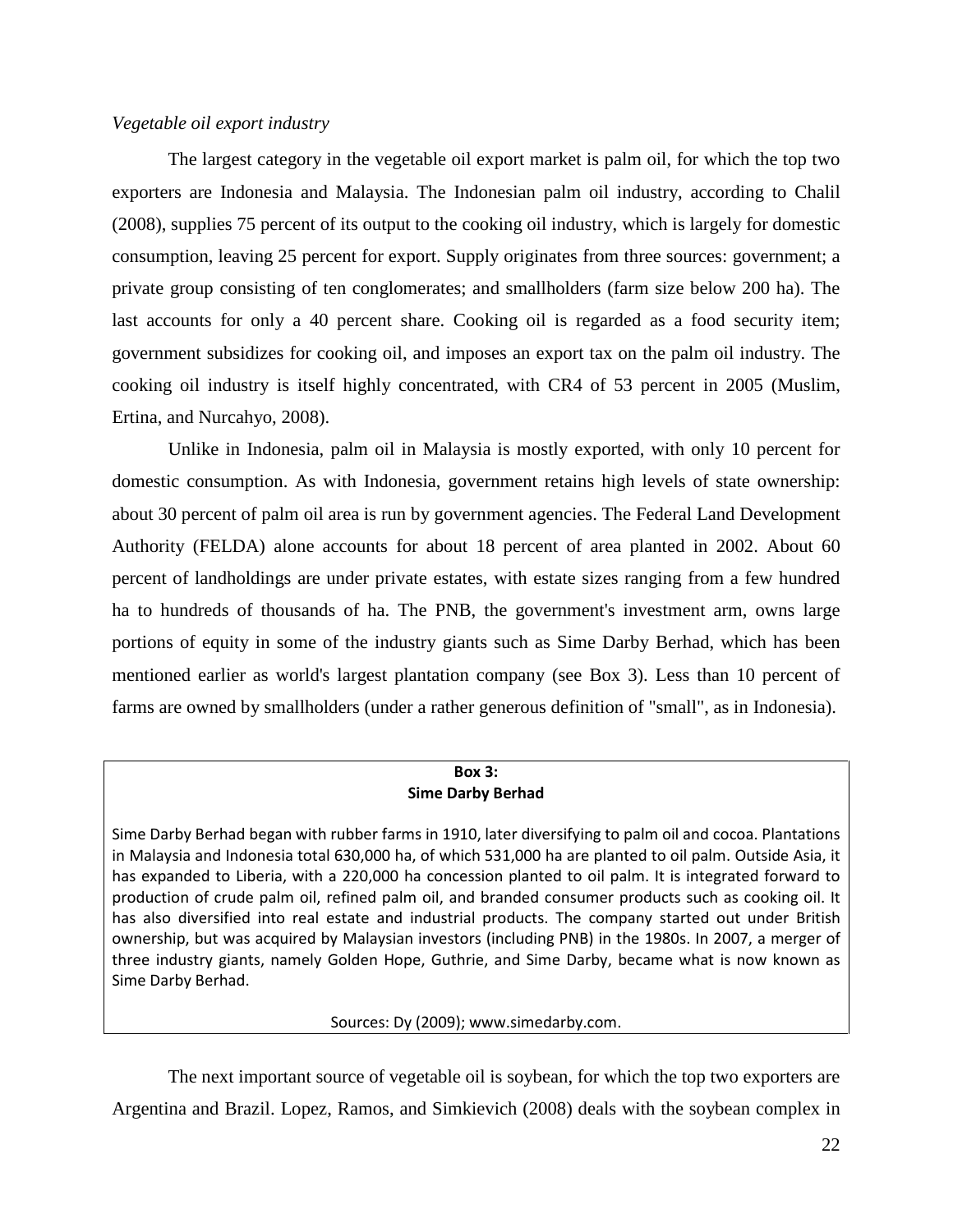the former. Conveniently, little of soybean production (whether grain or oil) is consumed domestically; hence the industry market structure is the same as for the export market. Over the period 1995 to 2006, the soybean industry exhibited strong growth, with output growing over three-fold to 40.4 million tons, and area more than doubling to 15.4 million ha (half of total area harvested in the country). This period was accompanied by massive consolidation [\(Table 12\)](#page-23-0).

The Argentinian soybean oil industry is seen to be the most efficient in the world. This is attributed to high farm productivity, owing to use of latest technologies (transgenics, and zero tillage); large scale of its plants (90 percent of oil is processed in plants with average capacity of 7,500 tons/day); and proximity to ports (on average, production is only 300 km from the nearest port).

Similarly in Brazil, the industry underwent rapid concentration since 1995, with the acquisition of large domestic firms by four multinationals, namely Bunge, Dreyfus, ADM, and Cargill. The CR4 rose to 43 percent in 1997, from 31 percent in 1995. In crushing, the CR8 reached 55 percent compared to 47 percent in 1995 (Thoenes, 2007).

<span id="page-23-0"></span>

|                            | 1995   | 2000    | 2006    |
|----------------------------|--------|---------|---------|
| Number of firms            | 22     | 27      | 20      |
| Installed capacity (t/day) | 58,902 | 94,258  | 149,318 |
| Exports per firm (tons)    | 66,931 | 116,385 | 303,917 |
| CR <sub>5</sub>            | 53.0   | 66.6    | 80.0    |
| CR10                       | 87.8   | 90.9    | 98.5    |

**Table 12: Indicators of Argentina export industry, selected years**

Source: Lopez, Ramos, and Simkievich (2008)

## *Orange juice export industry*

Brazil is also a prominent fixture in the global orange juice industry, being the second largest producer worldwide. In the major traded product, frozen concentrated orange juice, the country accounts for over 80 percent of total world trade. Growth of export production averaged about 1.8 percent per year in 2001 – 2007. The industry generates about \$4 billion a year and provides employment, directly or indirectly, to over 500,000 people. The export market is strongly concentrated: in 2001 the CR4 was 66.7 percent; by 2003 the ratio had risen to 78.2. By 2007 it may have reached 90 percent.

About 80 percent of harvested oranges are sold to processors (the remainder going to the fresh fruit market). Oranges for processing are mostly obtained from contract farmers, accounting for 55 to 65 percent of the export industry's output. Contracts are either on a fixed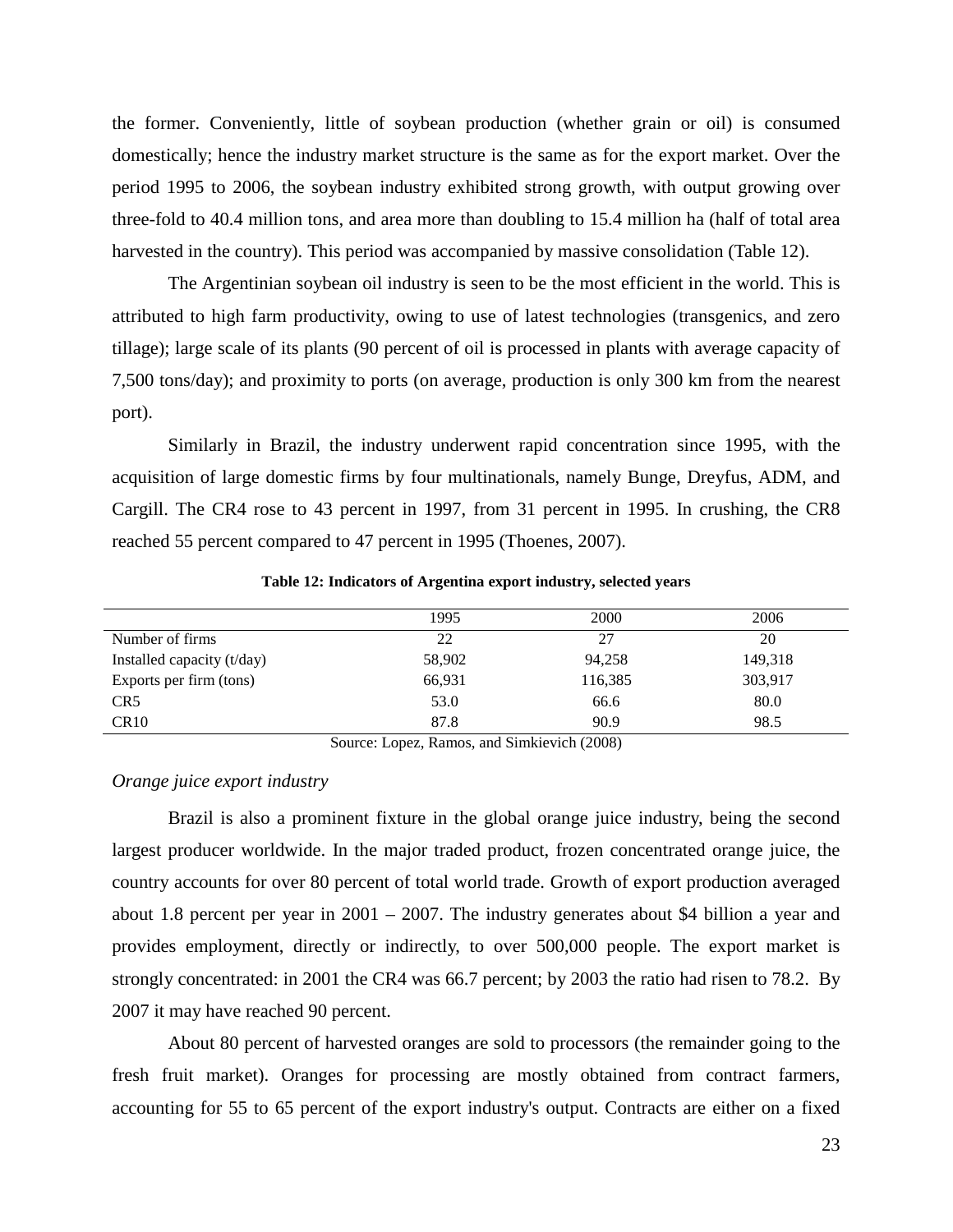price basis (majority of contracted oranges), or flexible price (combining both a fixed and varying component depending on world prices). The next most important source is companyowned orchards (18 – 22 percent). The remainder is made up of other supply schemes, i.e. lease arrangements, partnerships, etc. (Neves, 2007).

#### *Meat export industry*

As mentioned earlier, of the top meat producer companies the only developing country firms are from Brazil and Thailand. For the former, concentration ratio for the export industry is available from Jank et al, (2001). Exports of poultry remained highly concentrated, with at about 82-85 percent in the 1990s. Concentration in the domestic market is not as high but has been increasing over the same period (CR5 of 32 percent rising to 38 percent). Meanwhile for pork the domestic concentration ratio rose from 61 to 68 percent. There is however an important exception in the trend of rising concentration, and that is for beef; concentration has been falling based on CR4 (55 percent down to 48 percent from 1990 to 1998). At the same time, the beef sector also suffered a decline in export volume.

In the case of Thailand, there is less evidence of rising concentration during a period of rapid production growth (4.3 percent annually from 1983 to 2001) In 1981, the CR3 was 92.8 percent; the top exporter then was CP Bangkok Livestock Trading, part of CP Foods (Box 4). At the time only 7.6 percent of output was exported. By 2003 up to 69 percent of broilers were exported as foreign markets became the main driver of demand. The market is controlled by a few integrators who span the supply chain from grandparent stock breeding to the export market. Nevertheless the CR3 declined to 52 percent (Poangpongsakorn et al, 2003). It is possible that as the broiler market grew, new firms entered, or some of the older companies managed to grow and take away market share from the older players. Production also appears to be concentrated, with farms of over 2,000 birds accounting for the bulk of all broilers. Very large scale production and high efficiencies were introduced through new technologies, mainly EVAP (evaporative) systems, which introduces strict temperature and environmental controls within closed facilities (Costales, 2004).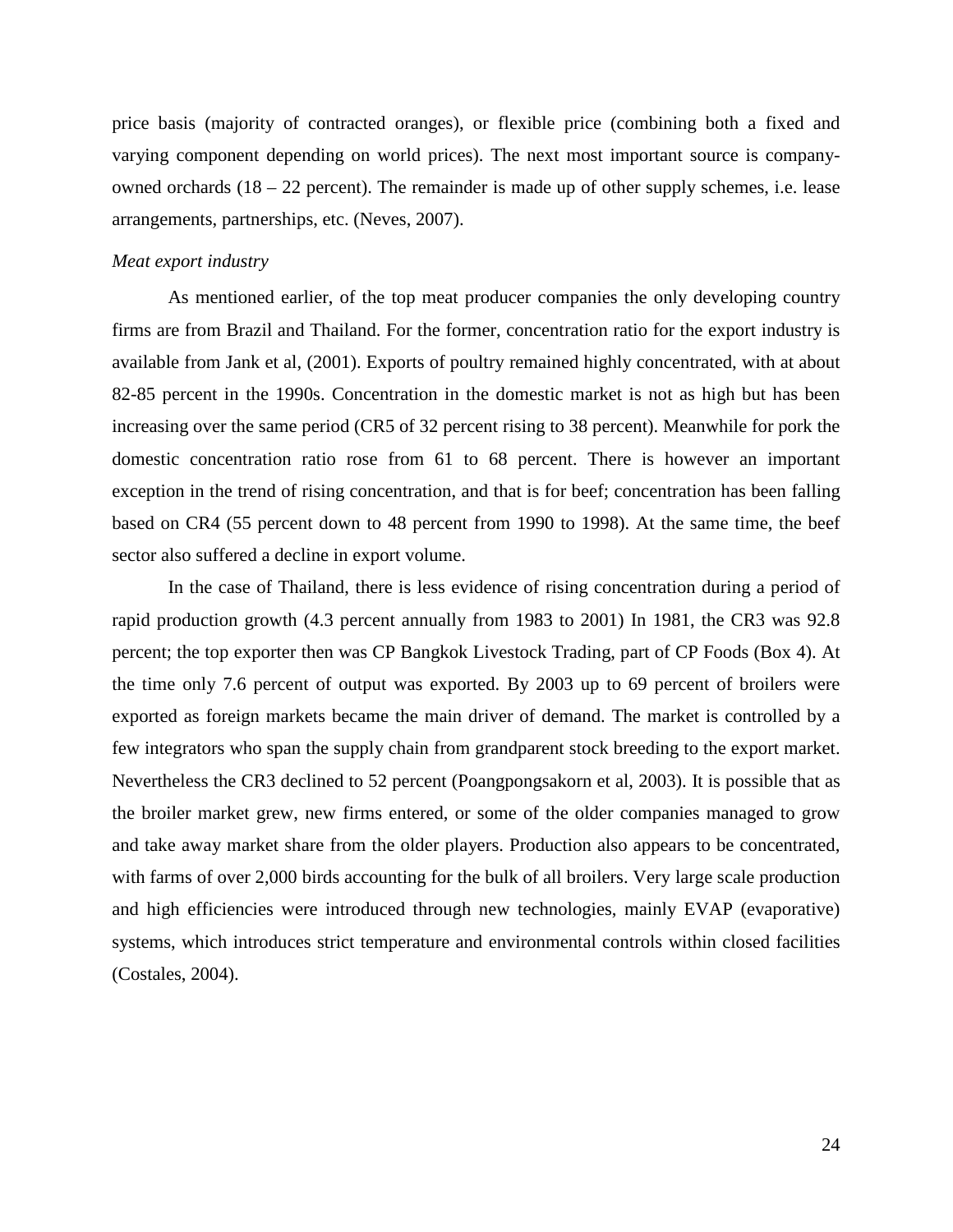#### **Box 4: The case of CP Foods**

CP Foods is one of the largest integrated poultry, livestock, and aquaculture producers in the world. It is engaged in the production of feeds, animal breeds, raising of livestock, poultry, and fish, as well as food processing. Its associated business (CP All) has a significant retailing presence in Thailand and serves as outlet for its branded food products.

The business was established in 1923 by Chinese immigrants as an agro-input company, later expanding to feeds in the 1950s. In the 1960s is pioneered contract growing of poultry in Thailand to stoke demand for its animal feeds; it also established a poultry processing plant as well as provision of breeds, veterinary inputs, and financing. The "defining moment" of agribusiness expansion, not just for the company but for Thailand as well, was the entry of its poultry products into Japan in the 1970s. In the 1980s it branched out to aquaculture. As of 1993 the company had become the world's second largest poultry producer, the the third largest producer of animal feed, and the largest producer of prawn feed. It is the largest agribusiness company in Southeast Asia, with significant investments outside Thailand, particularly in China.

Sources: Burch (2010); Goss and Rickson (2000)

#### **Africa country cases**

In the foregoing the discussion has been organized around large developing country exporters, who are all from Asia and Latin America. The following shifts the discussion to Africa given its potential for sustained growth through modernizing value chains.

## *Bulk commodities*

African exports have often been associated with bulk commodities, e.g., cotton, coffee, and cocoa, which have been analyzed by Porto, Chauvin, and Olarreaga (2011), on which the following discussion is based. The export supply chains tend to be concentrated, most strikingly for cotton in Burkina Faso and Zambia, as well as and coffee in Rwanda [\(Figure 4\)](#page-26-0).

In Burkina Faso, cotton is the main cash crop and accounts for 40 percent of all exports. Most cotton farms are small-scale  $(3 - 5)$  ha). Nearly all cotton lint is exported, mainly to Southeast Asia (66 percent). Production is "semi-privatized", with private sector involvement commencing in 1998 when government sold some of its shares to the domestic producer's organization. Until recently price-setting has been guided by a guaranteed base price set in the previous year; currently a more flexible scheme is in place, though price fluctuations trigger payments from a stabilization fund.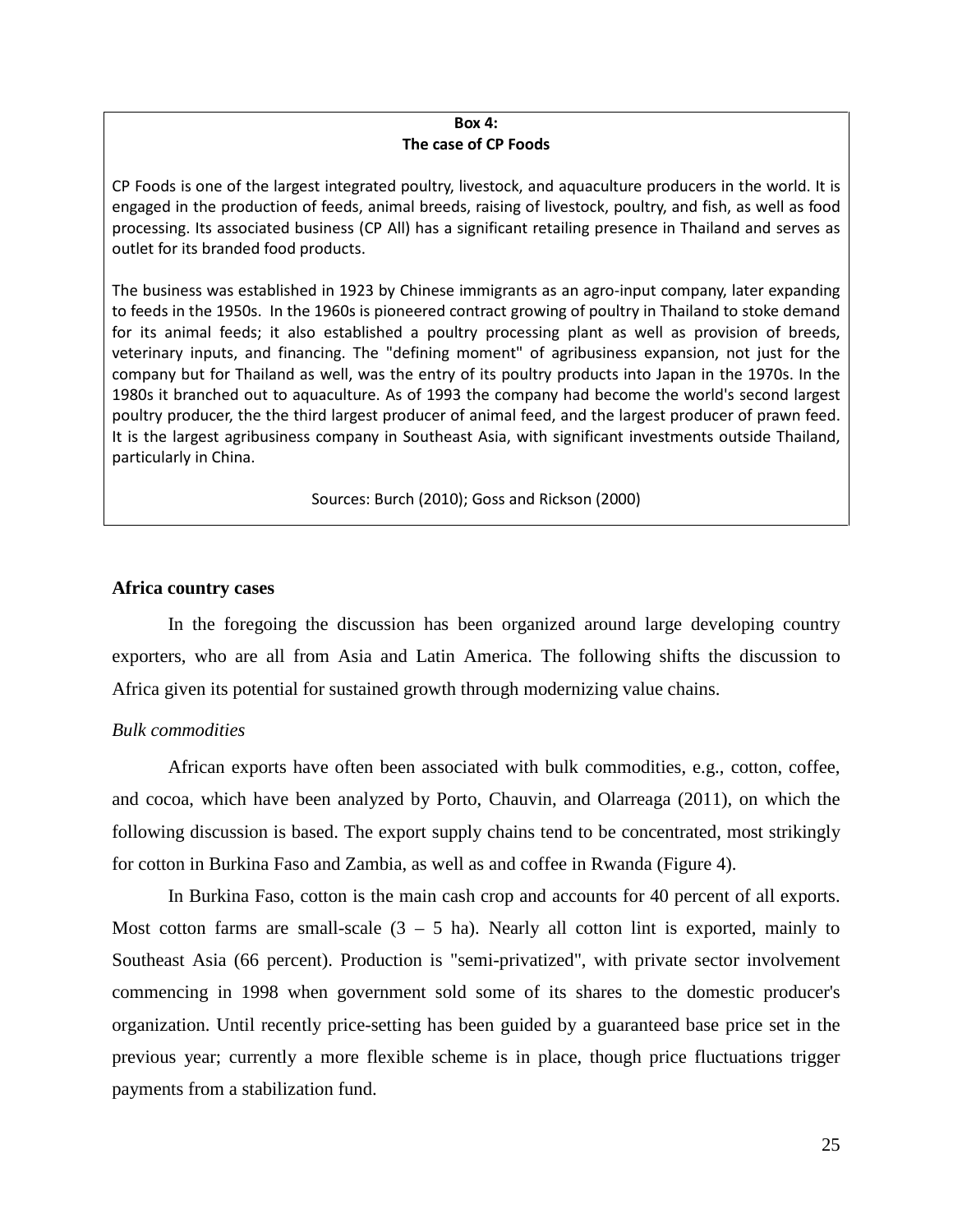<span id="page-26-0"></span>

**Figure 4: Export supply chain concentration ratios, selected countries**

Note: Concentration ratios are CR4, with the exception of Cotton, Burkina Faso, which is CR3. Source: Porto, Chauvin, and Olarreaga (2011)

Cotton is one of Zambia's most important cash crops, involving 11 percent of all farmers, most of whom are small-scale. Until 1994, processed cotton production was dominated by LINTCO, a state-owned monopoly. Following break-up and liberalization, sector underwent rapid growth, expanding five-fold in just three years, but more slowly and erratically thereafter. the sector remains highly concentrated, with Dunavant and Cargill as the biggest players (accounting for 76 percent of exports). In 2006, exports contracted owing to rapid currency appreciation; the largest farmer organization, the Cotton Association of Zambia, attempted to negotiate for the first time the prices paid by ginners.

Coffee (Arabica variety) was the main export commodity of Rwanda during the colonial period. Upon independence coffee exports were under the Rwanda Coffee Authority, a state monopoly. In the 1990s liberalization was pursued; since then coffee marketing board has withdrawn from commercial activity, although it continues to issue licenses for coffee traders, provides certification on quality standards, and distributes seedlings and insecticides. Production is in the hands of 400,000 smallholders; there is no large estate farm in the coffee business.

Meanwhile in Uganda most of the coffee grown (90 percent) is Robusta. It used to account for nearly all of the country's export income; currently it still employs 500,000 smallholder families and accounts for a fifth of export revenues. All exports were previously under a state monopoly, called the Coffee Marketing Board (CMB). In 1991, the monopoly was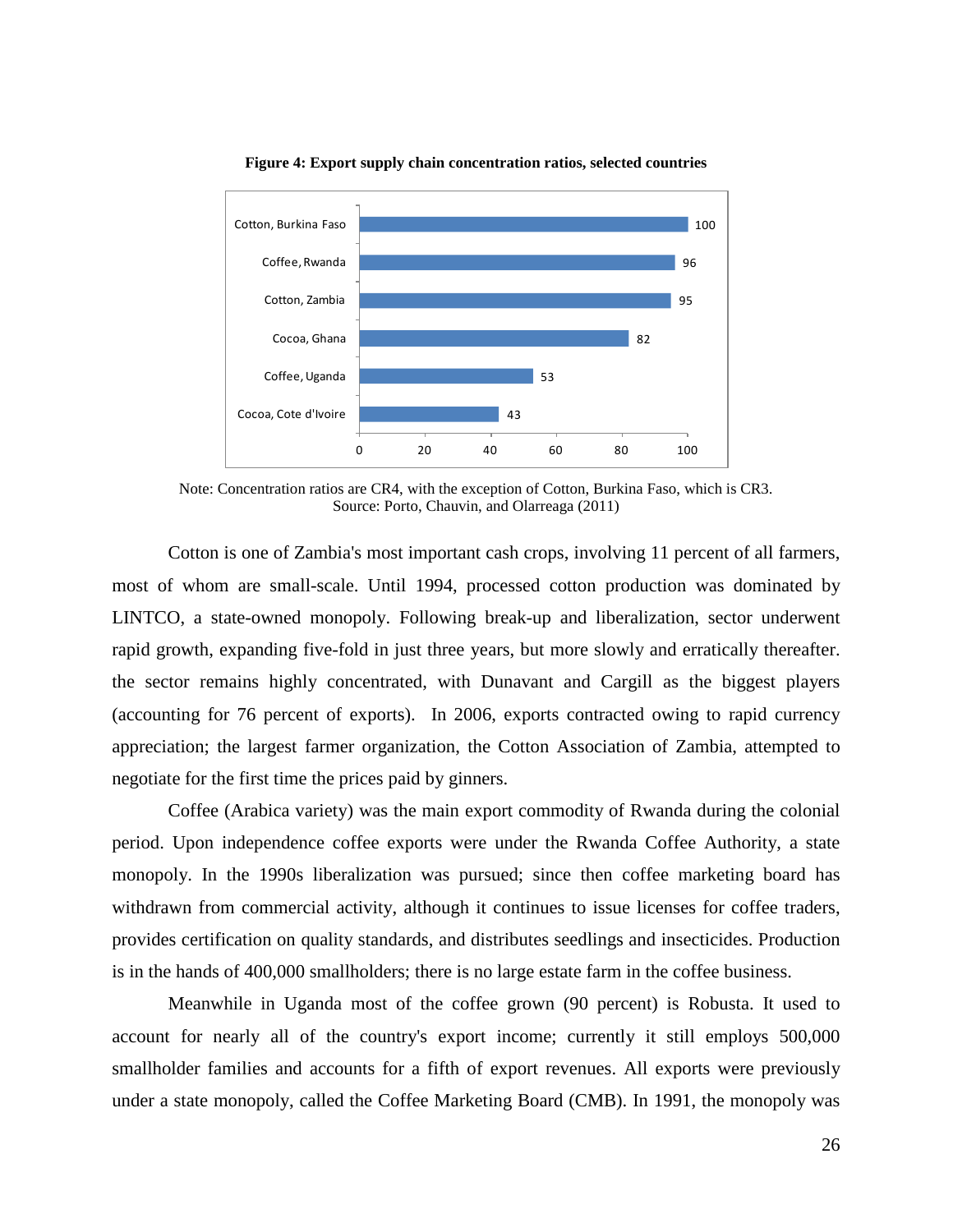abolished; the CMB continued to operate as a commercial entity, CMB Ltd. Regulation and licensing is spun off to a separate government entity, the Uganda Coffee Development Authority (UCDA). Over 90 percent of exports are handled by 10 companies; roasting is even more concentrated, with only four companies registered under UCDA.

For cocoa, Africa is the largest supplier, accounting for about 72 percent of global production in 2005. Whereas about 90 percent of the world's cocoa output (since the 1990s), was produced in smallholdings under 5 ha., the export market is heavily concentrated. In Cameroon for example, over 60 percent of exports in 2006-2007 were handled by just four exporters. The major exporters in Cameroon are subsidiaries or otherwise closely tied to the transnationals handling world cocoa trade (UNCTAD, 2008). The same global traders tend to integrate vertically into processing; very few international firms specialize solely on trading. Most of Africa's cocoa is exported to the Europe for processing into chocolate.

The top cocoa exporter worldwide is Cote d'Ivoire, accounting for 40 percent of global supply. Cocoa is a major source of employment, providing jobs for 35 percent of all households. Upon independence, a state monopoly was established to regulate producer and export prices. A series of reforms commenced in the 1980s, culminating in full producer price liberalization and abolition of the state agency in 1999. The export share of the top 14 firms rose from 75 percent to 85 percent over a three-year period (2000 – 2003). Some of the TNCs in exporting managed to integrate backwards to processing. Despite liberalization, the export sector is hobbled by an onerous tax burden, from which government derives one-fifth its total revenue.

At second place is Ghana, previously the world's top cocoa exporter, and still responsible for one-fifth of global supplies. Since the late 1940s marketing was monopolized by the Cocoa Marketing Board, which also provided input subsidies, extension services, even road construction to cocoa-growing communities. From the late 1980s, the domestic market was liberalized, allowing licensed private traders to operate; input subsidies were scaled down. However the sector remains tightly regulated, and exports remain a state monopoly. Licensed traders can be divided into four groups: government; domestic private sector; farmer-based (under a fair trade cooperative); and international. The latter is composed of just two companies, namely Olam (Singapore) and Armarjaro (Britain). The government reduced its market shares in recent years; market shares of the cooperative and international companies have also fallen, whereas that of the domestic private sector has increased.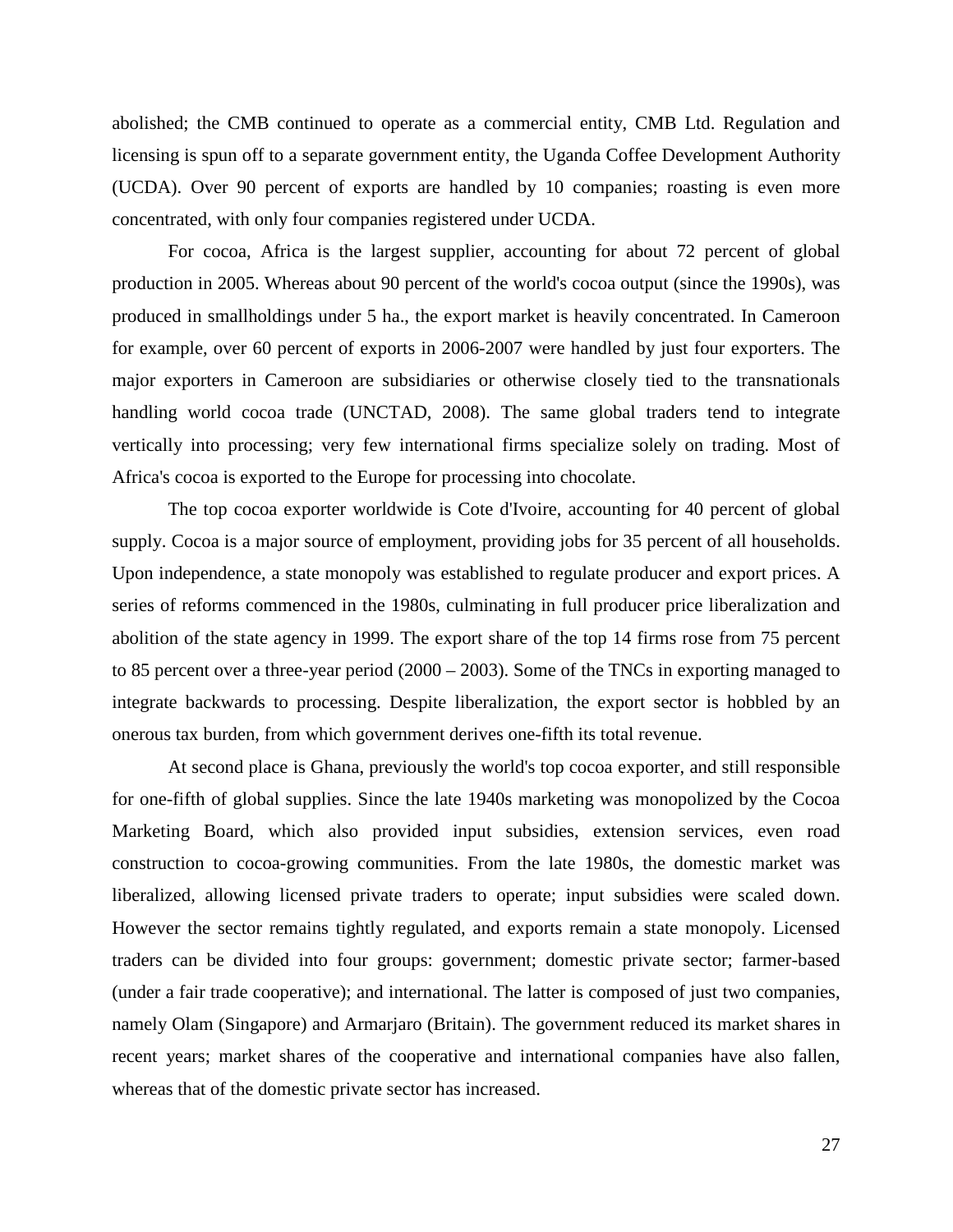#### *Fruit and vegetable exports*

In recent decades, diversification has gradually been underway from traditional bulk exports to horticultural crops. In Kenya, the fresh fruits and vegetables sector accounts for nearly \$1 billion worth of exports, or 21 percent of export revenue. During its rapid growth period (1970s to the mid-2000s), production was smallholder-based, accounting for 60 percent of exports by 2004. Output is then funnelled to about a dozen exporters with their own packing installations and modern logistics, including cold chains. These exporters are all domestically based; foreign firms play a limited role, e.g. Del Monte has specialized in pineapple production and processing. Similarly in Morocco, fruits and vegetables are a billion dollar industry; by 2007, only seven exporters accounted for 70 percent of fresh fruit and vegetable exports of Morocco. The top five firms are all vertically integrated throughout the chain, from production, to logistics, and marketing (Fernandez-Stark, 2011).

Fresh fruits and vegetables are now the fourth main primary sector in Senegal, with specialization in French beans (42 percent of export volume of the sector) and cherry tomato (23 percent of export volume). Only a dozen companies account for 40 percent of French beans and 82 percent of cherry tomato market. These companies are almost all domestically-owned; there is one large TNC operating in the country, which mainly exports tomatoes (Maertens, 2009). Somewhat at the extreme is the case of Madagascar highlands vegetables; almost 10,000 farmers produce high value vegetables for export, but most exports pass through just one company. The company sells 2/3 of its produce to European supermarkets; of this, half of this is sold to seven main supermarket chains.

### **The import side: parastatals in developing countries**

The discussion has so far focused on the export side of agricultural trade industry. The earlier discussion on global distribution partly relates to imports, as the large distribution companies also handle imports for developed countries. Systematic market structure analysis of the import side of trade is however much sparser than that of export side.

Available information on market structure on the import side for developing countries often relates to the regime of marketing boards. This kind of structure reduces to monopoly (similar to the export marketing boards discussed above for bulk commodities). For importables, the commodity covered typically included the major grain staple; other commodities deemed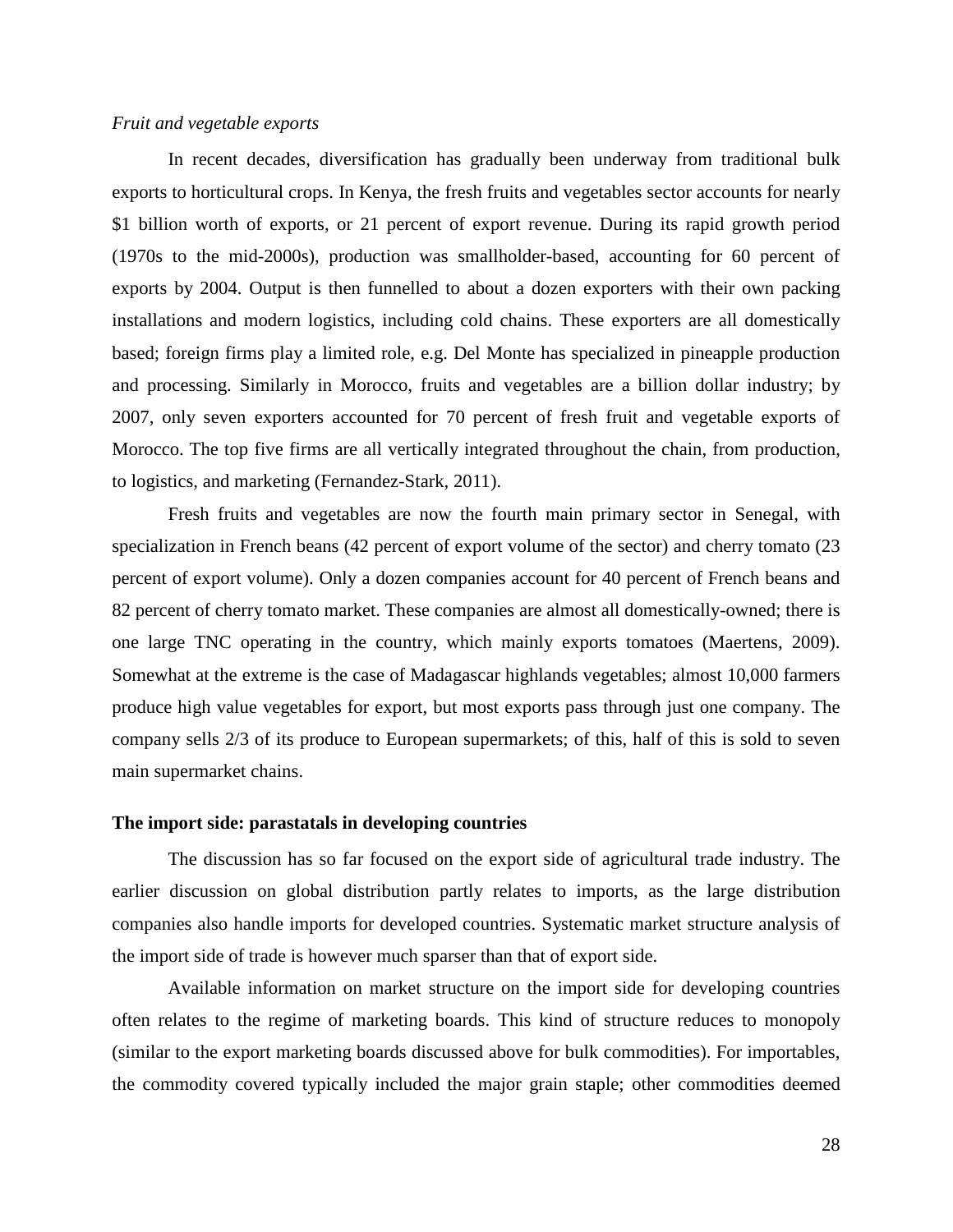crucial for food security were also covered.

In addition to import monopoly, marketing boards would often also impose price restrictions, quantity restrictions, and engage in direct marketing activities. [Table 13](#page-29-0) presents some cases from developing countries.

<span id="page-29-0"></span>

| Country            | <b>Intervention</b>                                                                              |
|--------------------|--------------------------------------------------------------------------------------------------|
| Ethiopia           | Grain trade controlled, ban on private trading; producer quotas; distorted prices                |
| Mali               | Monopoly parastatal for coarse grain and rice (lifted in 1980s)                                  |
| Tanzania           | Monopolistic parastatal for maize; coffee board controlled marketing, provided credit, extension |
| India              | Food Corporation of India has import monopoly over cereals                                       |
| Indonesia          | Bulog stabilizes prices for strategic foods (rice, sugar, cooking oil); import monopoly          |
| <b>Philippines</b> | National Food Authority has rice import monopoly, maintains buffer stock, price stabilization    |
| Mexico             | Parastatal maintained producer prices, subsidized inputs and consumer prices (eliminated 1995)   |
| Colombia           | <i>Federacion</i> controls coffee marketing                                                      |

**Table 13: Marketing boards for importables in selected developing countries**

Sources: Lundberg (2005); Rashid et al (2008)

## **V. AGRO-INDUSTRY TRADE STRUCTURE: CAUSES AND CONSEQUENCES**

Having characterized the organization of global agro-industry, discussion now turns to the causes and consequences (particularly for equity) of such industrial organization. Following the schema, the following issues are addressed, namely: horizontal integration (market concentration), vertical integration; and the international dimension of industrial structure.

#### **Perspectives on market structure**

#### *Institutionalist economics and mainstream economics perspectives*

Much of the concern with horizontal integration relates to the sheer size, and corollary fears of economic "power" leading to skewed distribution of economic benefits and wealth. Concerns over power in economic relations are a basis of the institutionalist critique of the market economy, which emphasized the acquisition and exercise of power, in its political economy sense. The objection posed by prominent civil society organizations such as Oxfam e.g. SAC (2012) to some extent derives from this critique.

An institutionalist economics approach may consider vertical integration as an extension of market consolidation by big business, asserting control over its input suppliers and downstream buyers even more complete than through the exercise of market power. Finally, firms may opt to expand their markets in terms of either materials sources, or product outlets, leading to an international dimension in their exercise of power.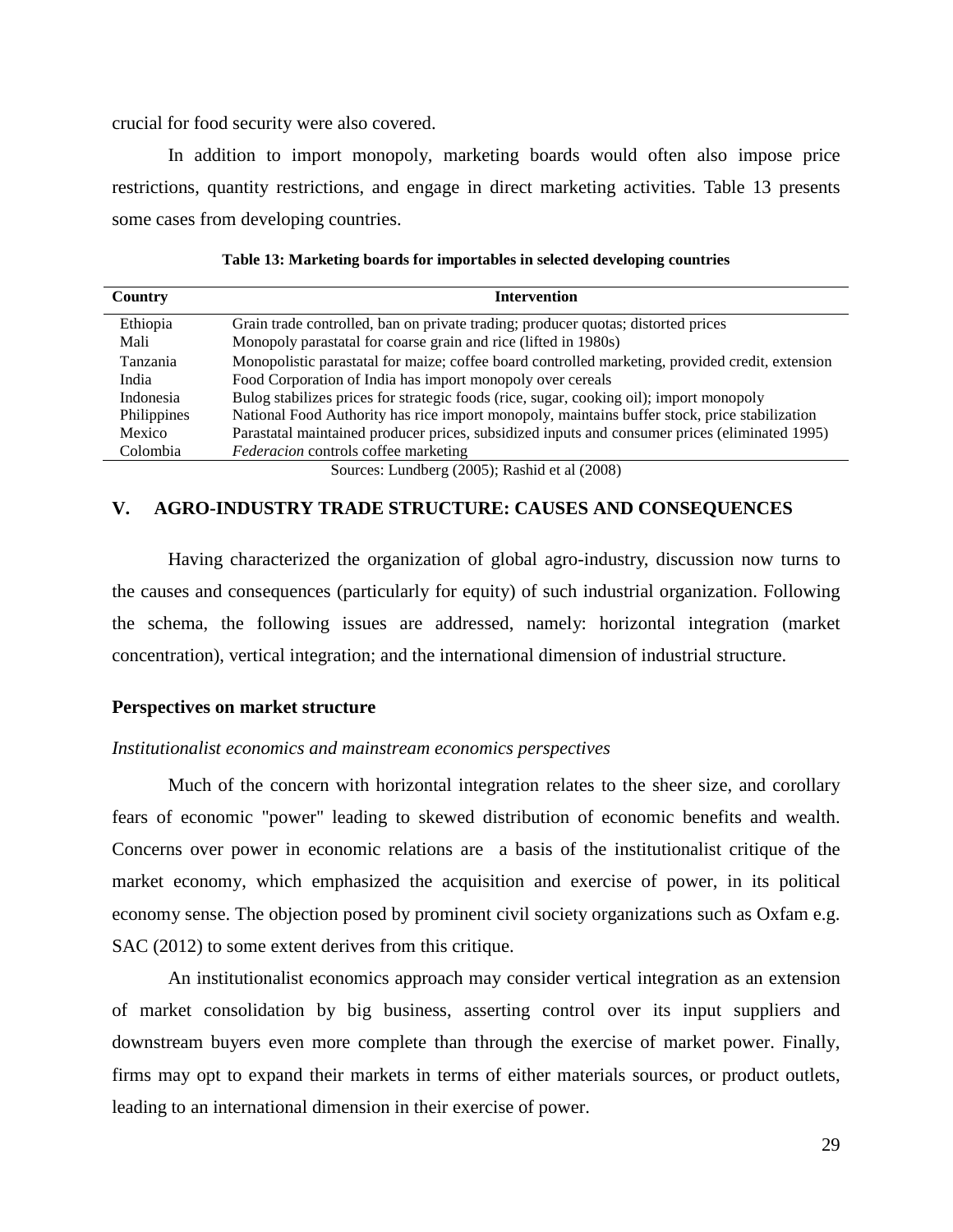Mainstream economics does take seriously the possibility of departure from price taking behavior associated with perfect competition. The earlier "structure-conduct-performance" (SCP) school of industrial organization popular in the 1950s and 1960s, saw market concentration as a source of "market power" in the sense of an ability to influence the market price. This in turn permits the dominant firms to earn above-normal profits.

However later studies probe deeper into the extent and degree competition despite high levels of observed concentration, as well as explanations of concentration other than *ad hoc* explanations based on "power". For instance, Demsetz (1973) notes that the correlation of abovenormal profits in concentrated industries need not be due to market power, but rather to production efficiencies that allow firms to realize lower costs. This perspective is not unique to economists; agribusiness researchers also tend to view firm and commodity system governance structure and strategy decisions as responses to technological, demographic, and social changes at the institutional environment (Cook and Chaddad, 2000).

## *Horizontal integration*

For horizontal integration, the main explanation from mainstream economics is *economies of scale* and *barriers to entry*. [4](#page-30-0) One class of entry barriers is policy-induced, perhaps inadvertently. For instance, import licenses may impose minimum standards on logistics facilities under the licensee's ownership. This may exclude other companies who are capable of importing without meeting the asset requirements (e.g. they are able to outsource their logistics).

However regulation is not the only source of entry barriers. A firm may enjoy differential access to technology owing to secrecy or patent protection. An important entry barrier is sunk cost. Such cost can be endogenous, e.g. when a firm selects the level of capacity or R&D investment, with greater capacity or investment being associated with superior product qualities or sharper product differentiation (Sutton, 2007). Other forms of sunk cost include: outlays for physical capital, i.e. cold chains, farm-to-port roads, etc.; or investments in intangibles, such as brand reputation.

<span id="page-30-0"></span> <sup>4</sup> The theory of "contestable markets" (Baumol, 1982) has shown though the latter factor is the more fundamental basis of market power. According to this theory, in the absence of sunk costs, entry and exit barriers, and identical technologies, large incumbents (who may enjoy economies of scale) may still behave competitively owing to the threat of *potential* (rather than actual) entry.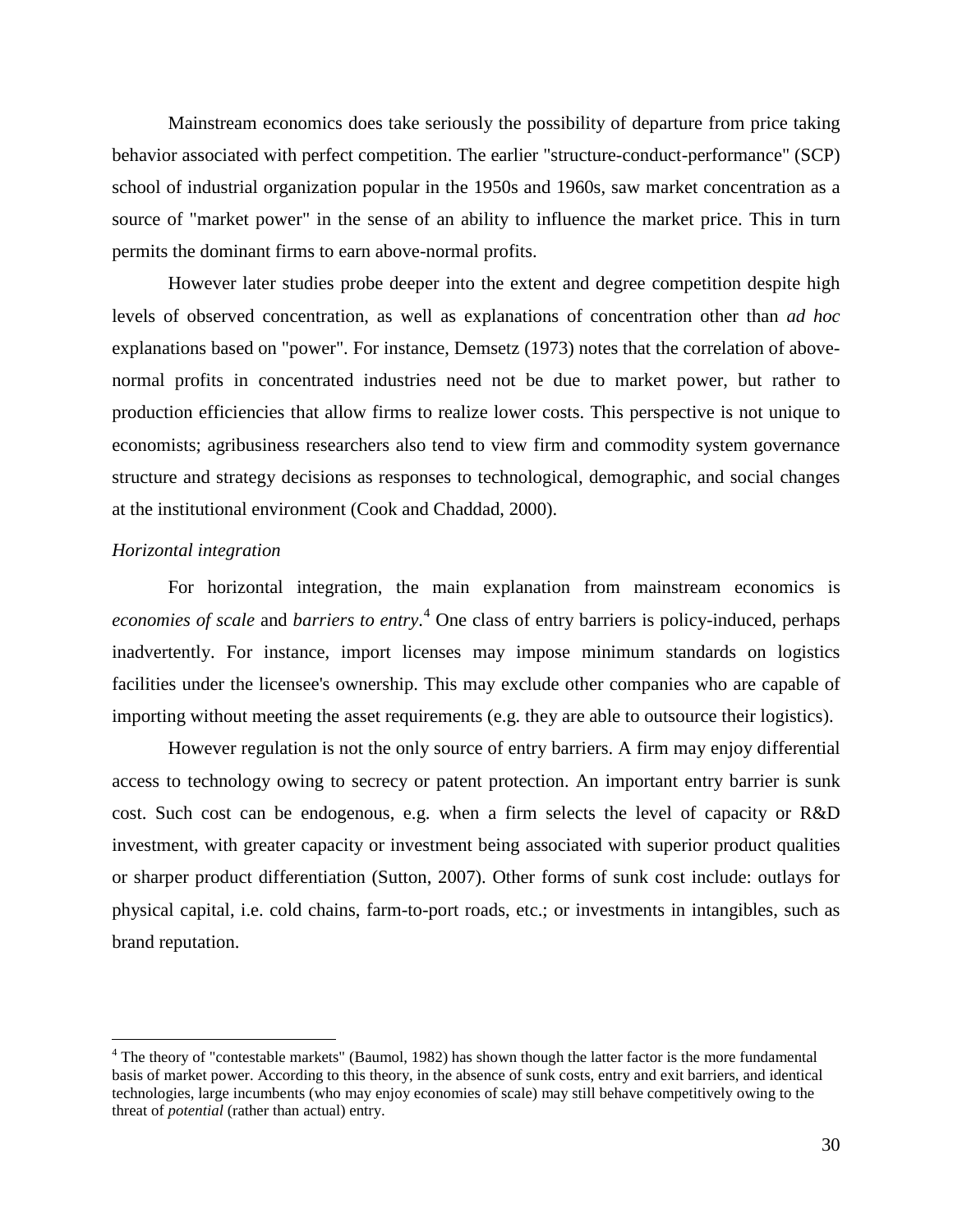#### *Vertical integration*

As with horizontal integration, vertical integration (and its variants) need not be merely an extension or manifestation of market power, but rather may be explained by a deeper economic rationale. The agency literature is based on private knowledge known only to one party, typically an agent expected to undertake a certain action (Sexton and Lavoie, 2001). If the private information is a property of the agent (e.g. being a high-cost producer) then the problem reduces to adverse selection; if an unobserved choice of the agent, the problem is one of moral hazard. This strand of literature formulates coordination as a principal-agent problem in which the principal, acting as a Stackelberg leader, proposes an incentive scheme for the agent. The scheme maximizes the principal's objective function, subject to an incentive compatibility constraint (the agent also maximizes his or her pay-off function given the scheme) and a participation constraint. The incentive scheme can incorporate a variety of features, such as nonlinear payment (e.g. minimum delivery requirement per unit time) and quality standard.

Another strand is the transaction cost theory of the firm. As summarized by Klein (2005), agreements between transacting parties run into a complex set of risks and circumstances. Contingencies cannot be fully anticipated leading to incomplete contracts, where adapting (or failing to adapt) to unexpected contingencies introduces transaction costs. A particularly acute problem is that of asset specificity: when two parties invest in assets which generate higher value when combined than when separated, the possibility of holdup arises in which one party would threaten exit to extract rent from a joint activity.

Transaction cost theory is fairly general as it is essentially a study of alternative governance structures to address the incomplete contracting problem. The three basic types of governance structure are markets, hierarchies, and hybrids. Within this literature, the contrast is often made between high powered incentives offered by market prices, but with risk of holdup; hierarchies are an extreme solution as it simply vests ownership of assets in one party to eliminate holdup (while eliminating or attenuating the high powered market incentive). Alternatively, partial alignment is available from a hybrid form such as a franchise, long term contract, network, or other arrangement, which seeks to combine both high powered market incentives with protection for specific investments.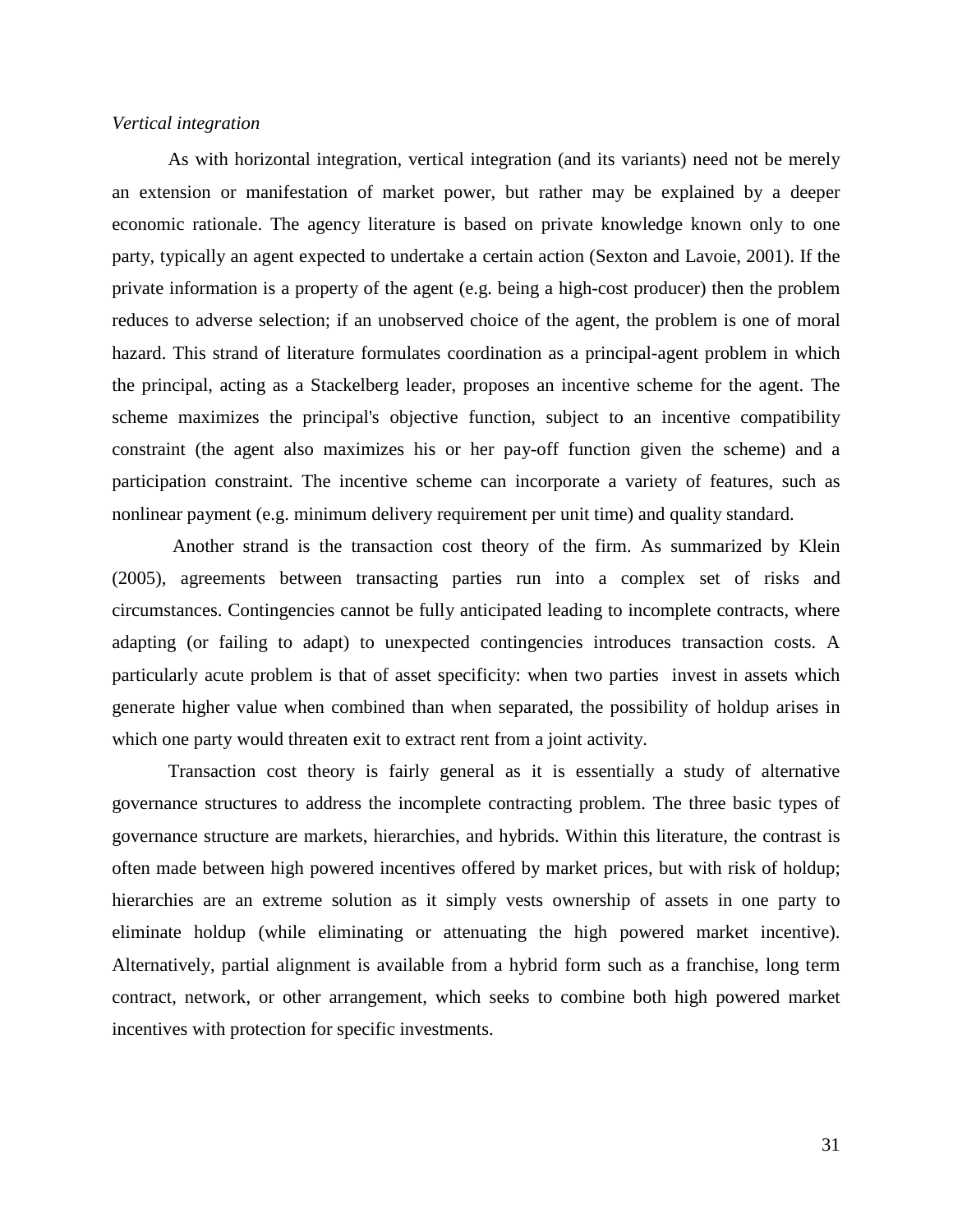## **Drivers of agribusiness consolidation**

Reardon and Barret (2000) identify a set of factors classified under "meta trends", "global changes", and "developing country changes", together with "indicators" of outcomes. In the following this list serves as take-off point for identifying *supply drivers*, *demand drivers*, and *changes in the policy and institutional environment*, as factors underlying increasing concentration both horizontally and vertically.

#### *Supply drivers*

Hayami (2002) has argued that in general small family farms are economically efficient compared to plantations, up to the level of primary production. Rather, economies of scale are found downstream at the processing and marketing stages. To account for plantation agriculture, he reviews historical experience showing that, during the colonial period, industrialists sought to expand sources of raw materials from the territories. Plantations had to be established often in unsettled or sparsely unsettled areas with little or no infrastructure or facilities. Establishment of plantations and farm worker family communities then had to be internalized by plantation firms, accounting for large estate sizes to justify the enormous capital outlays. This implies furthermore, that family farms are efficient as long as settlements are already in place, with access to public and quasi-public goods such as road infrastructure, utilities, community facilities, and so forth – provision of which is normally the role of the public rather than private sector.

Technological change has furthermore transformed each stage of production in the value chain, increasing the degree of scale economies (e.g. capital requirements), intensifying consolidation. Technological change affects the chain all the way back up to the input stage, where biotechnology and improvements in chemical processing has raised the profile of some transnational seed and other input suppliers (Reardon and Barret, 2000). In distribution up to retailing, a major driver is technological change in logistics and information, requiring further capital outlays and larger scale of operations. Improvements in shipping and storage technologies in the 1980s allowed shipping of fresh produce from the southern hemisphere to northern markets. Modern logistics platforms allows large volume procurement, with its geographic reach widened by modern telecommunications. Computerized systems of supermarket chains permit reduction of inventory, paperwork, and accelerated order cycles, with heavy reliance on automated processes (i.e. barcodes) and electronic data interchange. Lastly, procurement tended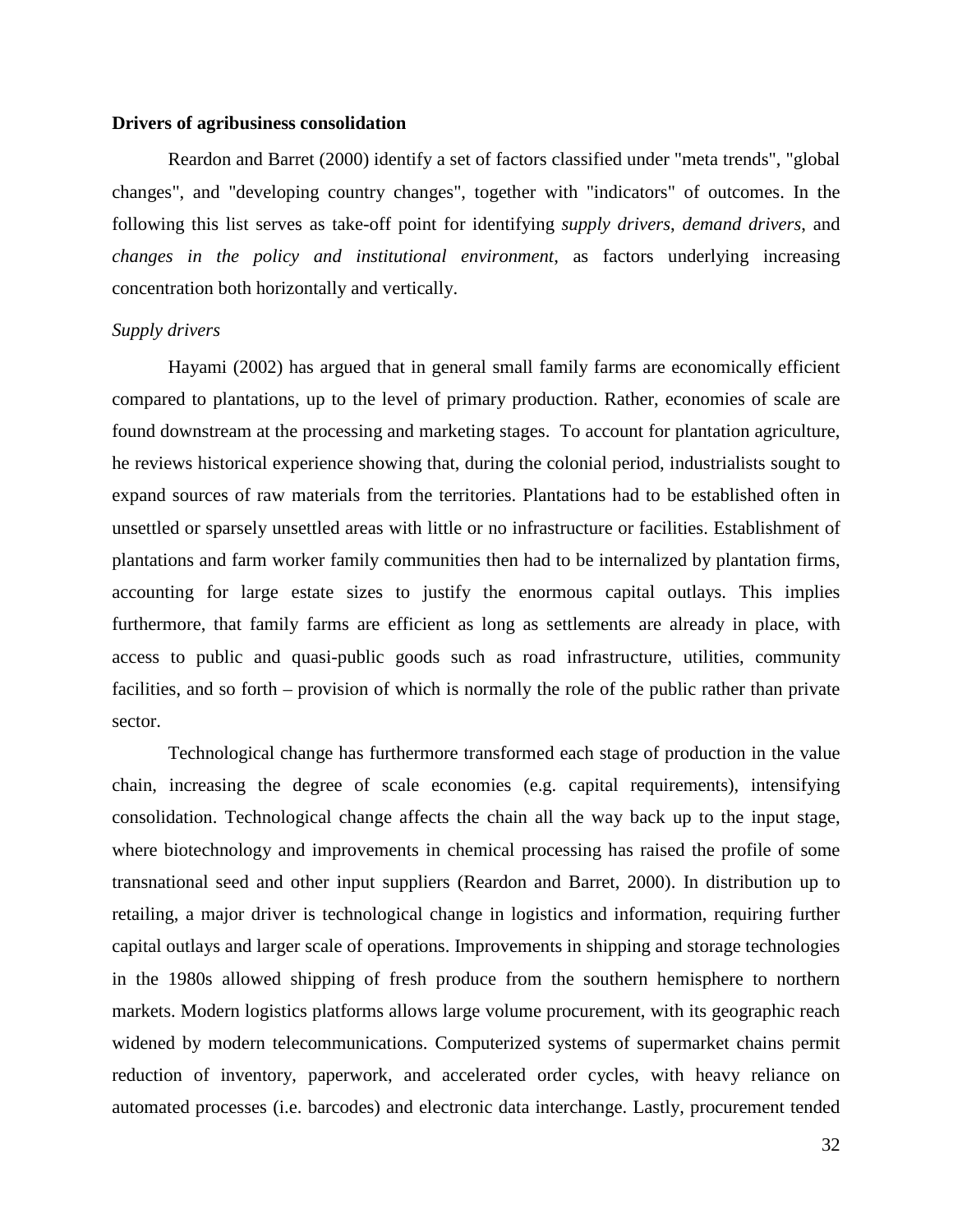to be more centralized within each chain: while this increases transport cost, the transaction costs are reduced as the system allows automation, coordination between warehouses and outlets, and other best practices in storage and logistics (Reardon and Timmer, 2007).

#### *Demand drivers*

The major demand drivers involve shifts towards preference for modern retail service outlets (Reardon and Timmer, 2007). One is rising per capita real incomes and an expanding middle class, particularly in some fast-growing developing countries. Diet diversification would naturally result owing to Bennet's law (declining share of staple food in calorie intake as per capita income rises). It is furthermore possible or even likely that consumer preferences are shifted towards these modern products and retail services, owing to their wider availability, as well as aggressive promotional and advertising efforts.

Another is growing urbanization and separation of households from farm production, as well as entry of women into the workforce, thereby raising the opportunity cost of home production and food preparation. Falling prices and greater availability of cars, modern transport, and modern appliances also play an important role in shifting preferences away from having to shop daily in traditional retail outlets. These drivers together fueled demand for greater variety of goods, of high quality and safety, as well as of convenience foods. This in turn motivated the modern retailers (i.e. supermarkets) to source processed food products mainly from large scale manufacturers to reduce transaction cost, maintain product flow, and provide quality assurance. Hence in the 1990s and 2000s, a wave of consolidation transformed food processing through M&A of small and medium size companies, transnationalization through FDI, and specialization among the surviving smaller processors in market niches (Wilkinson, 2004).

## *Policy change*

Changes in policies have likewise been a key determinant of market concentration and production relations. Plantation agriculture underwent a dramatic transformation from the colonial period, where little domestic processing took place. In the  $20<sup>th</sup>$  century, large plantations took the brunt of nationalization policies, land reform, and related restrictions. While large farm producers still persist, they now mostly operate through non-equity forms such as contract farming, opening up participation in the global chain to small farmers. In Southeast Asia and other regions, several plantation-based companies have transitioned to domestic manufacturing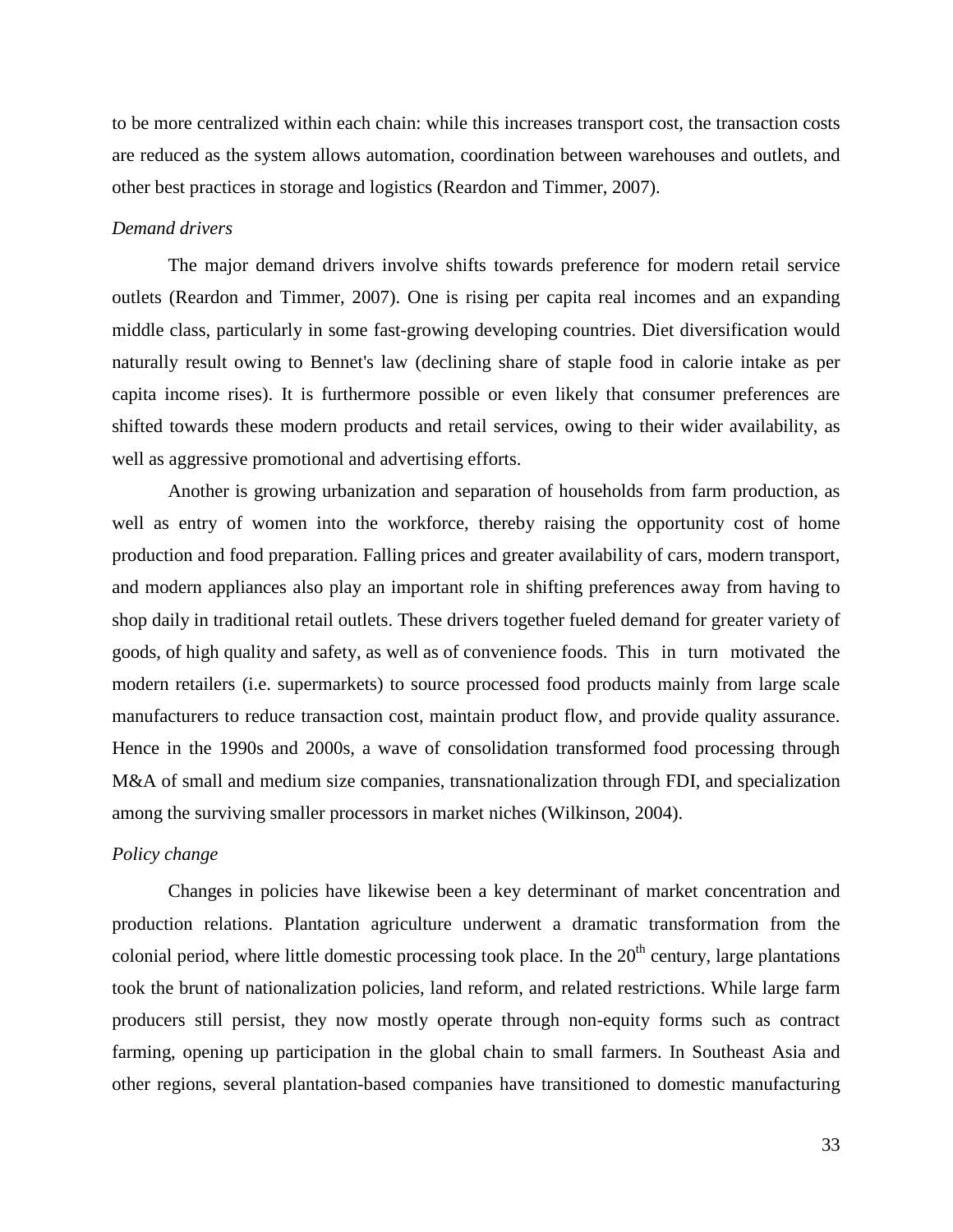during the nascent industrialization phase of their host countries (UNIDO, 2009) .

In a set of case study countries reviewed in Reardon and Huang (2008), in the mid- $20<sup>th</sup>$ century traditional food systems were transformed by a wave of public sector interventions; this has been reviewed this earlier in the discussion of parastatal controls over export and import trade. The brunt of intervention fell on pricing and marketing, but was also felt in FDI restrictions in manufacturing. These would eventually give way to liberalization, also typical of many developing countries. Stabilization and structural adjustment programs from the 1980s onwards led to downsizing, or outright dismantling or privatization of parastatals, repeal of price controls, and restrictions on geographic movements of goods. Subsequently processing and later, retailing was opened up to FDI, which proved decisive in restructuring of the agro-food industry, in retail and food manufacturing.

Previously, section IV presented some real world examples of policy evolution from parastatals to more open trade in many developing countries. Nevertheless, government intervention in agricultural trade in selected crops and countries persists, with a tendency to monopolize trade under a parastatal agency. Interventions may be motivated by food security (i.e. insulating the domestic market from global instability in supply or price), or even strategic trade policy i.e. export subsidies or other interventions for exploiting imperfect competition in international trade (Branden and Spencer, 1985).

## *Institutional change*

As a response to, and further reinforcing the abovementioned drivers, is institutional change and restructuring among market participants. One interesting development is the adoption of grades and standards by private sector players on a more systematic basis; and increasingly, on an industry-wide basis (Reardon et al 2001). And while technological change and scale economies are leading to consolidation on one hand, specialization in logistics and distribution has motivated retail chains towards outsourcing of logistics and distribution, often under joint venture arrangement.

The most crucial transformation in institutional arrangements is the shift away from traditional spot market-type transactions towards more vertically coordinated contractual or at least relational arrangements in modern supply chains (Reardon and Timmer, 2007). For retail chains, procurement has shifted towards specialized, nontraditional wholesalers, especially for fresh produce. In case of imported produce, they tend to rely increasingly on specialized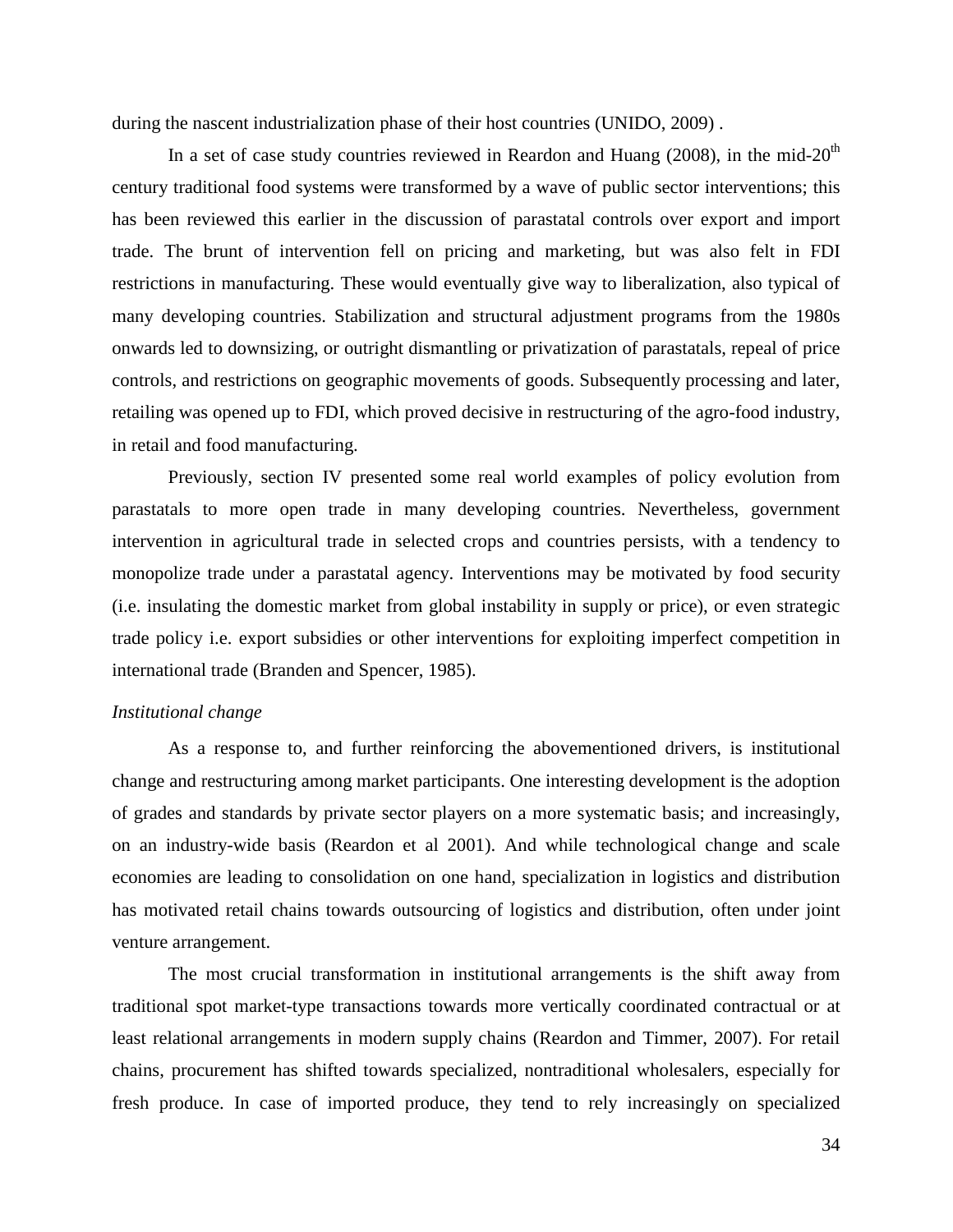importes with similar function as nontraditional wholesalers. These nontraditional wholesalers exclusively cater mainly to supermarkets and specialize in a product category. Through these specialized wholesalers the large retailers enforce their exacting product and delivery requirements, all the way down the supply chain.

#### **Effects**

The effects of horizontal concentration and vertical integration/coordination in agroindustry trade are analyzed in terms of market power, equity, and innovation, for which quantitative assessment is based on indicators. For market power the main indicator is price-cost mark-up, i.e. the excess of marginal cost over price as a proportion of price.<sup>[5](#page-35-0)</sup> Alternatively one may examine symmetry in foreign-to-domestic price transmission. Equity may be gauged by share in total value added by stage in the value chain; and benefit in terms of employment or earnings for small farmers, farm workers, and rural poor. For innovation the usual indicators are (changes in) total factor productivity, partial factor productivity, or technical efficiency. Some of these indicators are only loosely related to the effects they are intended to measure, as shall be made clear in the discussion below, though given scarcity of empirical work these seem to be the more common indicators reported.

## *Market power*

The first inference from market concentration is market power. However as discussed previously, market concentration does not necessarily imply departure from competitive behavior, as concentration may be attributable to deeper economic rationale. The presence and strength of market power should first be established, and only then related to concentration.

In the area of international trade, Morisset (1998) finds that transmission from world to domestic prices exhibits a curious asymmetry: there is a greater tendency for increases to be transmitted compared to declines. He interprets this to be the result of the exercise of market power by large global trading companies. Similarly, Sexton et al (2007) cite the case of Mozambique cashew where export taxes were lifted, but pass-through to farmgate prices was far lower than earlier projected; this is attributed to monopsony power on the part of traders, who managed to capture most of the gains from lifting the export tax. This case illustrates their argument for incorporating market power in evaluating the impact of agricultural trade

<span id="page-35-0"></span> $<sup>5</sup>$  Technically known as the Lerner index. A zero value implies a competitive market.</sup>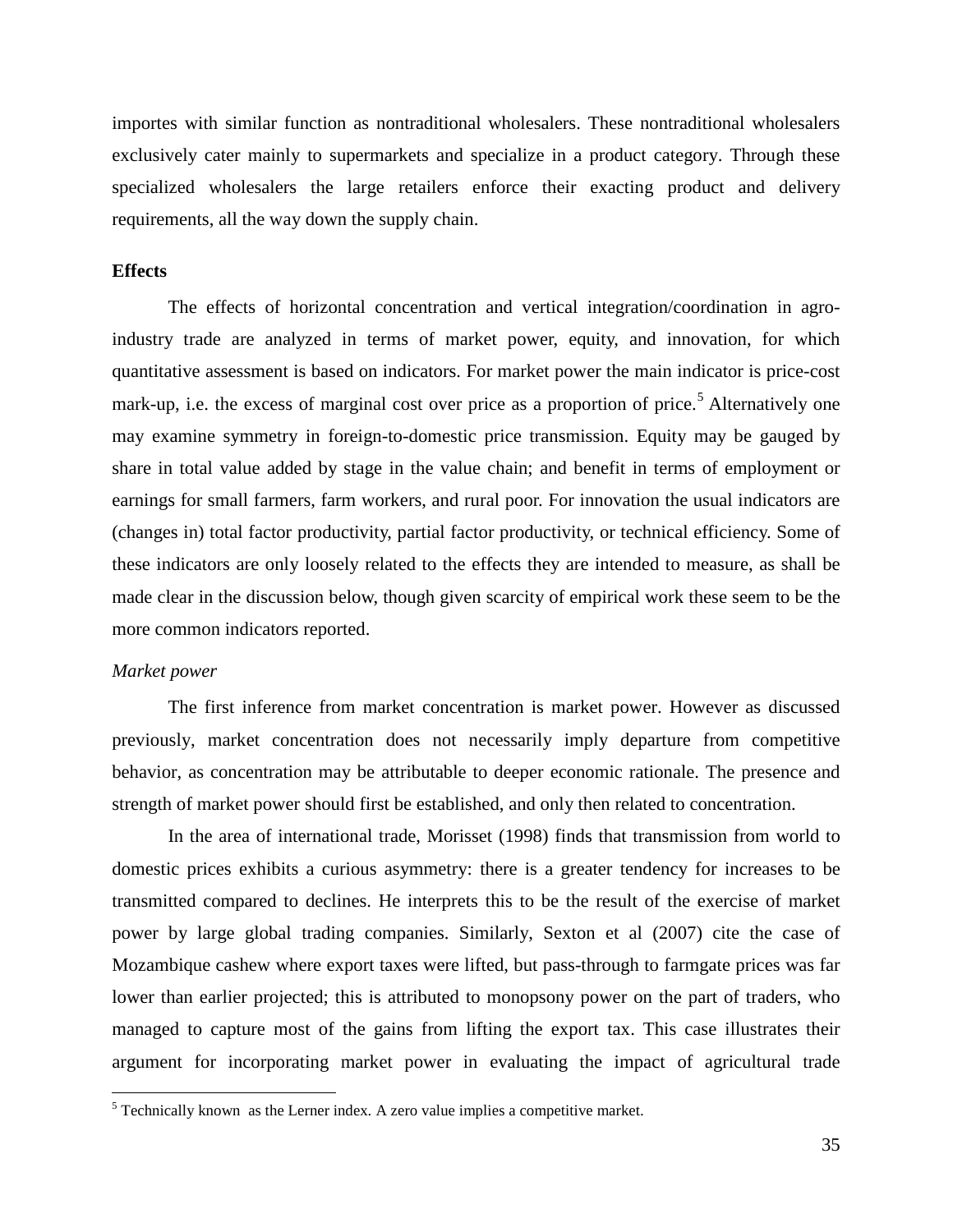liberalization, which they substantiate using simulation modeling.

However direct empirical evidence is at best mixed. Sheldon and Spirling (2003) compiles estimates of the mark-up over (marginal) cost as percentage of price. Industries with low to moderate mark-ups are: US sugar (0.05), US textiles (0.05), Canadian food processing (0.12), German bananas (0.18). Meanwhile industries with high mark-ups include: US tobacco (0.65), UK bread (0.84), US livestock oligopsony (1.10). Market power is evident in some of the more heavily concentrated industries, but high levels of concentration are also consistent with moderately or even highly competitive environments.

Consider some developing country examples (also covered in Sheldon and Sperling's review): the rice export market has a mark-up of 0.11 (Karp and Perloff, 1989); cocoa in Cote d'Ivoire has a market-up ranging from 0.25 to 0.37 (Wilcox and Abott, 2004); and Philippine coconut oil reaches a mark-up of 0.89 up to the 1980s (Buschena and Perloff, 1991). Again there are variations from moderate to high. The last two country cases highlight the role of government policy; in both cases the subject country was a dominant producer of the export crop; export taxes and other restrictions allowed the industry to exploit the country's market position.

However it is unclear whether the quest for market power is a reliable guide for policy given the prospect of new entries, and (particularly for coconut), the prevalence of substitute products. Reimer (2006) finds that international food and agricultural markets do exhibit oligopolistic behavior; however the price-cost mark-ups are small or non-existent. This leaves little or no basis to pursue strategic trade policy. Branden and Spencer (2008) themselves downplay the activist stance, advocating multilateral trade disciplines precisely to prevent strategic "beggar-thy-neighbor" policies.

So far the focus has been on horizontal market structure. The relationship between market power and vertical integration has been long been suspected, though only recently been the focus of empirical work. For instance, in contract farming systems, buyers can coordinate to avoid strategic default by suppliers. This may create informal cartel-like arrangements to exchange information about their borrowers and prevent side selling (Swinnen and Vandeplas, 2006). In the US soybean seed market, biotech firms are endowed with market power in terms of intellectual property over parent material. They may either license production to seed companies, or integrate forward to seed production. A quantitative analysis confirms that vertical integration strengthens market power in a differentiated seed industry; vertical integration tends to raise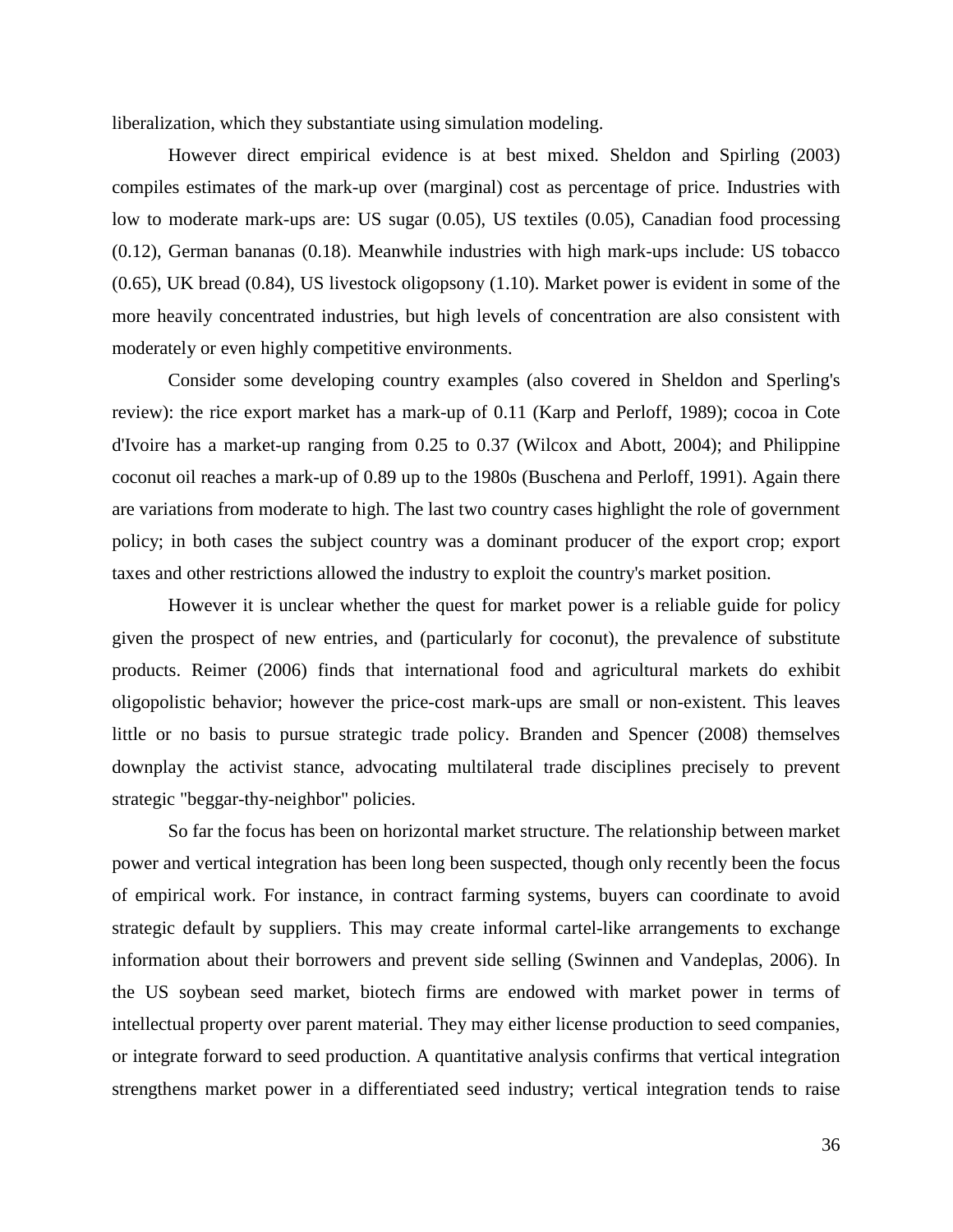mean seed price by 1.87 to 13.6 percent (Shi and Chavaz, 2011).

## *Equity and inclusiveness of value chains*

In an industry with identical average costs, a high concentration ratio implies concentration as well of profit among a few firms. It is not necessarily the case though that gross returns per unit capital is higher in these industries; furthermore the implications for the size income distribution requires further analysis of ownership structure. Inequality has also been characterized along the value chain. According to Moir (2007), coffee producers account for 10 percent of value added of the finished product, whereas processors, roasters, and retailers may receive between 20 to 30 percent; the split is similar for cocoa, where producers may receive about 15 percent. Banana, despite low levels of processing, likewise generates just about 10 percent of value added for plantations, whereas retailers may receive up to 40 percent. If however such concentration of income or value is an outcome of efficient market relations, then attempts to force more "equitable" outcomes may introduce distortions that undermine allocative efficiency. This is precisely the argument by Gilbert (2008); he finds that the value shares in the coffee and cocoa value chains, though apparently skewed against producers, is not the outcome of market power, and should not be the object of countervailing regulations such as antitrust measures.

Related to equity is another significant pre-occupation in the literature, which the degree to which small producers are included in agro-industrial value chains. Research under this rubric has witnessed an explosion of studies over the past decade. Expanding on the framework in Section 3, the following may be posited:

- i) There is a minimum efficient scale of production that tends to exclude the smallest farmers from supplying to modern agro-industrial value chains.
- ii) Farmers can group into associations, e.g. cooperatives, to realize economies of scale and supply to modern value chains under closely coordinated arrangements by contract.
- iii) Farmers who gain access to the value production in the modern chain is better off than the farmer supplying the traditional trading outlet. In this manner the rise of the modern value chain may be contributing to poverty alleviation.

Watanabe et al (2009) offer a macro level view of the impact of agro-processing on poverty in the case of Thailand. They use education (less than half of mandatory schooling attainment) as a proxy for identifying the poor. Using national input-output data combined with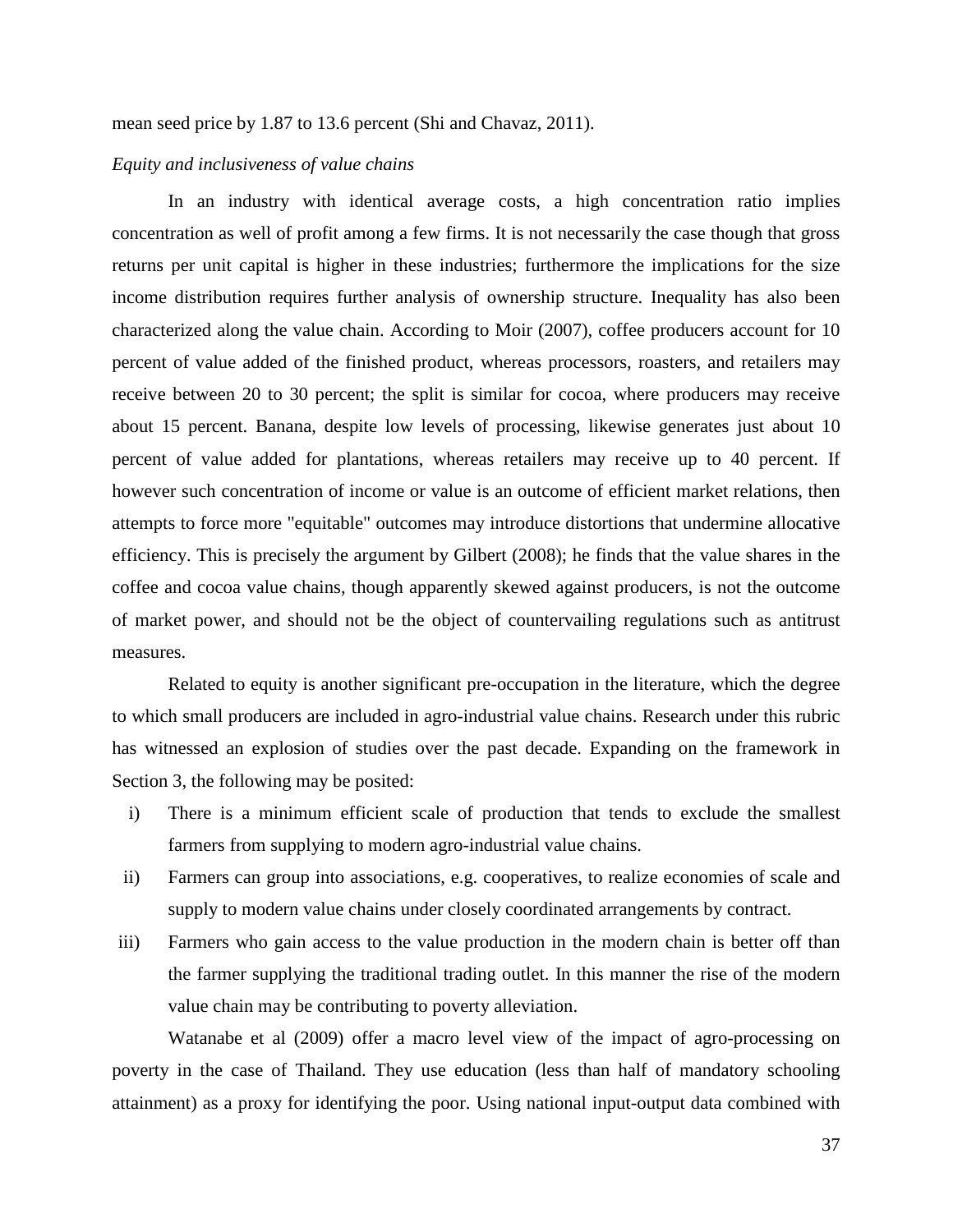the labor force survey, they find that agro-processing industry employs the largest number of the poor among the manufacturing industries, High employment contribution for the poor is due not only due to the large size of the industry, but also the higher intensity of demand for labor of the poor.

Most of the relevant studies in this field however rely on micro case studies. Results from ten case studies in developing countries is summarized in Huang and Reardon (2008). For horticulture crops studied, average farm sizes are small in nearly all the countries, falling to as low as 0.5 ha in China, with a one ha or so plots being somewhat typical. Accordingly, in six out of ten cases, evidence of small farm exclusion from the modern market channels is absent.

What varies substantially however is access to productive assets. Productive capital is the clearest and strongest variable affecting access to modern channels. Cooling tanks, herds, greenhouses, and irrigation investments - assets affecting quality, consistency, and volume – are found to have the most significant effects. In contrast, variations in human capital – schooling, age, and experience – were less less pronounced among modern chain suppliers. Lastly, evidence on the importance of group membership is mixed. In only half of the cases, groups such as associations or cooperatives facilitated the participation of their members in the modern chain. Of these, only in two cases was cooperative membership found to have a positive effect.

The importance of endowments is exemplified by the fresh fruits and vegetables industry in Kenya (Fernandez-Stark et al, 2011). Land redistribution policies created a smallholder system throughout the country; cultivators, already owning their own family plots, were favoured by a good climate as well as access to modern technologies such as irrigation facilities and greenhouses. Furthermore market linkages opened up opportunities through ethnic and family ties among South Asians in Kenya and UK.

Meanwhile, the case of Madagascar vegetable exports presented earlier in Minten (2009) illustrates the importance of institutional support along the supply chain. In this case, such support may even supplant farmer organizations as well as other disadvantages of the business climate (inadequate infrastructure, resource-poor cultivators, etc.). Individual farmers are intensively supervised by the main exporter; about 300 extension employees supervises about 30 farmers, who in turn coordinates about 5-6 extension assistants residing in the village. Every farmer is visited more than once a week, to ensure correct production management and avoid side-selling. For some aspects, such as pesticide application, company reps may even intervene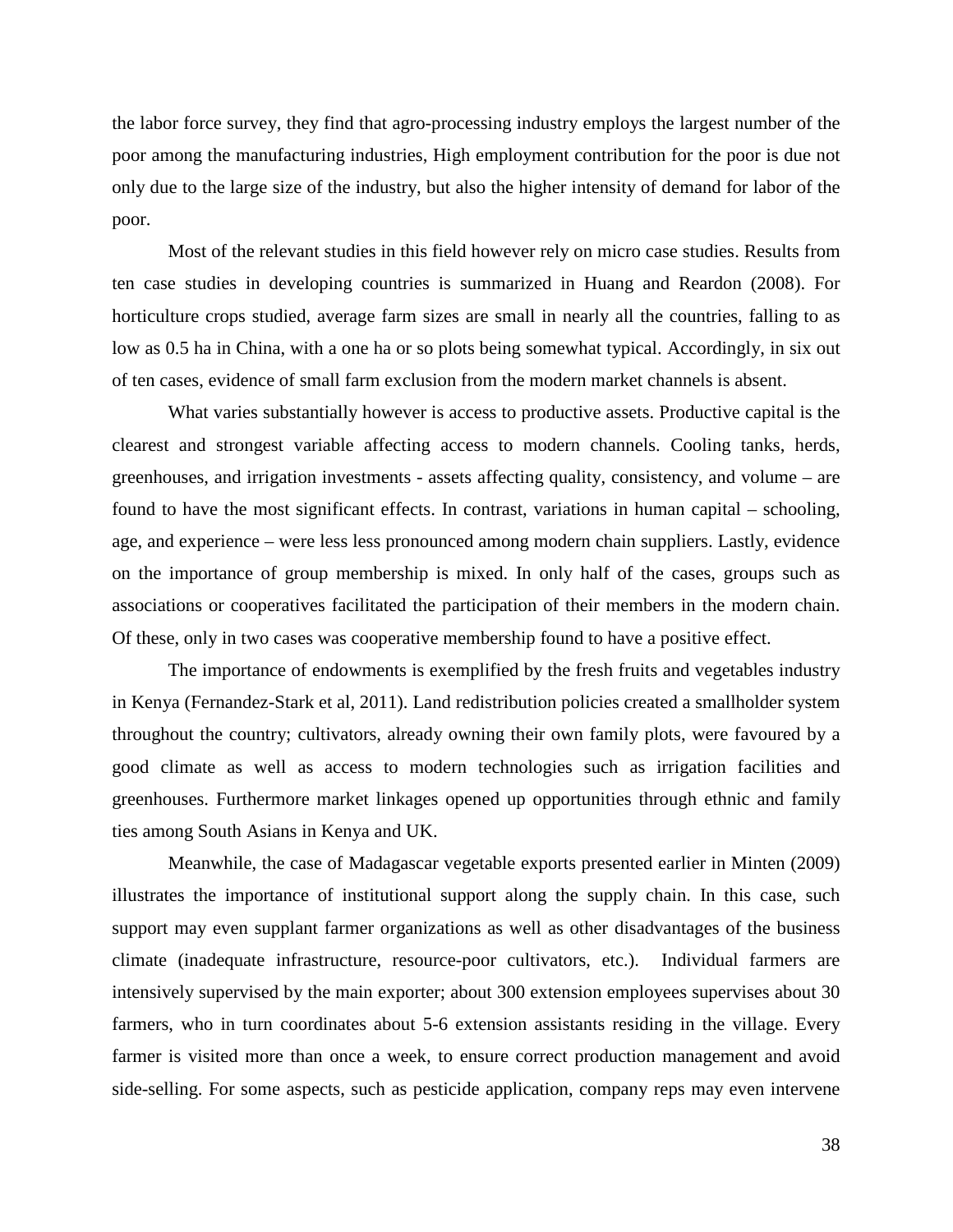directly in farm production.

However, buyer support may not be sufficient; on average, heads of contract farm households are better educated. About 64 percent have finished primary schooling, compared with 50 percent illiteracy rate for the average household. Contract farmers have been supplying regularly for an average of 8 years; 27 percent are members of a farmer organization. Small farmers that participate in these contracts have higher welfare, mainly realized through better income stability and shorter lean periods. Contract farmers tend to adopt better farm technologies (e.g. composting) that spill over into on the productivity of the staple crop rice. The case highlights the following: very poor farmers, in a low income developing country with poor institutions and infrastructure, and facing a monopsonistic marketing company, can benefit very significantly from integration in global value chains.

Other contexts point to the importance of farmer organizations or change agents for community organizing, e.g. through an NGO. Agro-industrialization in China has strengthened farmers' access to the modern agrofood chain via farmer professional cooperatives (Jia et al 2010). An NGO case is described in Escobal and Covero (2011), for agro-industrial demand for potato as chips for food manufacturing in Peru. The agro-industrial chain offers an alternative marketing channel to the traditional market. The main industry firm has the incentive to source high quality potato from an area (Mantaro Valley) during the potato off-season. However, the highly fragmented and disperse nature of farm land in this area adds huge costs to vertical integration. Instead, it opts to deploy existing farmers in the Valley as suppliers. The firm contracts directly with medium-size growers, but also contracts with small producers through an NGO intermediary. The NGO reduces monitoring costs, and provides access to technical assistance and new marketing opportunities for small farmers.

The producers selling to the agro-industry have on average two more years of schooling than those selling their crop elsewhere. Also, their average land holding is also greater (more than double), as well as the average value of their productive assets. Small farmers benefit from guaranteed sales and predictable time horizons of production sales; they experience a 76 percent gain in net income per ha for shifting from traditional spot to modern contractual arrangement. This illustrates, among other cases that some degree of outside financial and technical assistance, is often required for producer groups to form and operate successfully.

However, this can introduce problems with sustainability; Markelova et al (2009)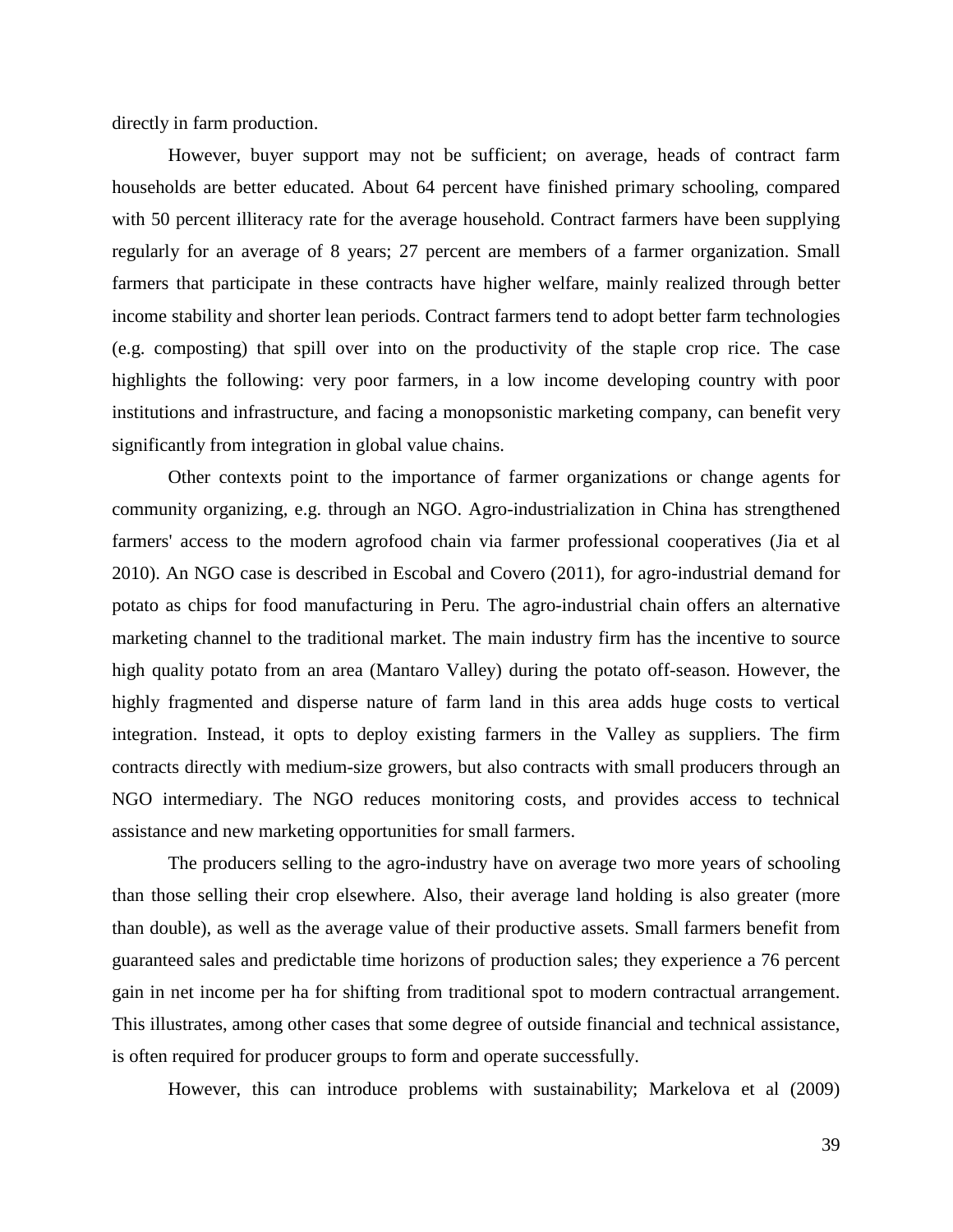highlight the issue of dependency on external assistance, well as the need for public and private sectors to sustainability through policies and programmes that allow farmers to access stable and competitive markets. In general, across various commodities and countries, contract farming is characterized by high turnover from one year to the next, both on the buyer's side and on the supplier's side. This is both a source and an effect of contract risk; unfortunately little is known about medium to long term sustainability of participation (Barret et al, 2011).

Exclusion of small farmers does not however entirely preclude participation of the poor. Based on the case of Senegal, Maertens (2009) demonstrates that modern chains employ a significant number of workers – in fact for every one smallholder farmer selling to the chain, there are fifteen workers in the fields and processing centres. Earnings from employment in the horticulture export industry are invested in part in the farm, ultimately raising farm incomes through alleviation of credit and input constraints. In short, analysis of welfare implications of horticulture exports and agro-industrialization should also pay attention to indirect, off-farm linkages.

## *Innovation*

Another important strand of literature relates horizontal or vertical consolidation with technology or technical efficiency. Under the Schumpeterian thesis, innovation is associated with larger firms, and therefore higher concentration; however the "quiet life" hypothesis relates high concentration with lack of competition and weaker drive towards innovation. For Indonesian food and beverage manufacturing, higher industrial concentration is associated with greater technical inefficiency, tending to confirm the latter hypothesis (Setiawan et al, 2012b). This contrasts with an earlier finding by Karantinis et al (2008) which detects economies of size in product innovation, for the case of Danish food manufacturing. Moreover, the greater the market power of a firm, the more products it tends to introduce, i.e. it tends to be more innovative. Firms which indicate higher vertical integration tended to innovate more.

The relationship between vertical coordination and innovation has been explored under the more general rubric of "vertical spillovers" Gorg and Greenaway (2004) examines spillover effects from FDI to domestic firms (not necessarily agribusiness-based), through several channels. Vertical linkages are one transmission channel as foreign investors both compel and equip (using technical assistance) their suppliers to upgrade their product quality and processes; another is through horizontal spillovers, e.g. imitation. He finds that FDI impacts are only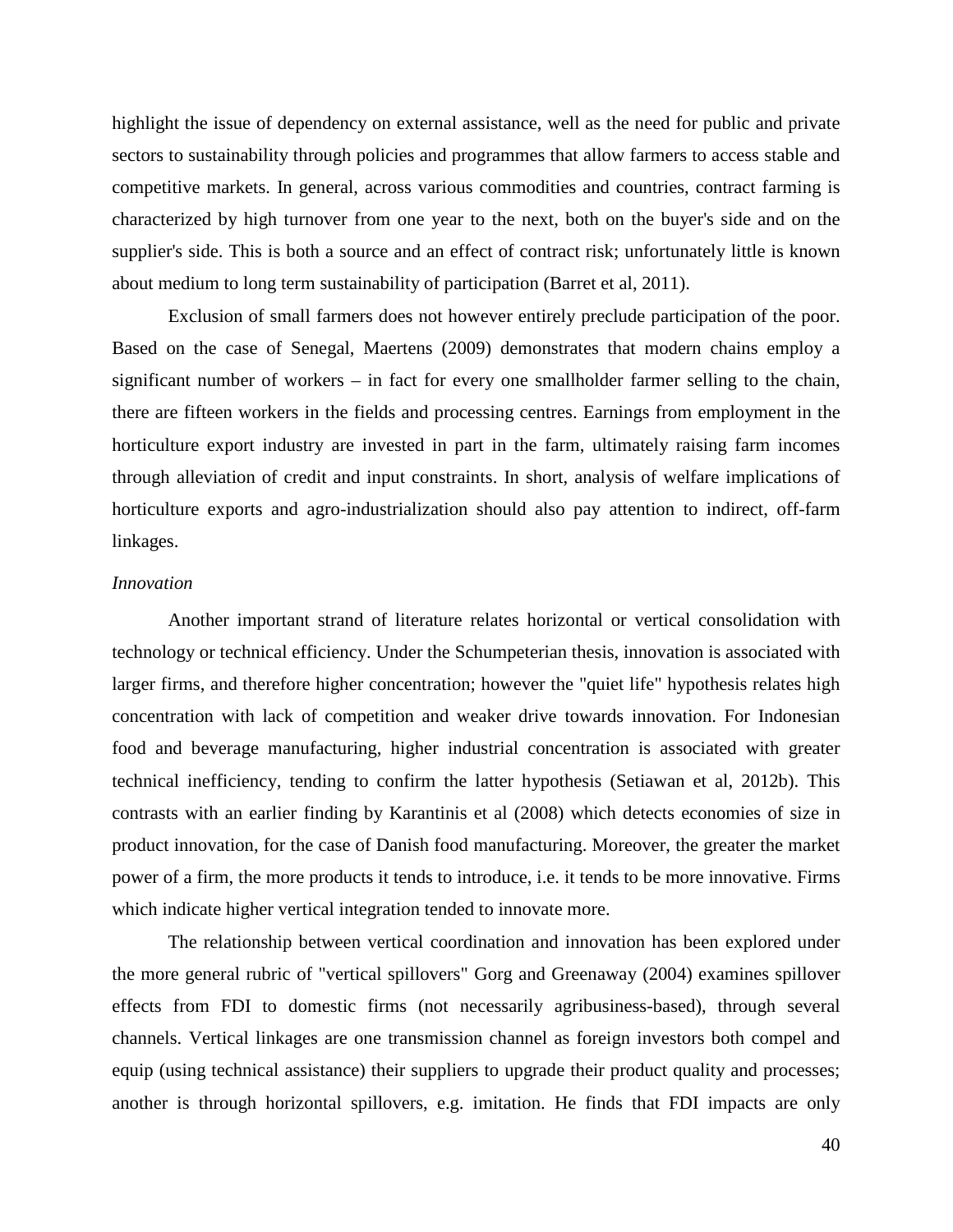weakly attributed to horizontal spillovers; the more important source are vertical spillovers. Moreover the ability of domestic firms to benefit from these linkages varies, depending on their initial level of technology, and access to skilled labor. The importance of vertical spillovers has also been higlighted by Alvarez and Lopez (2008), though the source of innovation in his study are not TNCs *per se* but rather exporters.

## **VI. CONCLUSION**

Globalization in agriculture has witnessed the increasing participation of developing countries in world agro-trade. Concerns have been raised owing to high levels of concentration and increasing consolidation of agro-industry trade in recent decades. This is most evident in developed countries; it should be no surprise to observe similar patterns and trends in developed countries. This paper reviews the relevant literature to characterize and explain the structure of agro-trade in developing countries, and draw implications on the distribution of trade benefits.

Our review finds that, while the related literature is extensive, little systematic evidence is available to offer a comprehensive portrait of agro-trade of developing countries. Evidence for impacts of horizontal and vertical structure is a fortiori even patchier. Nevertheless we are able to draw some tentative conclusions, which serves as basis for some hypotheses for further research to be presented below.

Among the stages of the global value chain, it appears the dominance of large-scale operations is more pronounced in the downstream stages, compared to primary stages. Horizontal concentration arises from economies of scale together with entry barriers. These factors are becoming more important worldwide, including in developing countries, owing to supply drivers, demand drivers, policies, and institutional changes.

There is some evidence for significant market power being exercised among the more concentrated value chains, and that market concentration can also be leveraged via vertical coordination to widen the scope of market power. Nevertheless concentration is not sufficient to establish market power. There is mixed evidence suggestion that concentration and coordination promote better technologies and innovation. At the farm level, the evidence implies that that human capital, farm management practices, and other assets such as equipment and irrigation facilities would tend to differentiate participants from non-participants in the value chain; smallholders are not per se excluded from participation.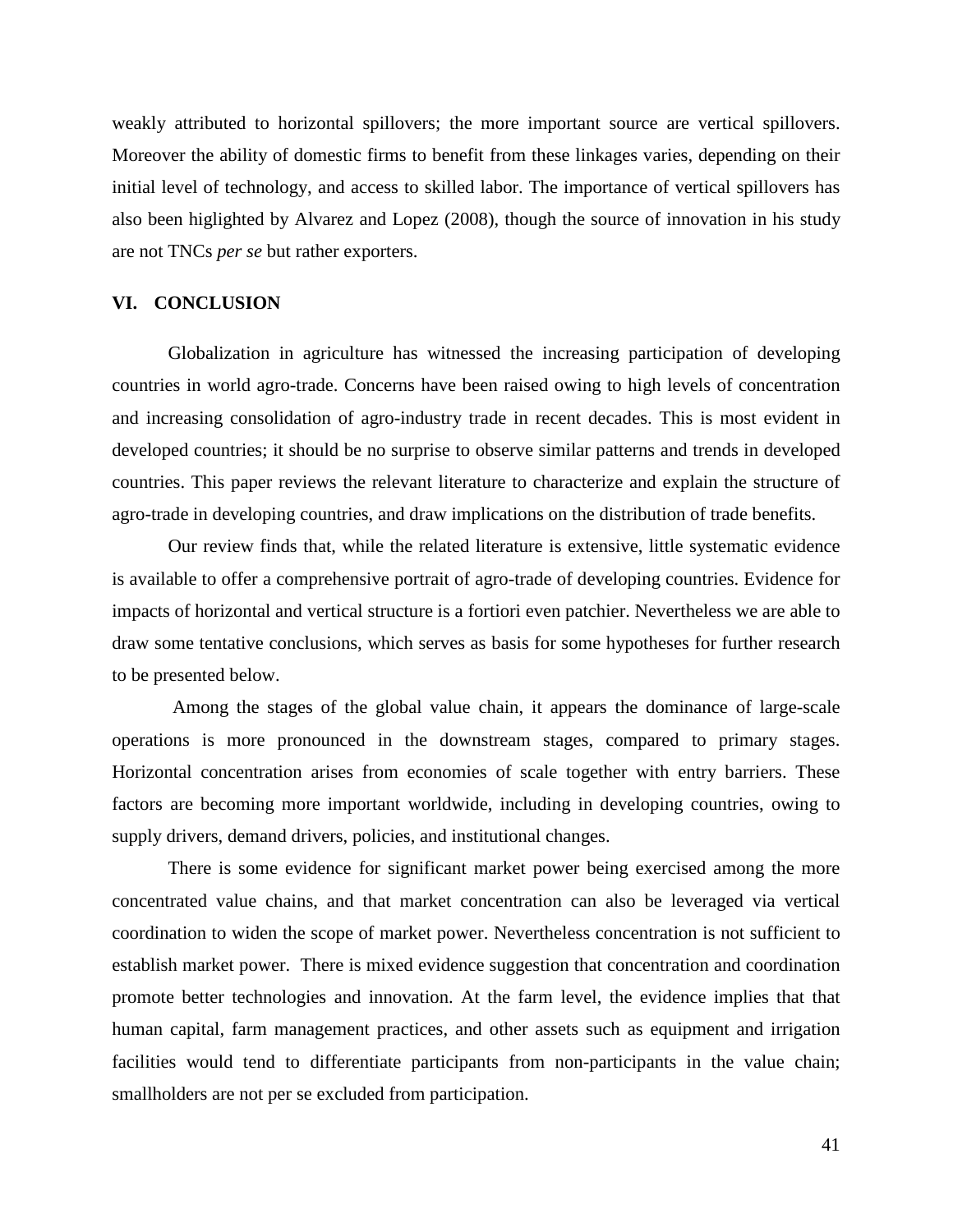Further research may be structured around the following set of hypotheses:

- Global agro-trade is being increasingly driven by discriminating preferences of middleto high-income consumers both in developed and developing countries, together with the need to coordinate across far-flung global supply chains.
- The heightened need for coordinated production and transaction flows are a major determinant of agro-trade consolidation both in terms of horizontal concentration and vertical coordination.
- Nevertheless, for selected countries and products (e.g. key staples and export crops), policy distortions continue to perpetuate monopolistic market structures.
- Where coordination economies drive the agro-trade structure, benefits of trade would tend to be skewed towards participants in the chain exhibiting greater capacity to comply with externally-driven performance standards.<sup>[6](#page-42-0)</sup>

Future research should be directed towards compiling market concentration measures, describing vertical coordination mechanisms, at various stages of the value chain for widely traded products produced and imported by developing countries. A worthwhile research thrust would be to provide an in-depth analysis of the underlying causes of market consolidation and vertical coordination. Entry barriers should be identified and described in terms of technology, branding, policy (i.e. regulations, subsidies, guarantees), sunk costs, and other factors. Likewise, the factors underlying vertical integration or other coordination mechanisms should be elaborated.

Another fertile ground for research is determining the effects of market consolidation, both horizontally and vertically, as well as across borders, in terms of efficiency, equity of distribution of benefits from trade, and participation of smallholders and SMEs in the global value chain. One basis for determining distribution of benefits is market power, a feature that needs to be empirically verified, rather than automatically inferred from high market concentration. Ideally the measurement of market power should be based on price-cost information. In the absence of detailed information about net margins, other means of inferring market power (such as patterns and trends in price spreads) should be explored. The relationship between market power and benefit incidence should as much as possible be related to entry

<span id="page-42-0"></span> <sup>6</sup>  $6$ On the other hand, where policies are the main determinants of market consolidation, it can be surmised that benefits of trade flow in line with political connections.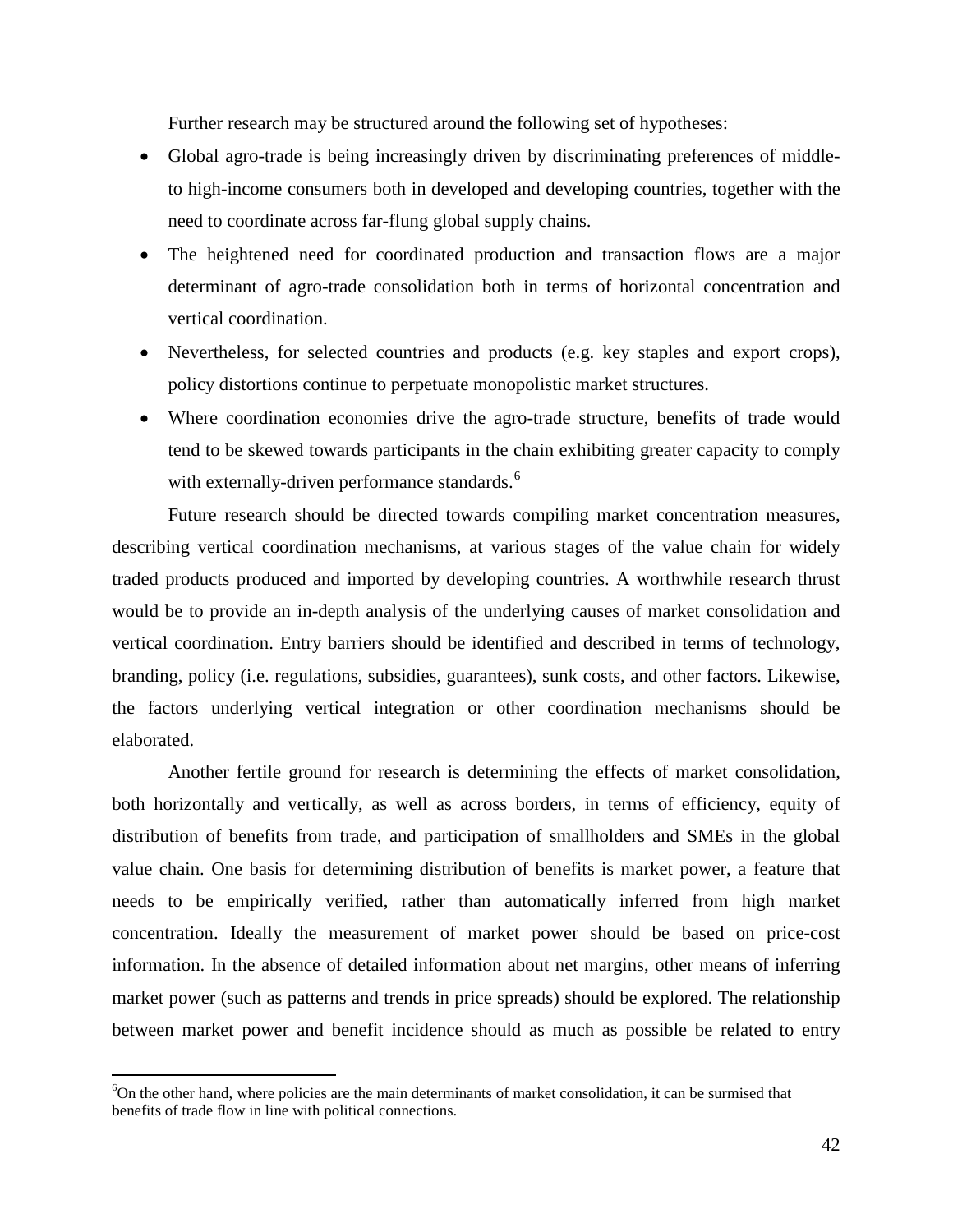barriers that give rise to market concentration, as well as exclusion of small producers from the value chain. Such information and analysis could perhaps pave way towards design of policies towards more equitable and yet productive and efficient global value chains.

## **REFERENCES**

- Abassian, A., 2007. Maize international commodity profile. Background paper for the Competitive Commercial Agriculture for Sub-Saharan Africa (CCA-SSA) Study. FAO, Rome.
- Alavi, H., with A. Htenas, R. Kopicki, A. Shepherd, and R. Clarete, 2012. Trusting Trade and the Private Sector for Food Security in Southeast Asia.
- Alvarez R & Lopez R. (2008). Is Exporting a Source of Productivity Spillovers? Review of World Economics (Weltwirtschaftliches Archiv), Springer, vol. 144(4), pages 723-749.
- Balisacan, A., N. Fuwa, D. Mapa, S. Piza, M. Sombilla, and C. Santos, 2011b. *Inclusive Agribusiness Growth in the Philippines: The Role of Direct and Indirect Channels with a Focus on the Labor Market*. Report submitted to World Bank . Asia Pacific Policy Center, Quezon City.
- Barrett, C., Bachke, M., Bellemare, M., Michelson, H., Narayanan, S., Walker, T., 2011. Smallholder Participation in Contract Farming: Comparative Evidence from Five Countries. World Development, doi:10.1016/j.worlddev.2011.09.006
- Baumol, W., 1982. Contestable Markets: An Uprising in the Theory of Industry Structure *American Economic Review* 72(1): 1-15.
- Burch, D., 2010. Growth and Concentration in the Poultry-Animal Feed Complex: The Charoen Pokphand Group and Agri-Food TNCs in the Asia-Pacific Region. In: Agribusiness and Public Policies: Navigating the Changing Agri-Food Systems in the Asia Region. Agribusiness Action Initiatives – Asia and Oxfam, Hong Kong.
- Buschena, D.E., and J.M. Perloff. (1991). The Creation of Dominant Firm Market Power in the Coconut Oil Export Market. American Journal of Agricultural Economics 73: 1000-08.

Brander, J. and Spencer, B. 1985. Export subsidies and international market share rivalry. *Journal of International Economics* 18, 83-100.

- Spencer, B, and J. Brander. Strategic trade policy. In: The New Palgrave Dictionary of Economics, S. Durlauf and L. Blume, eds. Palgrave Macmillan.
- Calpe, C., 2007. Rice: International commodity profile. Background paper for the CCA-SSA. FAO, Rome.
- Cook, M., Chaddad, F., 2000. Agroindustrialization of the global agrifood economy: bridging development economics and agribusiness research. Agricultural Economics 23 (3) 207-218.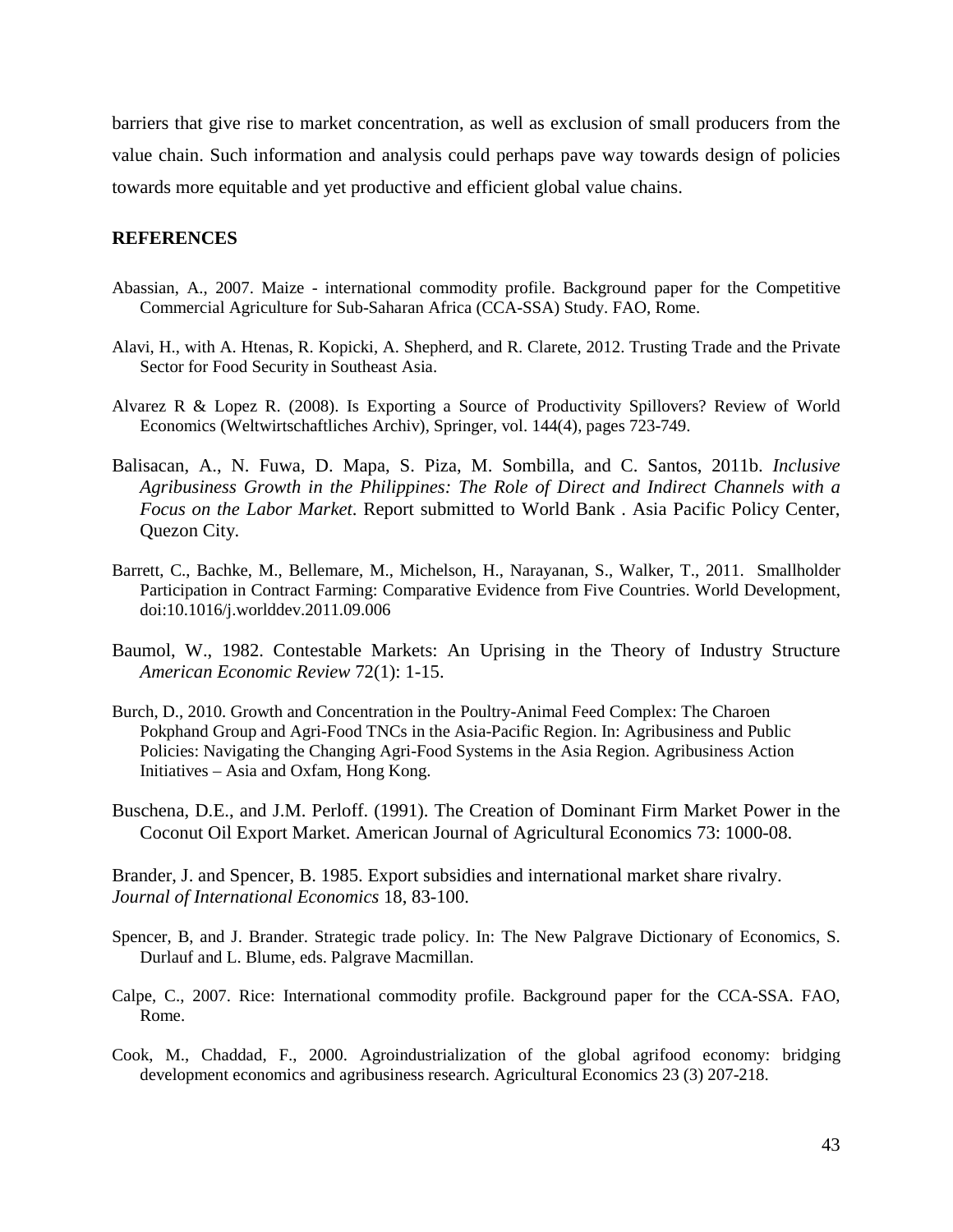- Costales, A., 2004. A review of the Thailand poultry sector. Livestock Sector Report Thailand. FAO, Rome.
- Demsetz, H., 1973. Industry structure, market rivalry and public policy. Journal of Law and Economics 16(1):1-9.
- Diaz-Bonilla, E., Reca, L., 2000. Trade and agroindustrialization in developing countries: trends and policy impacts. Agricultural Economics 23 (3) 219-229.
- Dy, R., 2009. Food for Thought: How Agribusiness is Feeding the World. (With Special Focus on the ASEAN). University of Asia and the Pacific and Comprehensive Initiative for the Transformation of Organizations Foundation, Manila.
- Dyck, J., and K. Nelson, 2003. Structure of the global markets for meat. Economic Research Service Agriculture Infomration Bulletin No. 785. USDA.
- Escobal, J., Cavero, D., 2011. Transaction Costs, Institutional Arrangements and Inequality Outcomes: Potato Marketing by Small Producers in Rural Peru. World Development 40 (2): 329–341.
- FAO, 2003. Financing normal levels of commercial imports of basic foodstuffs. <http://www.fao.org/docrep/006/y5109e/y5109e00.htm#Contents>
- FAO, 2004. The State of Agricultural and Commodity Markets (SOACM) 2004. FAO, Rome.
- Fernandez-Stark, K., Bamber, P., Gereffi, G., 2011. The Fruit and Vegetables Global Value Chain: Economic Upgrading and Workforce Development. Center on Globalization, Governance and Competitiveness, Duke University.
- Fuglie, K., P. Heisey, J. King, C. Pray, K. Day-Rubenstein, D. Schimmelpfennig, L.W. Sun, and R. Karmarkar-Desmukh, 2011. Research Investments and Market Structure in the Food Processing, Agricultural Input, and Biofuel Industries Worldwide. ERR-130. Economic Research Service, United States Department of Agriculture.
- Gilbert, C., 2008. Value chain analysis and market power in commodity processing with application to the cocoa and coffee sectors. In: FAO Commodity Market Review 2007. FAO, Rome, 5-34.
- Gorg, H., and D. Greenaway, 2004. Much ado about nothing? Do domestic firms really benefit from foreign direct investment? World Bank Research Observer 19(2): 171 – 197.
- Goss, J, D Burch, and RE Rickson, 2000 Agri-food restructuring and Third World transnationals: the case of CP, Thailand and the global shrimp industry. World Development, 28(3) 513-530.
- Hayami, Y., 2003. Family farms and plantations in tropical development. Asian Development Review 19(2):67-89.
- Hendrickson, M., Heffernan, W., 2007. Concentration of Agricultural Markets. Department of Rural Sociology, University of Missouri.
- Huang, J., and T. Reardon, 2008. Small-scale producers in modern agrifood markets: Synthesis report microstudy. International Institute for Environment and Development (IIED).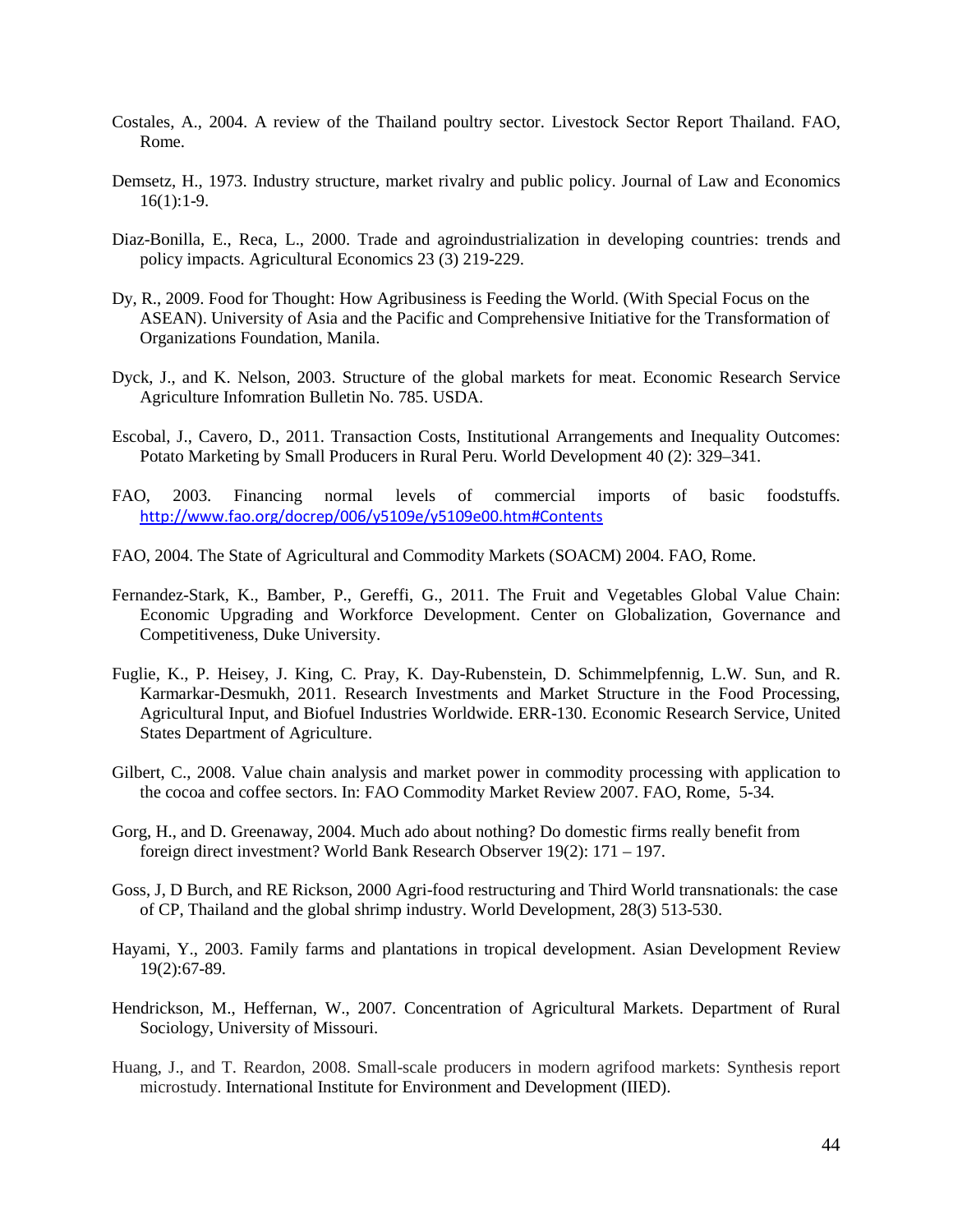- Humphrey, J., and O. Memedovic, 2006. Global value chains in the agrifood sector. UNIDO Strategic Research and Economics Branch Working Paper, UNIDO: Vienna.
- Jank, M. S., Franco, M., Leme, P., Nassar, A.M., 2001. Concentration and Internationalization of Brazilian Agribusiness Exporters. International Food and Agribusiness Management Review, 2(3/4): 359–374.
- Jia, X., Huang,J., Xu, Z., 2010. Marketing of farmer professional cooperatives in the wave of transformed agrofood market in China. China Economic Review, doi:10.1016/j.chieco.2010.07.001.
- Jongwanich, J., 2009. The impact of food safety standards on processed food exports from developing countries. Food Policy 34 (2009) 447–457.
- Karantininis, K., Sauer, J., Furtan, W. 2010. Innovation and integration in the agri-food industry. Food Policy 35 (2) 112–120.
- Karp, L.S., and J.M. Perloff. (1989). Dynamic Oligopoly in the Rice Export Market. *Review of Economics and Statistics* 71: 462-70.
- Klein, P., 2005. The make-or-buy decision: lessons from empirical studies. C. Menard and M. Shirley (eds.), Handbook of New Institutional Economics. Springer, 435–464.
- Lopez, A., D. Ramos, and C. Simkievich, 2008. Soybean value chain analysis: final report. The Impact of China's Global Economic Expansion on Latin America Working Paper No. 2. World Economy and Finance Research Programme.
- Lundberg, M., 2005. Agricultural Market Reforms. In: Analyzing the Distributional Impact of Reforms: A practicioner's guide to trade, monetary and exchange rate policy, utility provision, agricultural markets, land policy, and education. A. Coudouele and S. Paternostro, eds. World Bank: Washington D.C., 145 - 212
- Maertens, M., 2009. Horticulture exports, agro-industrialization, and farm–nonfarm linkages with the smallholder farm sector: evidence from Senegal. Agricultural Economics 40 (2) 219–229.
- Markelova,H., Meinzen-Dick, R., Hellin, J., Dohrn, S., 2009. Collective action for smallholder market access. Food Policy 34 (1) 1–7.
- Moir, B., 2007. Introductory note. In: Governance, coordination and distribution along commodity value chains. Trade and Markets Division. FAO, Rome.
- Morisset, J., 1998. Unfair trade? the increasing gap between world and domestic prices in commodity markets during the past 25 years. World Bank Economic Review 12(3): 503 – 526.
- Minten, B., Randrianarison, L., Swinnen, J., 2009. Global Retail Chains and Poor Farmers: Evidence from Madagascar. World Development 37 (11), pp. 1728–1741.
- Muslim, E., V. Evertina, and R. Nurcahyo, 2008. Structure, conduct, and performance analysis in palm cooking oil industry in Indonesia using structure conduct performance paradigm (SCP). Proceeding, International Seminar on Industrial Engineering and Management Santika Hotel, Jakarta, 25 October.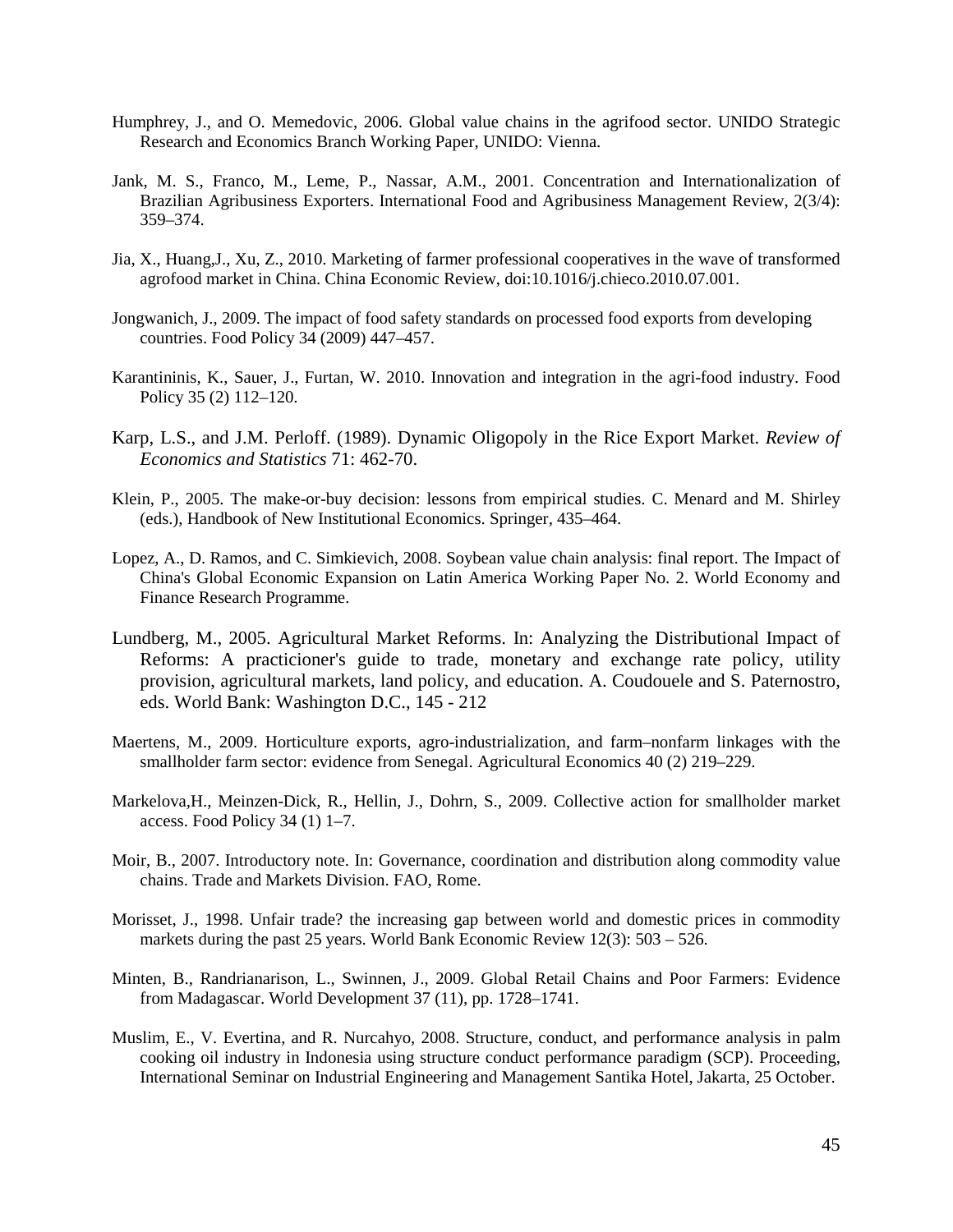- Neven, D., Odera, M., Reardon, T., Wang, H., 2009. Kenyan Supermarkets, Emerging Middle-Class Horticultural Farmers, and Employment Impacts on the Rural Poor. World Development 37 (11), pp. 1802–1811.
- Neves, M., 2008. The Brazilian orange juice chain. In: FAO Commodity Market Review 2007. FAO, Rome,  $85 - 100$ .
- Poapongsakorn, N., N. Viroj, C. Delgado, C. Narrod, P. Siriprapanakul, N. Srianant, P. Goolchai, S. Ruangchan, S. Methrsuraruk, T. Jittreekhun, N. Chalermpao, M. Tiongco, B. Suwankiri. 2003. Annex IV: Livestock Industrialization Project: Phase II - Policy, Technical, and Environmental Determinants and Implications of the Scaling-Up of Swine, Broiler, Layer and Milk Production in Thailand. Paper submitted to Phase II of an IFPRI-FAO project entitled Livestock Industrialization, Trade and Social-Health-Environment Impacts in Developing Countries, funded by the Department for International Development (DFID), U.K., through the Livestock, Environment and Development (LEAD) initiative at FAO.
- Porto, G., N. Chauvin, and M. Olarreaga, 2011. Supply Chains in Export Agriculture, Competition, and Poverty in Sub-Saharan Africa. World Bank: Washington, D.C.
- Poulton, C., 2007. Bulk Export Commodities: Trends and Challenges. Background Paper for the World Development Report 2008.
- Rashid, S., A. Gulati, and R. Cummings Jr. 2008. Grain marketing parastatals in Asia: Why do they have to change now? In S. Rashid, A. Gulati, and R. Cummings, eds. From Parastatals to Private Trade: Lessons from Asian Agriculture, 51–76. Baltimore: John Hopkins University Press.
- Reardon, T., Barrett, C., 2000. Agroindustrialization, globalization, and international development: An overview of issues, patterns, and determinants. Agricultural Economics 23 (3) 195-205.
- Reardon, T., Barrett, C., Berdegue, J., Swinnen, J., 2009. Agrifood Industry Transformation and Small Farmers in Developing Countries. World Development, doi:10.1016/j.worlddev.2008.08.023
- Reardon, T., Codron, J.M., Busch, L., Bingen, J., Harris, C., 2001. Global Change in Agrifood Grades and Standards: Agribusiness Strategic Responses in Developing Countries. International Food and Agribusiness Management Review, 2(3/4): 421–435.
- Reardon, T., Huang, J., 2008. Meso-Level Restructuring of the Food Industry in Developing Countries: A First Synthesis Report of Component 1: Meso Study. International Institute for Environment and Development (IIED).
- Reardon, T., Timmer, P., 2005. Transformation of Markets for Agricultural Output in Developing Countries Since 1950: How Has Thinking Changed?. In Evenson, R.E., Pingali, P., Schultz, T.P., (eds.) 2005. Handbook of Agricultural Economics: Agricultural Development: Farmers, Farm Production and Farm Markets, vol. 3.
- Reardon, T., Timmer, P., Berdegue, J., 2004. The Rapid Rise of Supermarkets in Developing Countries: Induced Organizational, Institutional, and Technological Change in Agrifood Systems. *e-*Journal of Agricultural and Development Economics 1 (2), pp. 168-183.
- SAC, 2012. Power in Agriculture: A Vital Report on the Future of Farming. Oxford Farming Conference.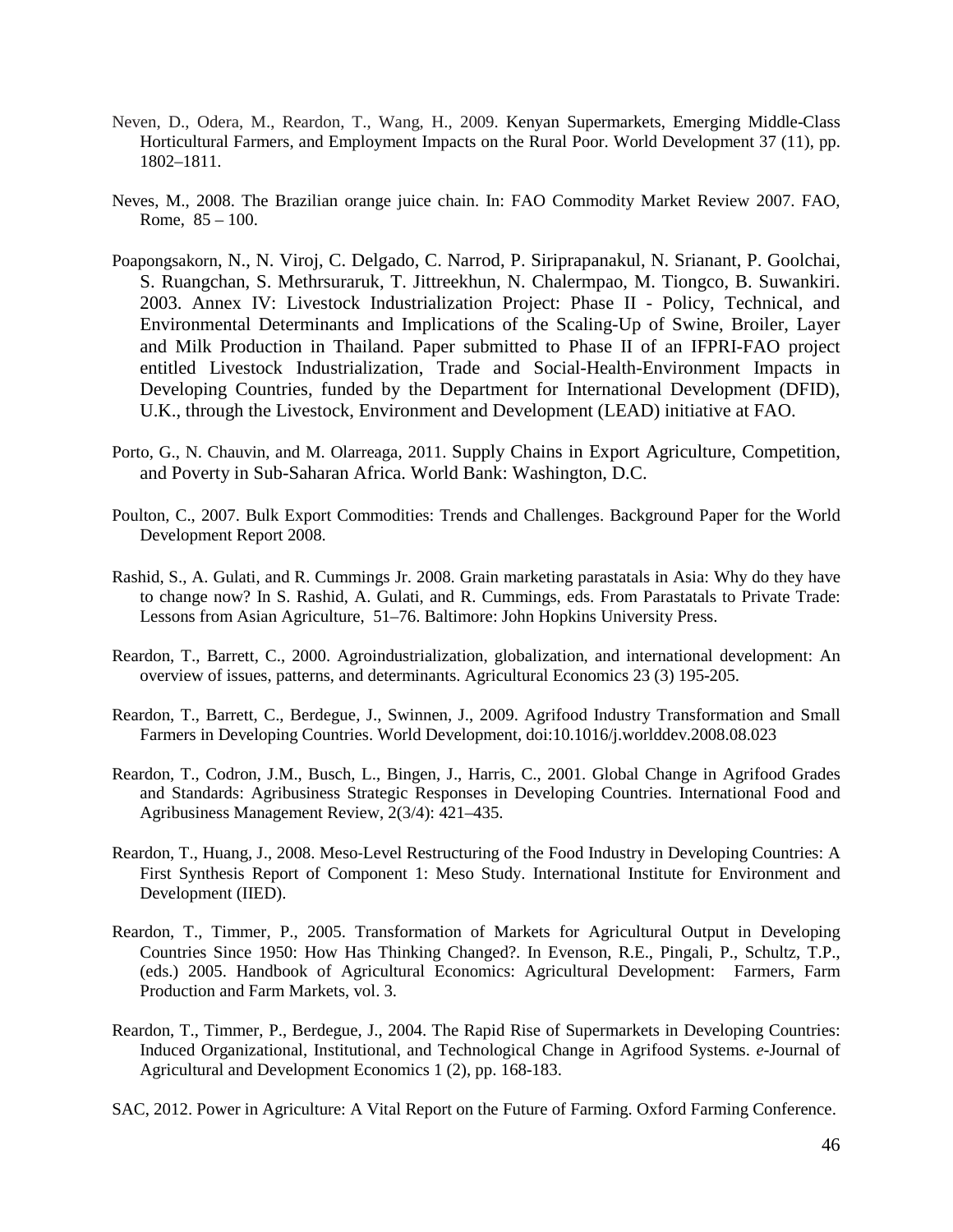- Scoppola, M., 2007. Economies of scale and market structure in international grain trade. Agricultural Economics 37 (2-3) 277–291.
- Setiawan, M., Emvalomatis, G.,Lansink, A.O., 2012. The relationship between technical efficiency and industrial concentration: Evidence from the Indonesian food and beverages industry. Journal of Asian Economics, doi:10.1016/j.asieco.2012.01.002.
- Setiawan, M., Emvalomatis,G., and OudeLansink, A., 2012. Industrial concentration and price-cost margin of the Indonesian food and beverages sector. *Applied Economics* 44() 3805–3814.
- Shi, G., and J. Chavas, 2011. The Effects of Vertical Organization on the Pricing of Differentiated Products. Journal of Agricultural and Resource Economics 36(3):448–464
- Sutton, J., 2007. Market Structure: Theory and Evidence. In: [Handbook of Industrial](http://econpapers.repec.org/bookchap/eeeindhes/3.htm)  [Organization](http://econpapers.repec.org/bookchap/eeeindhes/3.htm) vol. 3. [Elsevier,](http://www.elsevier.com/wps/find/bookseriesdescription.cws_home/BS_HE/description) North Holland
- Sexton, R., Lavoie, N., 2001. Food Processing and Distribution: An Industrial Organization Approach. In Gardner, B., Rausser, G. (eds.), Handbook of Agricultural Economics, Volume 1B Marketing, Distribution and Consumers. Elsevier Science BV, Amsterdam, Netherlands. pp. 863-932.
- Sexton, R., Sheldon, I., McCorriston, S., Wang, H., 2007. Agricultural trade liberalization and economic development: the role of downstream market power. Agricultural Economics 36 (2) 253–270.
- Sheldon, I.M. and R. Sperling. (2003). "Estimating the Extent of Imperfect Competition in the Food Industry: What Have We Learned?" Journal of Agricultural Economics 54 (2003): 89-110.
- Shigetomi, S. (2009). Thailand: Toward a developed rice-exporting country. The World Food Crisis and the Strategies of Asian Rice Exporters. Shigetomi, S., K. Kubo, and K. Tsukeda, eds. IDE Spot Survey 32. Tokyo, Institute of Developing Economies.
- Swinnen, J., and A. Vandeplas, 2007. Contracting, competition, and rent distribution in commodity value chains. In: Governance, coordination and distribution along commodity value chains. FAO Commodities and Trade Proceedings.
- Thoenes, P., 2007. Soybean international commodity profile. Background paper for CCA-SSA. FAO, Rome.
- UNCTAD, 2008. Cocoa Study: Industry Structures and Competition. UNCTAD, Geneva.
- UNCTAD, 2009. World Investment Report 2009: Transnational Corporations, Agricultural Production and Development. UNCTAD, Geneva.
- United Nations Special Rapporteur, 2009. Agribusiness and the right to food. Report of the Special Rapporteur on the right to food.
- USDA (2009). Global Food Markets Industry Structure. [http://www.ers.usda.gov/Briefing](http://www.ers.usda.gov/Briefing%20/GlobalFoodMarkets/Industry.htm)  [/GlobalFoodMarkets/Industry.htm](http://www.ers.usda.gov/Briefing%20/GlobalFoodMarkets/Industry.htm)
- van der Wall, S., 2008. Sustainability Issues in the Tea Sector: A Comparative Analysis of Six Leading Producing Countries. Centre for Research on Multinational Corporations, Amsterdam.